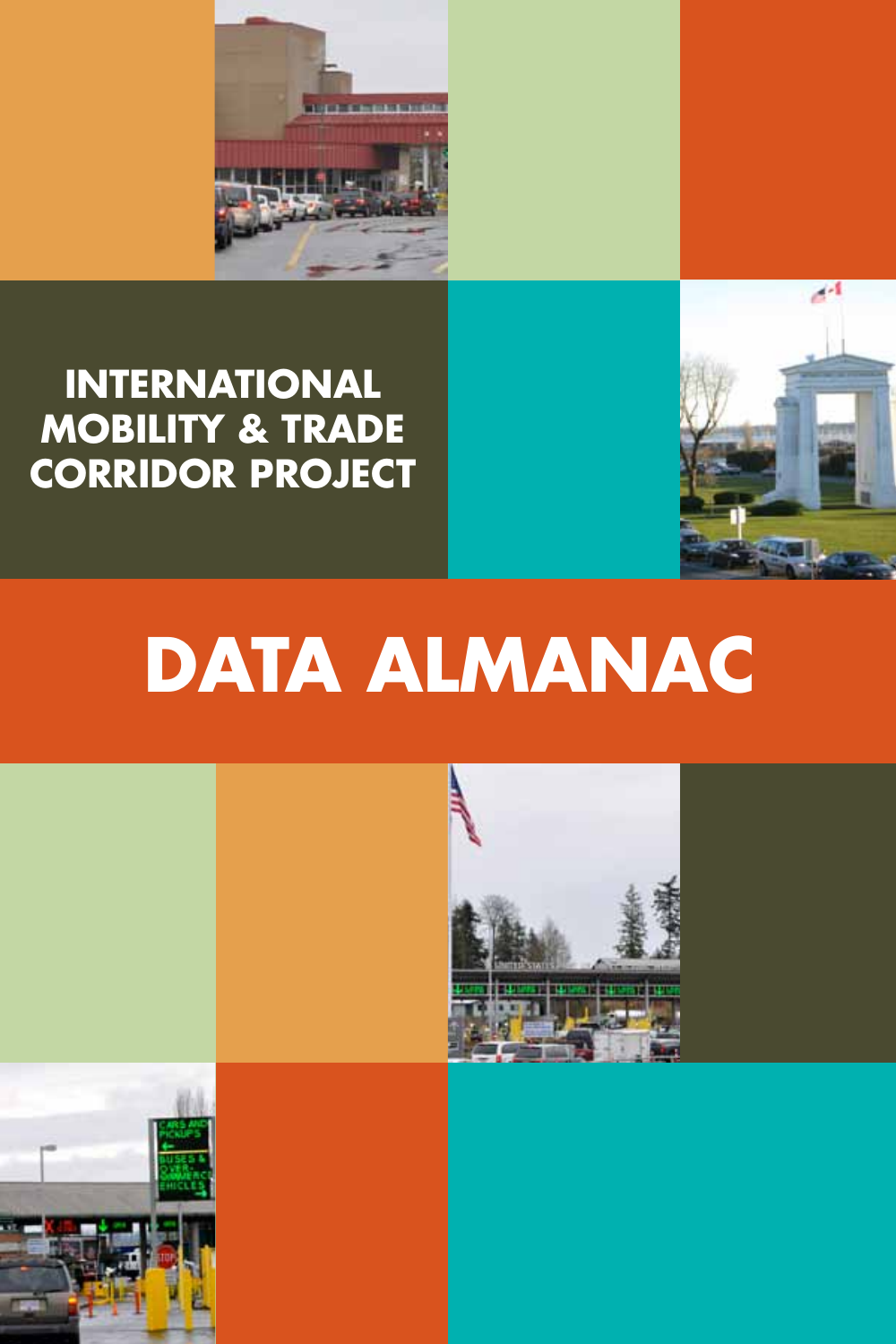# The Cascade Gateway

*The Cascade Gateway contains the third busiest passenger vehicle crossing on the U.S. - Canada border, the fourth busiest commercial crossing, and carries over \$40 million (USD) every day in trade.*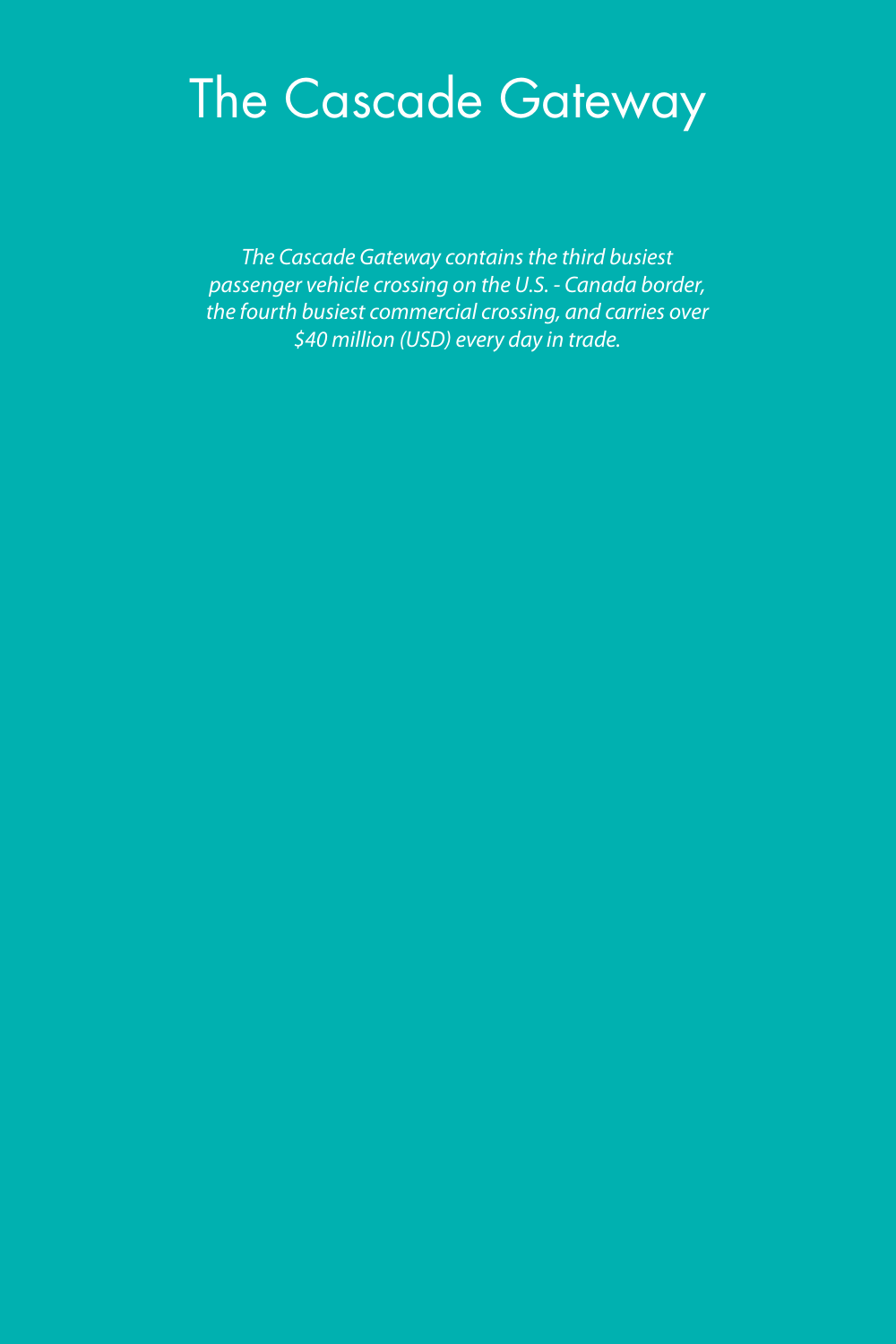# **U.S. - CANADA TRADE VALUE BY MODE**

These charts show the value of U.S. and Canadian exports crossing the Canada Gateway ports-of-entry. All figures are based on declared trade value. Transshipments are not included.



### **TRUCK**

|      | <b>Truck</b>   |                |  |  |  |  |  |  |
|------|----------------|----------------|--|--|--|--|--|--|
|      | U.S. - Canada* | Canada - U.S.* |  |  |  |  |  |  |
| 2001 | \$5,214        | \$6,049        |  |  |  |  |  |  |
| 2002 | \$4,985        | \$6,373        |  |  |  |  |  |  |
| 2003 | \$5,483        | \$5,704        |  |  |  |  |  |  |
| 2004 | \$6,367        | \$5,667        |  |  |  |  |  |  |
| 2005 | \$7,312        | \$5,475        |  |  |  |  |  |  |
| 2006 | \$8,577        | \$5,485        |  |  |  |  |  |  |
| 2007 | \$9,068        | \$5,305        |  |  |  |  |  |  |
| 2008 | \$9,545        | \$4,265        |  |  |  |  |  |  |
| 2009 | \$8,184        | \$3,899        |  |  |  |  |  |  |
| 2010 | \$9,040        | \$3,898        |  |  |  |  |  |  |
| 2011 | \$7,726        | \$3.241        |  |  |  |  |  |  |

\* Figures are in millions and adjusted to 2000 U.S. Dollars, based on U.S. Department of Labor Bureau of Labor Statistics import and export price indices.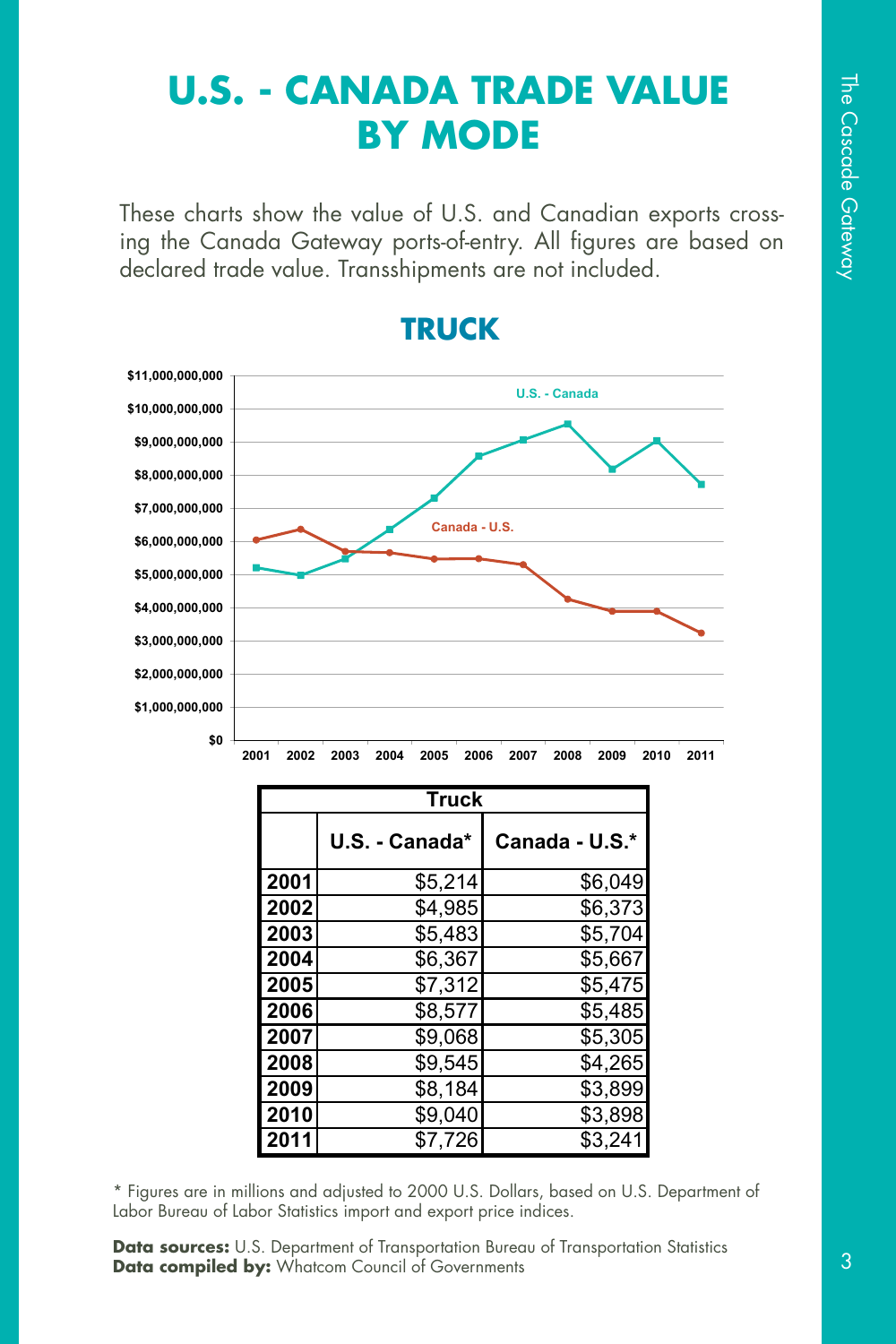# **U.S. - CANADA TRADE VALUE BY MODE**

**RAIL**

\$150 **\$300,000,000** \$450 **\$600,000,000** \$750 **\$900,000,000** \$1,050 \$1,200 \$1,350 \$1,500  $$1,650$  $$1,800$ \$1,950  $$2,100$  $$2,250$  $$2,400$  $$2,550$  $$2,700$ 

| ,000,000 |      |               |               |      |      |      |      |      |      |      |      |
|----------|------|---------------|---------------|------|------|------|------|------|------|------|------|
| ,000,000 |      |               | Canada - U.S. |      |      |      |      |      |      |      |      |
| ,000,000 |      |               |               |      |      |      |      |      |      |      |      |
| ,000,000 |      |               |               |      |      |      |      |      |      |      |      |
| ,000,000 |      |               |               |      |      |      |      |      |      |      |      |
| ,000,000 |      |               |               |      |      |      |      |      |      |      |      |
| ,000,000 |      |               |               |      |      |      |      |      |      |      |      |
| ,000,000 |      |               |               |      |      |      |      |      |      |      |      |
| ,000,000 |      |               |               |      |      |      |      |      |      |      |      |
| ,000,000 |      |               |               |      |      |      |      |      |      |      |      |
| ,000,000 |      |               |               |      |      |      |      |      |      |      |      |
| ,000,000 |      |               |               |      |      |      |      |      |      |      |      |
| ,000,000 |      |               |               |      |      |      |      |      |      |      |      |
| ,000,000 |      |               |               |      |      |      |      |      |      |      |      |
| ,000,000 |      | U.S. - Canada |               |      |      |      |      |      |      |      |      |
| ,000,000 |      |               |               |      |      |      |      |      |      |      |      |
| ,000,000 |      |               |               |      |      |      |      |      |      |      |      |
| ,000,000 |      |               |               |      |      |      |      |      |      |      |      |
| \$0      |      |               |               |      |      |      |      |      |      |      |      |
|          | 2001 | 2002          | 2003          | 2004 | 2005 | 2006 | 2007 | 2008 | 2009 | 2010 | 2011 |

|      | Rail           |                |  |  |  |  |  |  |
|------|----------------|----------------|--|--|--|--|--|--|
|      | U.S. - Canada* | Canada - U.S.* |  |  |  |  |  |  |
| 2001 | \$276          | \$1,602        |  |  |  |  |  |  |
| 2002 | \$217          | \$1,580        |  |  |  |  |  |  |
| 2003 | \$290          | \$1,842        |  |  |  |  |  |  |
| 2004 | \$385          | \$2,499        |  |  |  |  |  |  |
| 2005 | \$430          | \$2,577        |  |  |  |  |  |  |
| 2006 | \$577          | \$2,360        |  |  |  |  |  |  |
| 2007 | \$692          | \$1,810        |  |  |  |  |  |  |
| 2008 | \$768          | \$1,499        |  |  |  |  |  |  |
| 2009 | \$714          | \$1,177        |  |  |  |  |  |  |
| 2010 | \$995          | \$1,125        |  |  |  |  |  |  |
| 2011 | \$777          | \$1,117        |  |  |  |  |  |  |

\* Figures are in millions and adjusted to 2000 U.S. Dollars, based on U.S. Department of Labor Bureau of Labor Statistics import and export price indexes.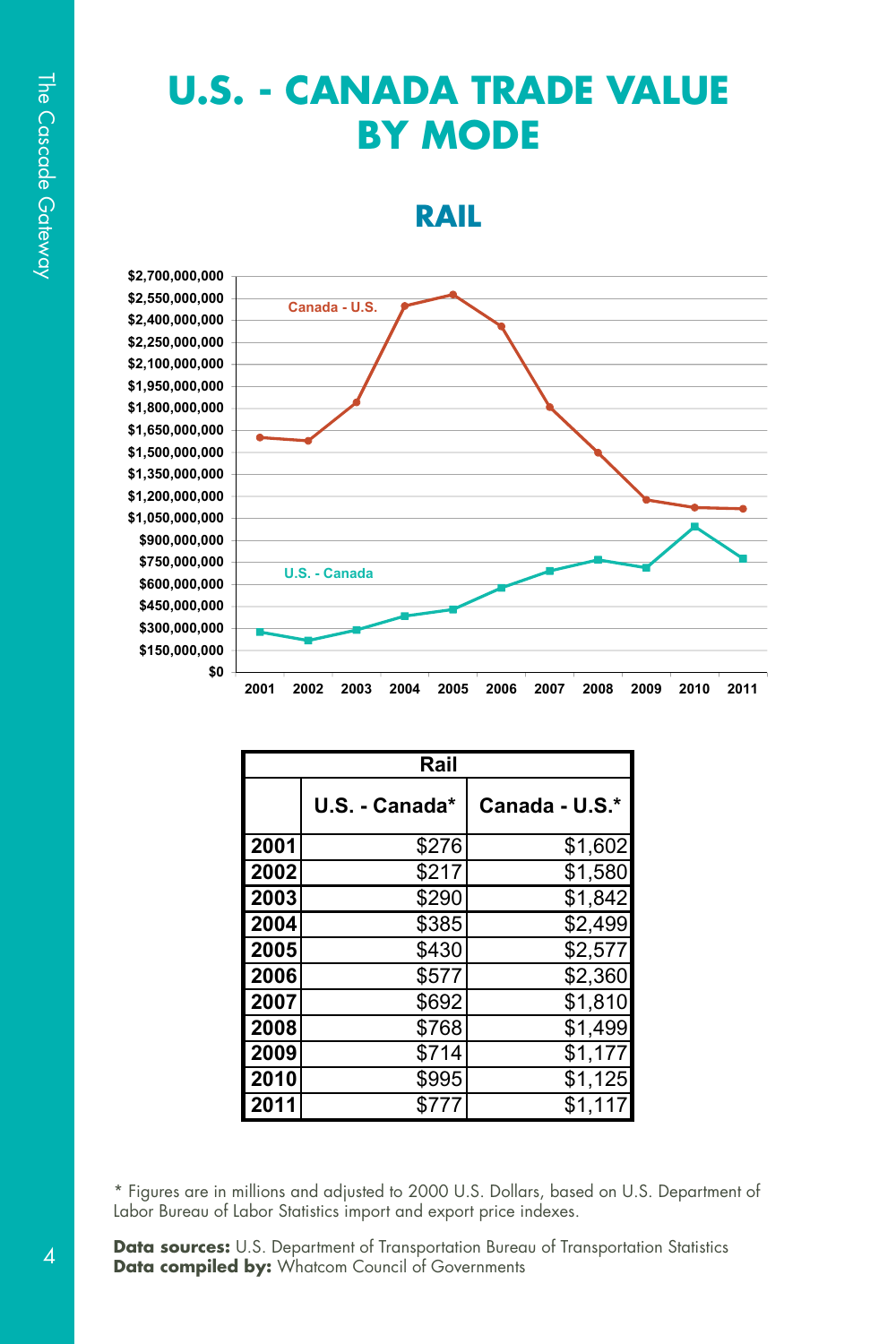# **U.S. - CANADA TRUCK TRADE BY COMMODITY**

### **U.S.A. TO CANADA**



### **CANADA TO U.S.A.**

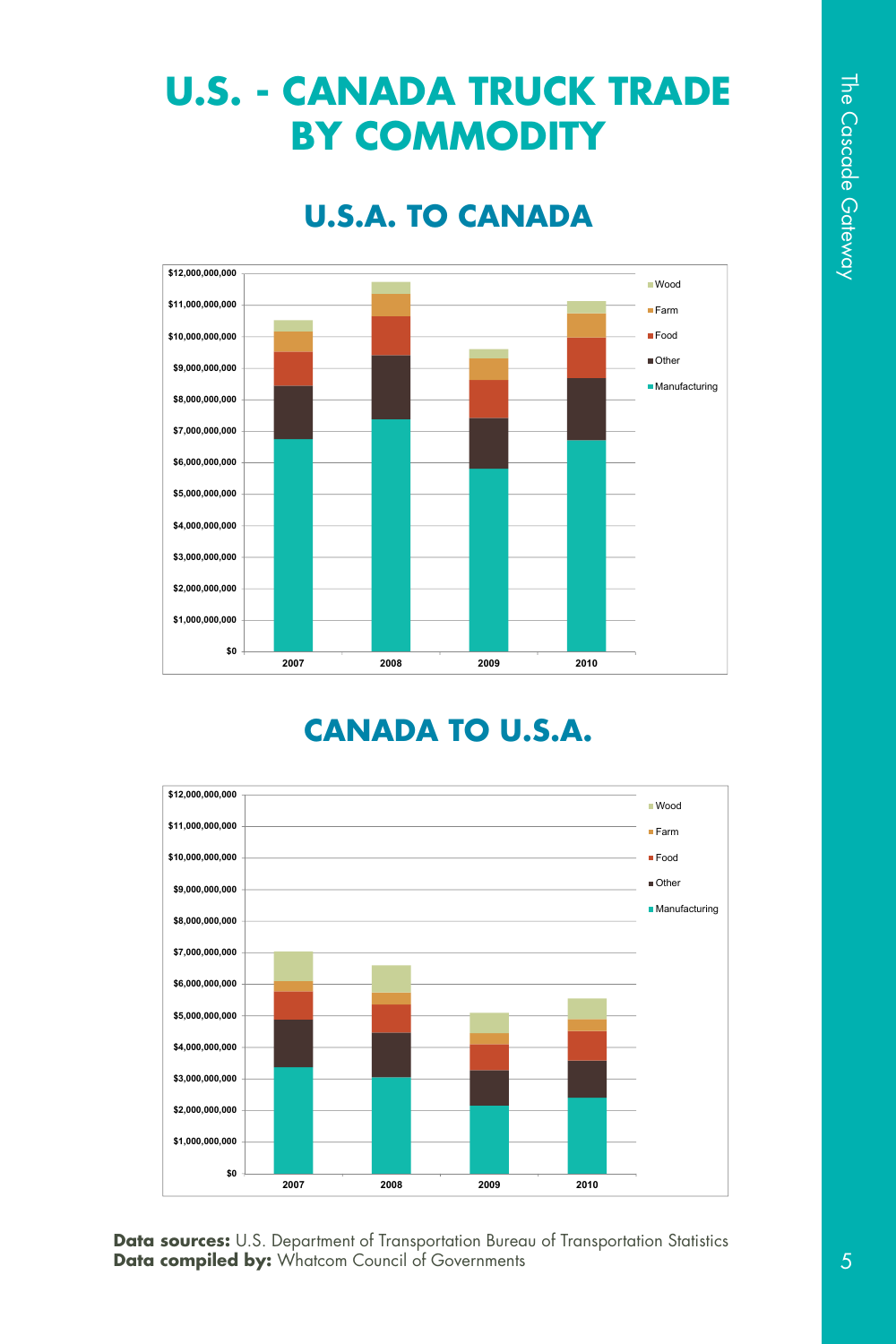# **U.S. - CANADA RAIL TRADE BY COMMODITY**

### **U.S.A. TO CANADA**



### **CANADA TO U.S.A.**

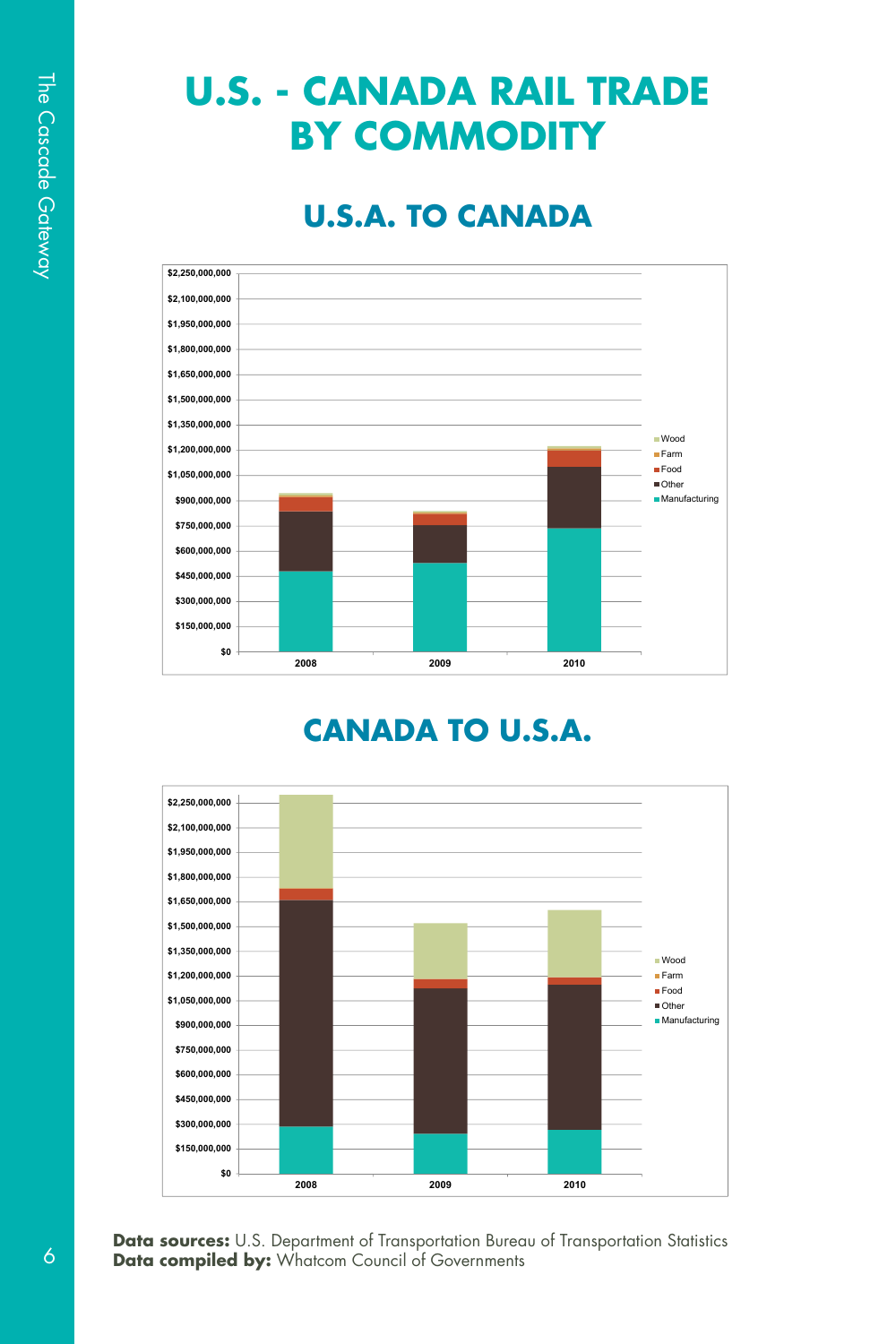# **TRUCK VOLUME AND TRADE VALUE, 2001-2011**

This chart compares truck volume with trade value for all commercial ports-of-entry. Export values have been adjusted to 2000 USD based on the Bureau of Labor Statistics import and export price indices. Thin lines show monthly values and thicker lines are smoothed on a moving average to adjust for seasonal variability. Monthly truck volumes are on an average of northbound and southbound totals.





Trucks to and from the Sumas/Abbotsford-Huntingdon border

**Data sources:** U.S. Customs & Border Protection, Canada Border Services Agency, Statistics Canada, U.S. Department of Transportation Bureau of Transportation Statistics **Data compiled by:** Whatcom Council of Governments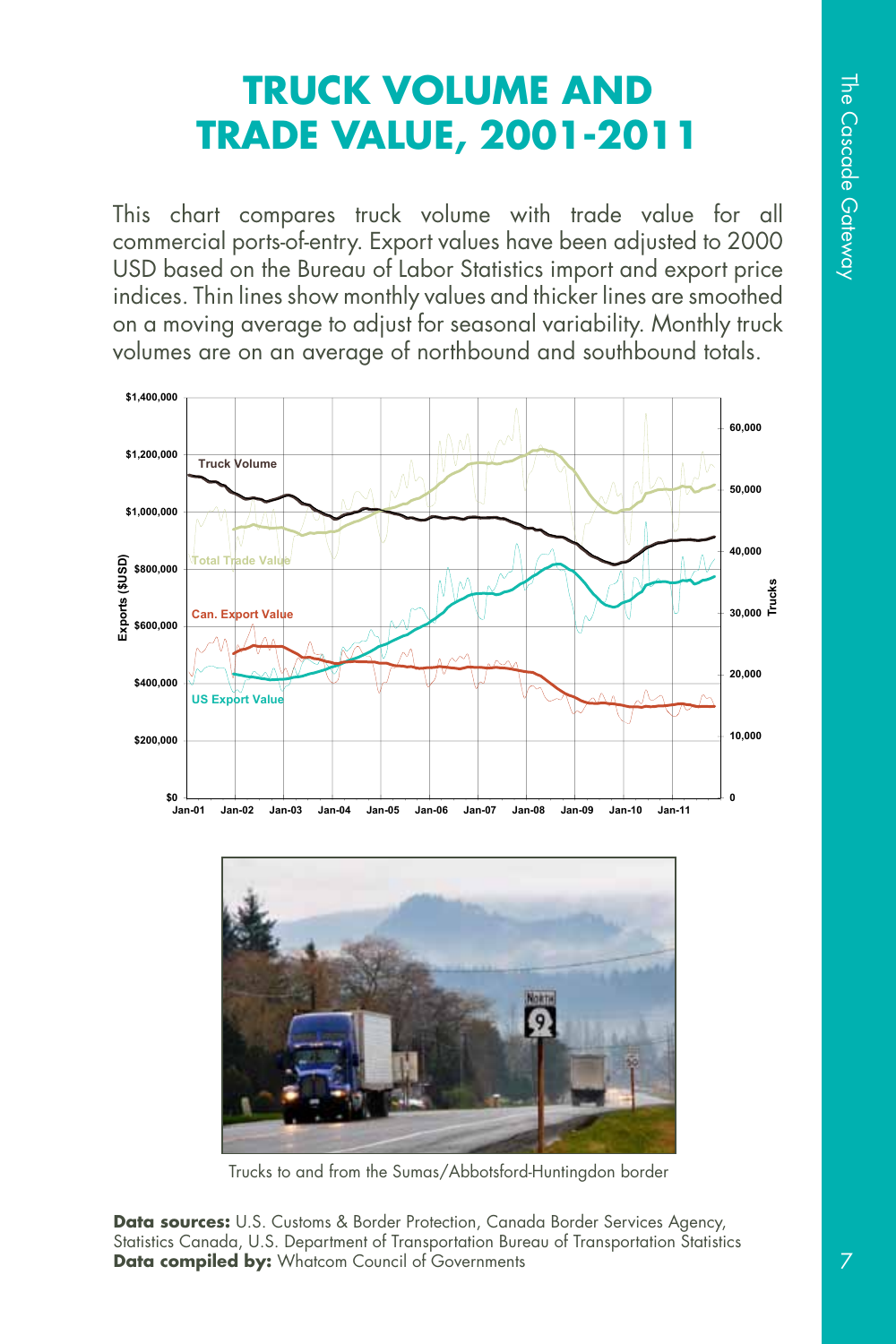# **EXCHANGE RATES & AUTO TRIPS BY RESIDENCE, 1997-2011**



0 Avenue, with the U.S. on one side of the road and Canada on the other



### **ANNUAL USD/CAD AVERAGES**

|             | 1995  | 1996  | 1997  | 1998  | 1999  | 2000            | 2001                                                                          | 2002            | 2003 I                                                            | 2004                                                  | 2005 2006 2007                            | 2008 | 2009 2010 2011 |  |
|-------------|-------|-------|-------|-------|-------|-----------------|-------------------------------------------------------------------------------|-----------------|-------------------------------------------------------------------|-------------------------------------------------------|-------------------------------------------|------|----------------|--|
| Jan         |       |       |       | 0.694 | 0.658 | 0.690           | 0.665                                                                         | 0.625           |                                                                   | 0.649 0.772                                           | 0.816 0.864 0.850 0.989 0.815 0.959 0.994 |      |                |  |
| <b>IFeb</b> | 0 714 |       | 0.738 | 0.697 |       | 0.668 0.689     |                                                                               | 0.657 0.627     |                                                                   | 0.661 0.752 0.807 0.870 0.854 1.001 0.803 0.946 0.988 |                                           |      |                |  |
| Mar         |       | 0.732 | 0.729 | 0.706 |       | $0.659$ $0.685$ |                                                                               | 0.642 0.630     |                                                                   | 0.678 0.753 0.822 0.864 0.856 0.998 0.791 0.978 0.977 |                                           |      |                |  |
| Apr         | 0.727 | 0.736 | 0.717 | 0.699 | 0.672 | 0.681           |                                                                               |                 | 0.642 0.632 0.686 0.745 0.809 0.874 0.882 0.986 0.817 0.995 0.958 |                                                       |                                           |      |                |  |
| <b>Mav</b>  | 0.735 | 0.730 | 0.724 | 0.692 |       |                 | 0.684 0.669 0.649 0.645 0.722 0.726 0.796 0.901 0.913 1.001 0.869 0.962 0.968 |                 |                                                                   |                                                       |                                           |      |                |  |
| Jun         | 0.726 | 0.732 | 0.723 | 0.682 |       | 0.681 0.677     | 0.656                                                                         |                 | 0.653 0.739 0.737 0.806 0.898 0.939 0.984 0.888 0.963 0.977       |                                                       |                                           |      |                |  |
| lul         | 0.735 | 0.730 | 0.726 | 0.672 | 0.672 | 0.677           |                                                                               | $0.653$ $0.647$ |                                                                   | 0.724 0.756 0.818 0.886 0.952 0.987 0.891 0.959 0.955 |                                           |      |                |  |
| Aug         | 0.738 | 0.729 | 0.719 | 0.651 |       | 0.670 0.675     | 0.649                                                                         |                 | 0.638 0.716 0.762 0.831 0.894 0.945 0.948 0.919 0.960 0.983       |                                                       |                                           |      |                |  |
| Sep         | 0.740 | 0.730 | 0.721 | 0.657 |       |                 | 0.677 0.673 0.638 0.635 0.734 0.777 0.849 0.896 0.975 0.945 0.924 0.968 1.003 |                 |                                                                   |                                                       |                                           |      |                |  |
| Oct         | 0.743 | 0.740 | 0.721 | 0.647 | 0.677 | 0.661           | 0.636                                                                         | 0.634           |                                                                   | 0.757 0.802                                           | 0.849 0.886 1.025 0.844 0.948 0.982 1.020 |      |                |  |
| Nov         | 0.739 | 0.747 | 0.708 | 0.650 |       | 0.681 0.648     |                                                                               |                 | 0.628 0.636 0.762 0.836 0.847 0.880 1.034 0.821 0.944 0.987 1.026 |                                                       |                                           |      |                |  |
| <b>Dec</b>  | 0.730 | 0.734 | 0.701 | 0.648 |       |                 | 0.679 0.657 0.634 0.641 0.762 0.820 0.861 0.867 0.997 0.810 0.948 0.992 1.024 |                 |                                                                   |                                                       |                                           |      |                |  |
| Ava         |       | 0.733 |       | 0.675 | 0.673 |                 | 0.673 0.646                                                                   | 0.637           |                                                                   | 0.716 0.770                                           | 0.826 0.882 0.935 0.943 0.880 0.97        |      |                |  |

**Data sources:** Bank of Canada, Statistics Canada **Data compiled by:** Whatcom Council of Governments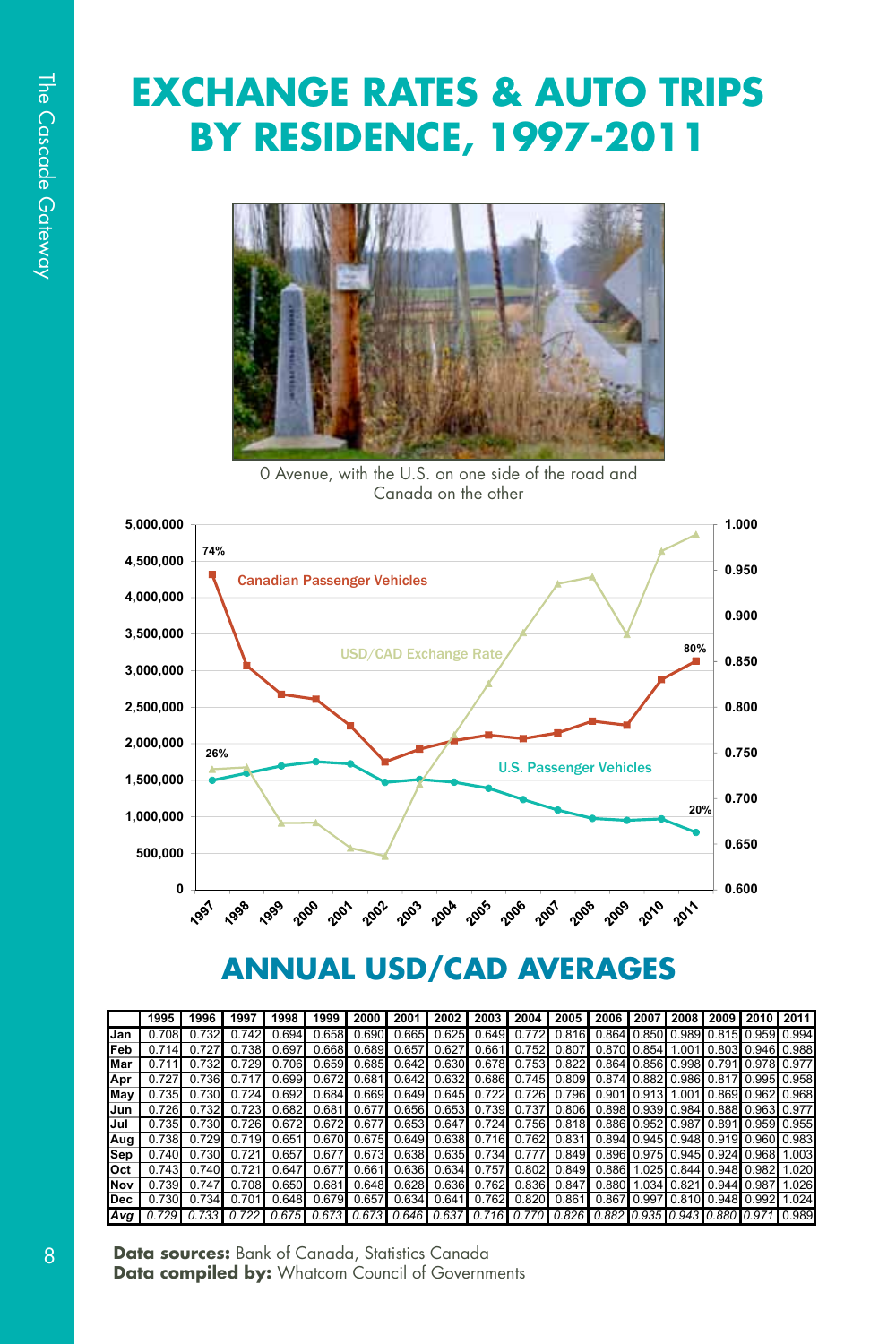# **10 YEAR CROSS-BORDER AUTO VOLUMES, 2001-2011**

### **SOUTHBOUND**



|             | Peace Arch/<br><b>Douglas</b> | <b>Pacific</b><br>Highway | Lynden/<br>Aldergrove | Sumas/Abb-<br>Huntingdon | <b>TOTAL</b> |
|-------------|-------------------------------|---------------------------|-----------------------|--------------------------|--------------|
| 2001        | 1,801,854                     | 1,119,638                 | 597,213               | 739,761                  | 4,258,466    |
| 2002        | 1,233,687                     | 1,183,098                 | 587,693               | 629,762                  | 3,634,240    |
| 2003        | 1,317,364                     | 1,067,614                 | 538,502               | 599,730                  | 3,523,210    |
| 2004        | 1,399,227                     | 1,116,979                 | 497,451               | 590,282                  | 3,603,939    |
| <b>2005</b> | 1,410,388                     | 1,071,677                 | 485,456               | 596,678                  | 3,564,199    |
| 2006        | 1,480,119                     | 1,157,180                 | 485.098               | 641,945                  | 3.764.342    |
| 2007        | 1,566,172                     | 1,086,344                 | 544,102               | 624,764                  | 3,821,382    |
| 2008        | 1,525,446                     | 1,218,933                 | 595,306               | 652,221                  | 3,991,906    |
| <b>2009</b> | 1,492,435                     | 1,350,196                 | 546,850               | 672,262                  | 4,061,743    |
| <b>2010</b> | 1,887,733                     | 1,478,021                 | 615,318               | 833,653                  | 4,814,725    |
| 2011        | 2,603,582                     | 1,685,342                 | 693,068               | 1,036,379                | 6,018,371    |

**Data sources:** U.S. Customs & Border Protection **Data compiled by:** Whatcom Council of Governments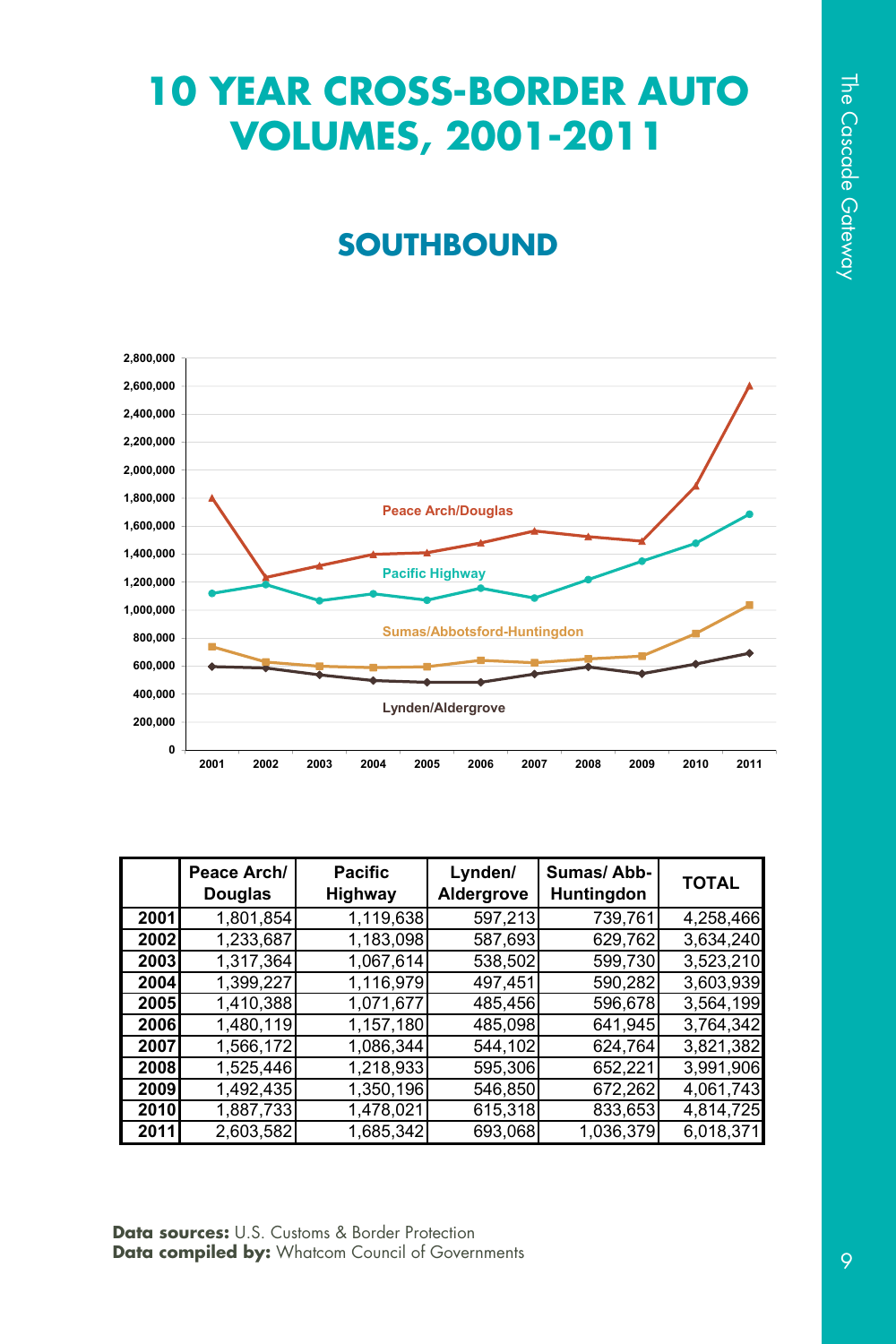# **10 YEAR CROSS-BORDER AUTO VOLUMES, 2001-2011**

## **NORTHBOUND**



|             | Peace Arch/<br><b>Douglas</b> | <b>Pacific</b><br><b>Highway</b> | Lynden/<br>Aldergrove | Sumas/Abb-<br>Huntingdon | <b>TOTAL</b> |
|-------------|-------------------------------|----------------------------------|-----------------------|--------------------------|--------------|
| 2001        | 1.673.091                     | 1,068,422                        | 575,494               | 652,328                  | 3,969,335    |
| 2002        | 1,275,721                     | 1,099,526                        | 545.080               | 572,147                  | 3,492,474    |
| 2003        | 1.292.249                     | 1,058,868                        | 525,817               | 559,267                  | 3,436,201    |
| 2004        | 1,345,388                     | 1,082,670                        | 530,939               | 559,597                  | 3,518,594    |
| <b>2005</b> | 1,376,116                     | 1,055,016                        | 500,964               | 552,043                  | 3,484,139    |
| <b>2006</b> | 1.388.119                     | 1,077,260                        | 500,129               | 559,426                  | 3,524,934    |
| 2007        | 1,543,378                     | 985,156                          | 517,917               | 579,739                  | 3,626,190    |
| 2008        | 1,402,999                     | 1,192,190                        | 532,565               | 626,347                  | 3,754,101    |
| 2009        | 1,361,099                     | 1,224,331                        | 522,008               | 592,351                  | 3,699,789    |
| 2010        | 1,849,005                     | 1,422,279                        | 630,740               | 720,161                  | 4,622,185    |
| 2011        | 2,421,776                     | 1,730,051                        | 708.829               | 926,019                  | 5,786,675    |

**Data sources:** Canada Border Services Agency **Data compiled by:** Whatcom Council of Governments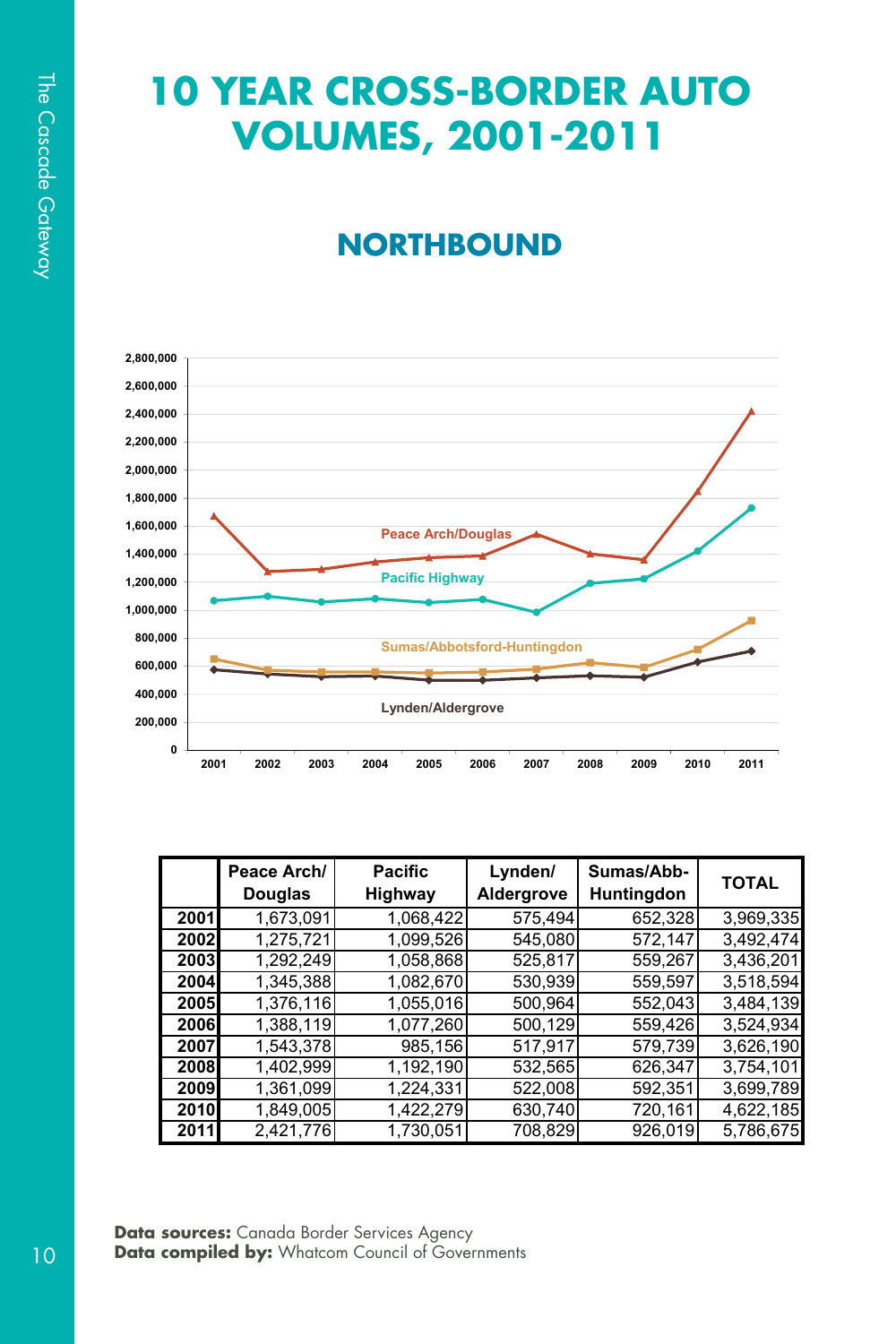# **10 YEAR CROSS-BORDER TRUCK VOLUMES, 2001-2011**

### **SOUTHBOUND**



|             | <b>Pacific</b><br>Highway | Lynden/<br>Aldergrove | Sumas/Abb-<br>Huntingdon | <b>Total</b> |
|-------------|---------------------------|-----------------------|--------------------------|--------------|
| 2001        | 471,731                   | 42,519                | 133,648                  | 647,898      |
| 2002        | 406,667                   | 59,121                | 148,616                  | 614,404      |
| 2003        | 365,089                   | 60.072                | 131,455                  | 556.616      |
| 2004        | 375.169                   | 56,167                | 136.807                  | 568,143      |
| <b>2005</b> | 354.264                   | 55,907                | 157,998                  | 568,169      |
| 2006        | 365,959                   | 55,853                | 155,155                  | 576,967      |
| 2007        | 353.286                   | 54,201                | 135.677                  | 543.164      |
| 2008        | 331,195                   | 57,155                | 131,898                  | 520,248      |
| 2009        | 310,075                   | 47,127                | 128,239                  | 485,441      |
| 2010        | 318,309                   | 49,484                | 142,143                  | 509,936      |
| 2011        | 338.570                   | 45.206                | 138.319                  | 522,095      |

**Data sources:** U.S. Customs & Border Protection **Data compiled by:** Whatcom Council of Governments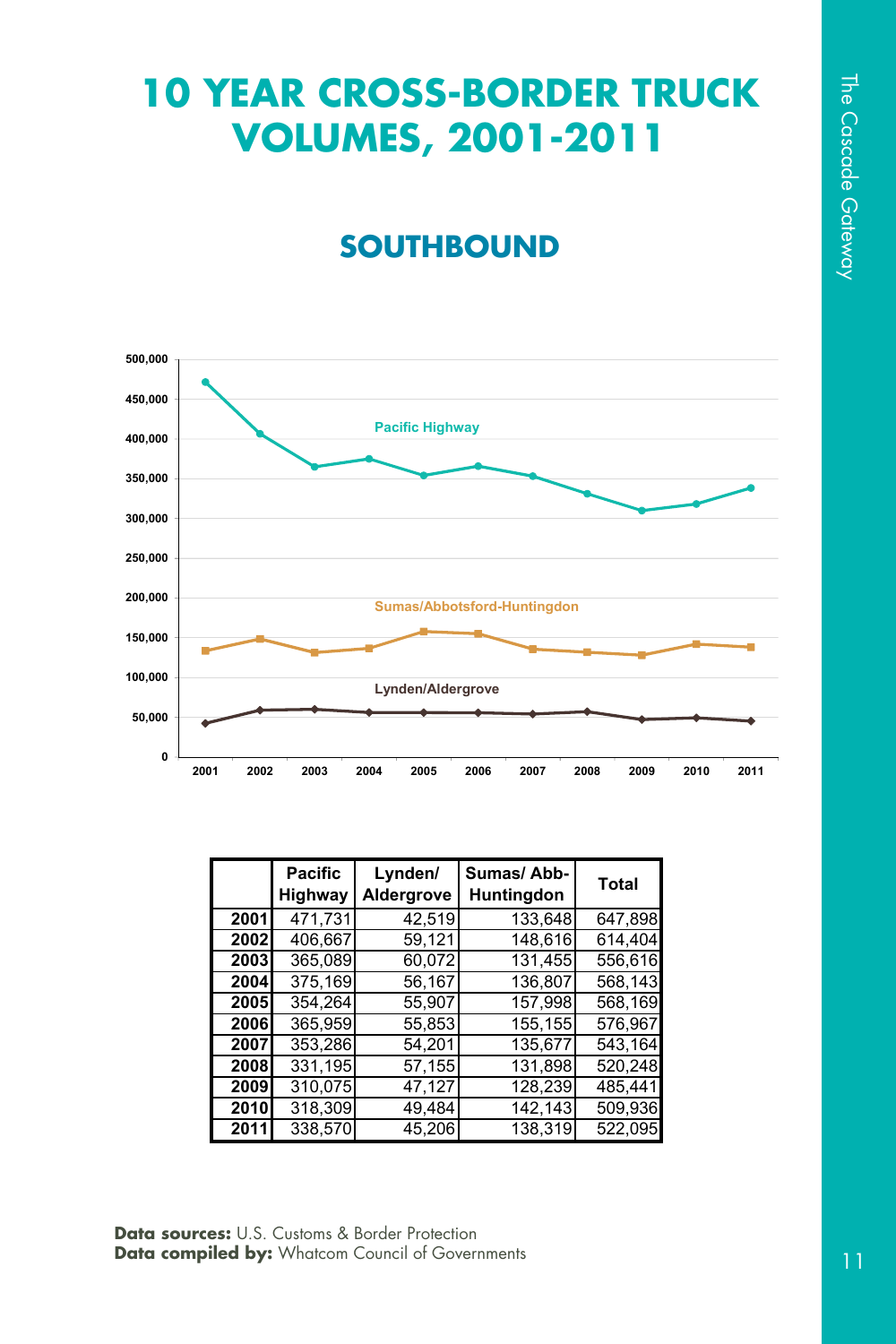# **10 YEAR CROSS-BORDER TRUCK VOLUMES, 2001-2011**

# **NORTHBOUND**



|      | <b>Pacific</b> | Lynden/    | Sumas/Abb-        | <b>Total</b> |
|------|----------------|------------|-------------------|--------------|
|      | Highway        | Aldergrove | <b>Huntingdon</b> |              |
| 2001 | 394,038        | 78,689     | 68,526            | 541,253      |
| 2002 | 391,584        | 79.742     | 87.924            | 559,250      |
| 2003 | 377,157        | 98.841     | 65,858            | 541,856      |
| 2004 | 376.900        | 104.147    | 73,907            | 554.954      |
| 2005 | 364,325        | 98,765     | 55,642            | 518,732      |
| 2006 | 353,526        | 112,052    | 52,187            | 517,765      |
| 2007 | 362,354        | 101,211    | 46.687            | 510,252      |
| 2008 | 356,380        | 74,040     | 43,286            | 473,706      |
| 2009 | 319,707        | 65,475     | 47.601            | 432,783      |
| 2010 | 348,223        | 45,817     | 100,103           | 494,143      |
| 2011 | 369,823        | 14.536     | 113.286           | 497,645      |

**Data sources:** Canada Border Services Agency **Data compiled by:** Whatcom Council of Governments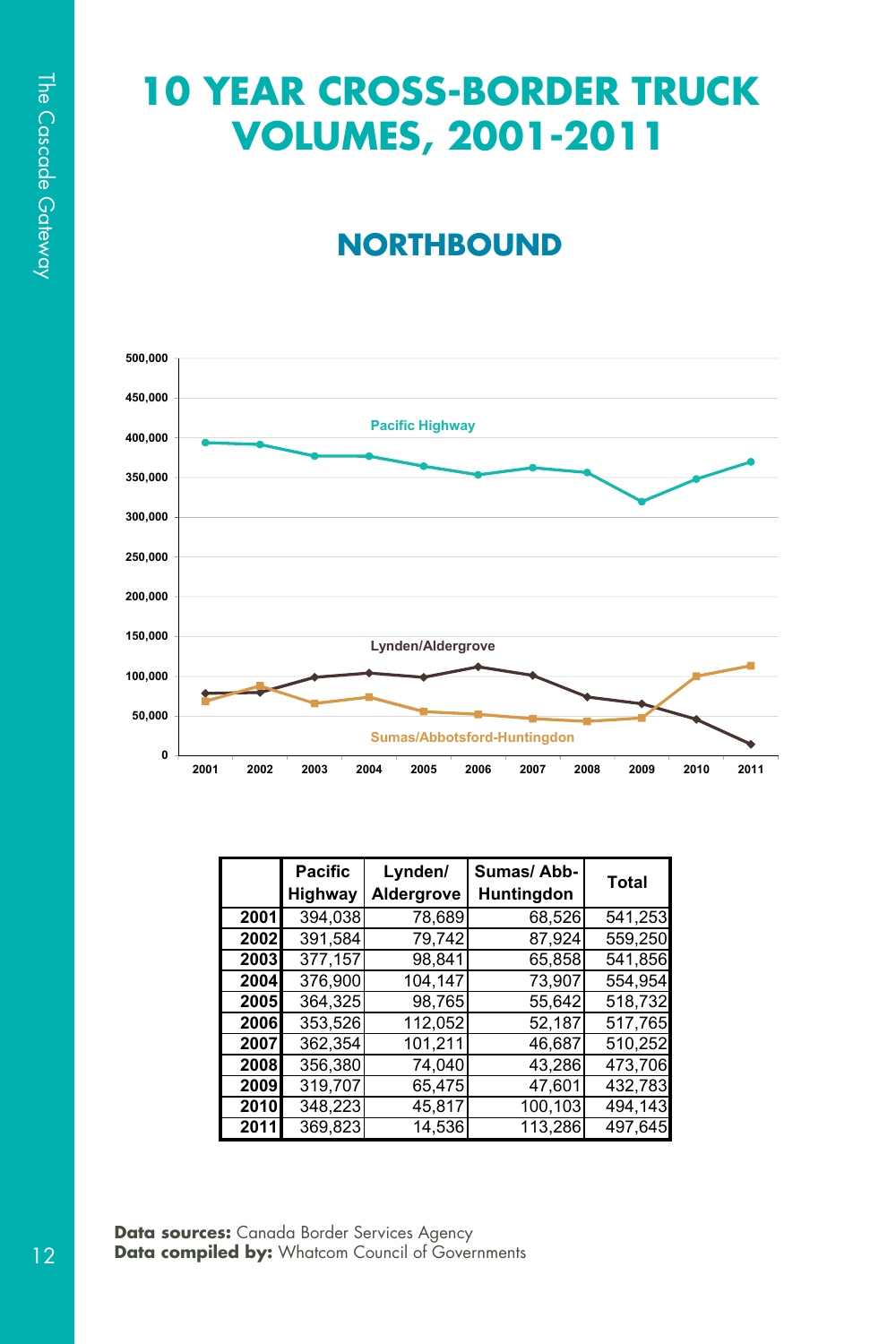# **CASCADE GATEWAY SUMMER PEAK WAIT TIME ESTIMATES AUGUST WEEKEND, 2011**

### **SOUTHBOUND**



### **NORTHBOUND**



Note: Figures are estimates and may be affected by construction or other factors. Weekday data averaged Mon.-Thurs. Weekend data averaged Sat.-Sun. **Data sources:** Cascade Gateway Border Data Warehouse (borderdatawarehouse. com) **Data compiled by:** Whatcom Council of Governments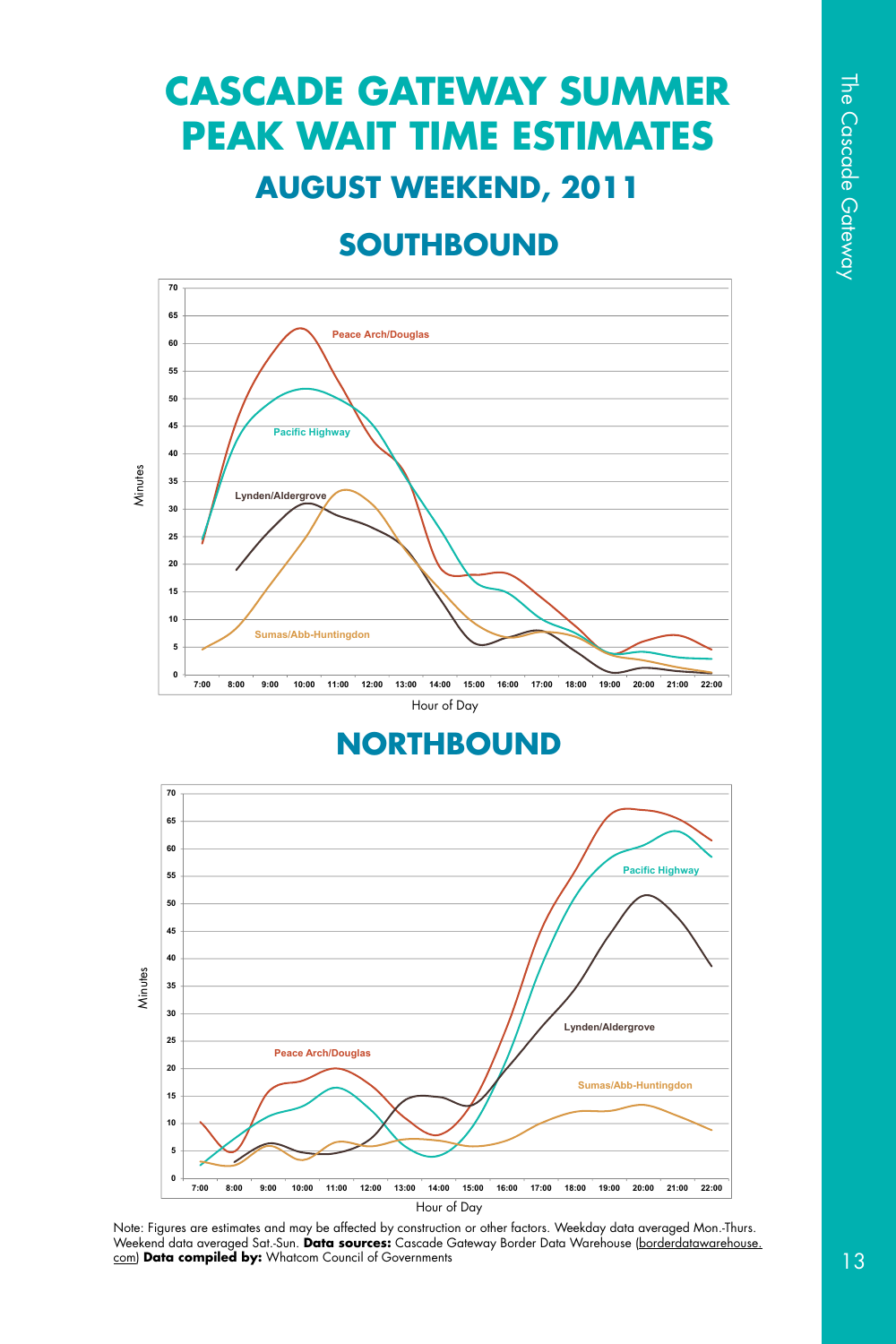# **CASCADE GATEWAY SUMMER PEAK WAIT TIME ESTIMATES AUGUST WEEKDAY, 2011**

### **SOUTHBOUND**



### **NORTHBOUND**



Note: Figures are estimates and may be affected by construction or other factors. Weekday data averaged Mon.-Thurs.<br>Weekend data averaged Sat.-Sun. **Data sources:** Cascade Gateway Border Data Warehouse (borderdatawarehouse.com) **Data compiled by:** Whatcom Council of Governments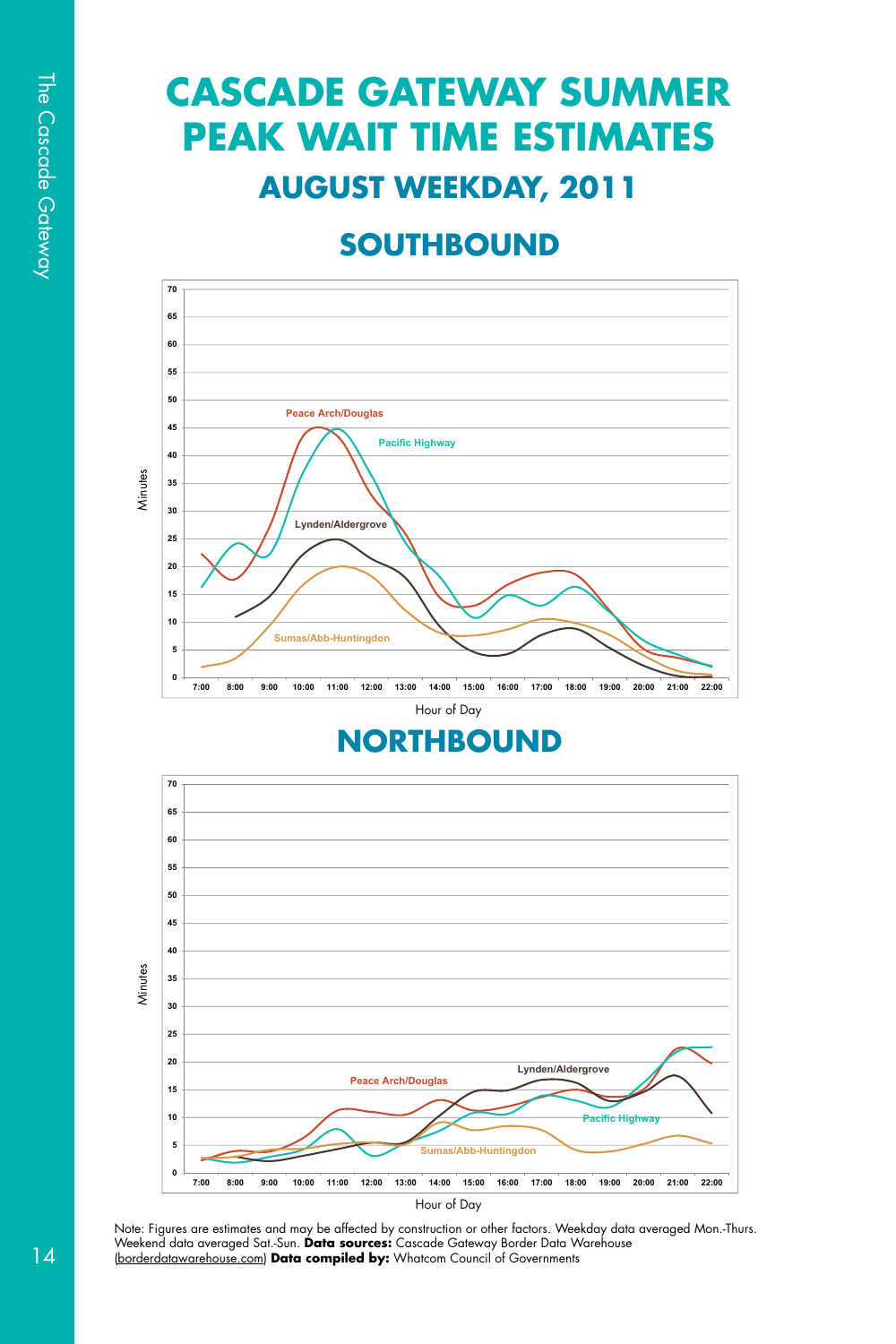# Peace Arch / Douglas Port-of-Entry

*Peace Arch is the third busiest passenger crossing on the U.S. - Canada border.*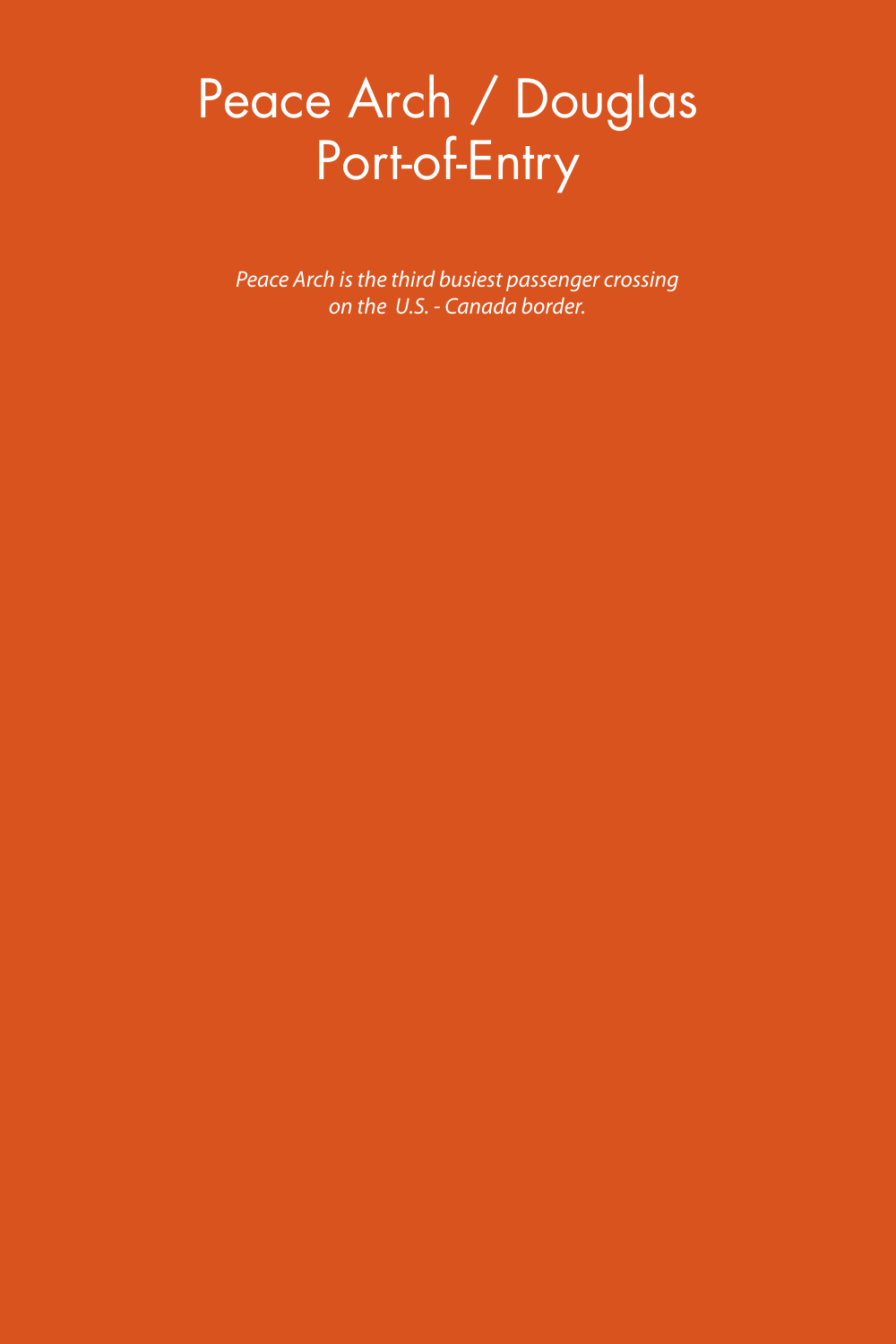# **PEACE ARCH / DOUGLAS AUTO VOLUMES, 2008-2011**

### **SOUTHBOUND**



|       | 2008      | 2009      | 2010      | 2011      |
|-------|-----------|-----------|-----------|-----------|
| Janl  | 111,168   | 93,367    | 127,082   | 158,480   |
| Febl  | 122,356   | 91,536    | 145,546   | 160,108   |
| Marl  | 149,641   | 110,718   | 111,091   | 201,376   |
| Apr   | 138,398   | 113,843   | 146,911   | 206,648   |
| Mayl  | 148,997   | 126,488   | 158,687   | 223,771   |
| Junl  | 136,133   | 124,641   | 155,042   | 219,779   |
| Jull  | 154,000   | 137,792   | 191,078   | 261,142   |
| Augl  | 150,851   | 154,259   | 202,055   | 271,895   |
| Sep   | 119,121   | 140,313   | 167,869   | 243,041   |
| Octl  | 107,446   | 135,014   | 156,341   | 224,909   |
| Novl  | 100,856   | 129,059   | 151,882   | 210,090   |
| Decl  | 86,479    | 135,405   | 174,149   | 222,343   |
| TOTAL | 1,525,446 | 1,492,435 | 1,887,733 | 2,603,582 |

**Data sources:** U.S. Customs & Border Protection Data compiled by: Whatcom Council of Governments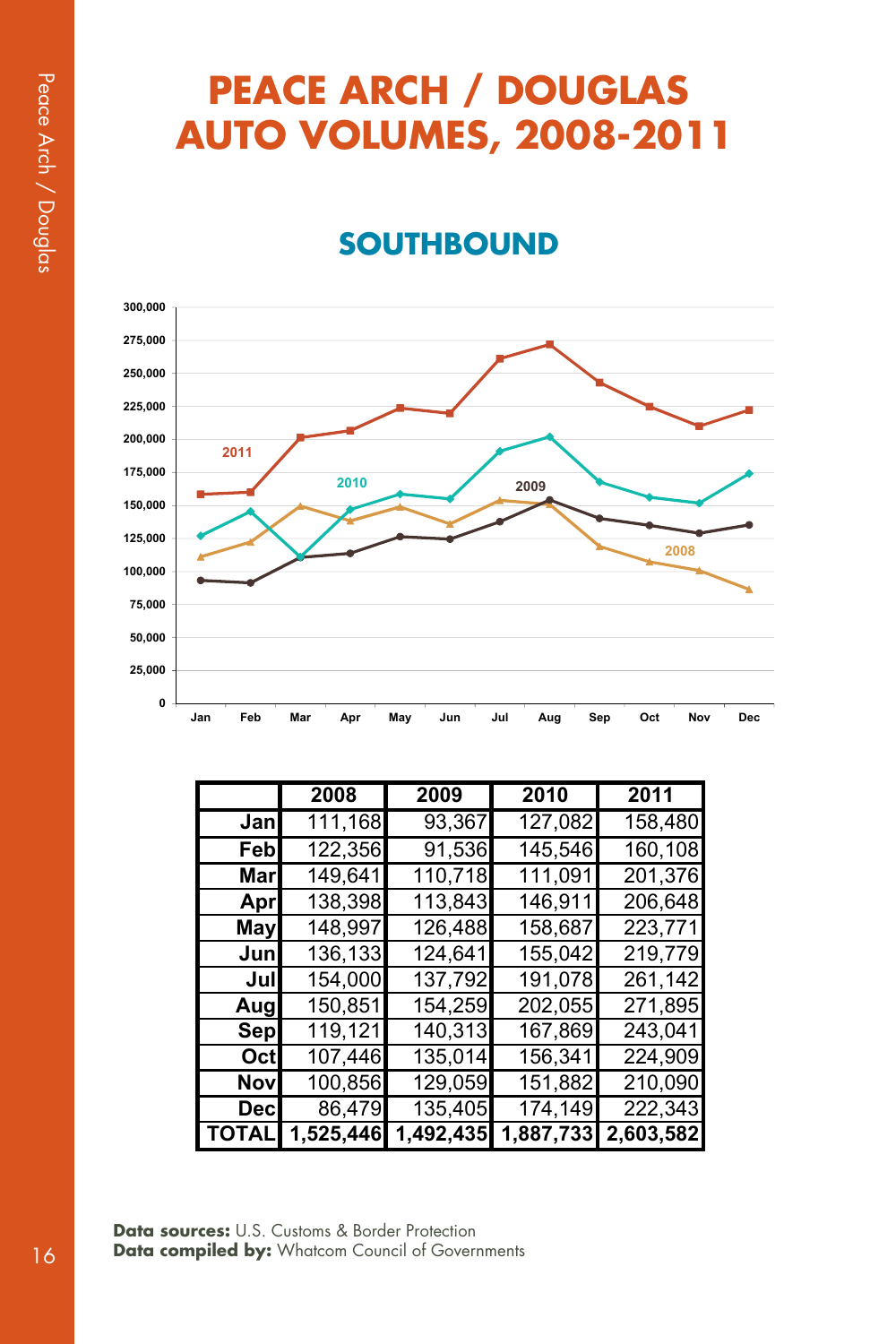# **PEACE ARCH / DOUGLAS AUTO VOLUMES, 2008-2011**

### **NORTHBOUND**



|            | 2008      | 2009      | 2010      | 2011      |
|------------|-----------|-----------|-----------|-----------|
| Janl       | 103,116   | 58,134    | 119,050   | 146,257   |
| Febl       | 107,963   | 59,694    | 131,630   | 149,172   |
| Marl       | 129,179   | 72,288    | 144,137   | 193,005   |
| Apr        | 122,418   | 72,906    | 126,871   | 197,351   |
| May        | 132,943   | 82,891    | 143,933   | 211,283   |
| Junl       | 128,936   | 81,250    | 155,611   | 204,708   |
| Jul        | 147,618   | 132,773   | 189,280   | 237,450   |
| Augl       | 137,409   | 149,029   | 200,576   | 252,191   |
| Sep        | 130,539   | 137,001   | 166,244   | 219,231   |
| Octl       | 105,234   | 130,216   | 157,472   | 207,995   |
| Nov        | 84,693    | 122,040   | 148,630   | 195,044   |
| <b>Dec</b> | 72,951    | 126,792   | 165,571   | 208,089   |
| TOTAL      | 1,402,999 | 1,225,014 | 1,849,005 | 2,421,776 |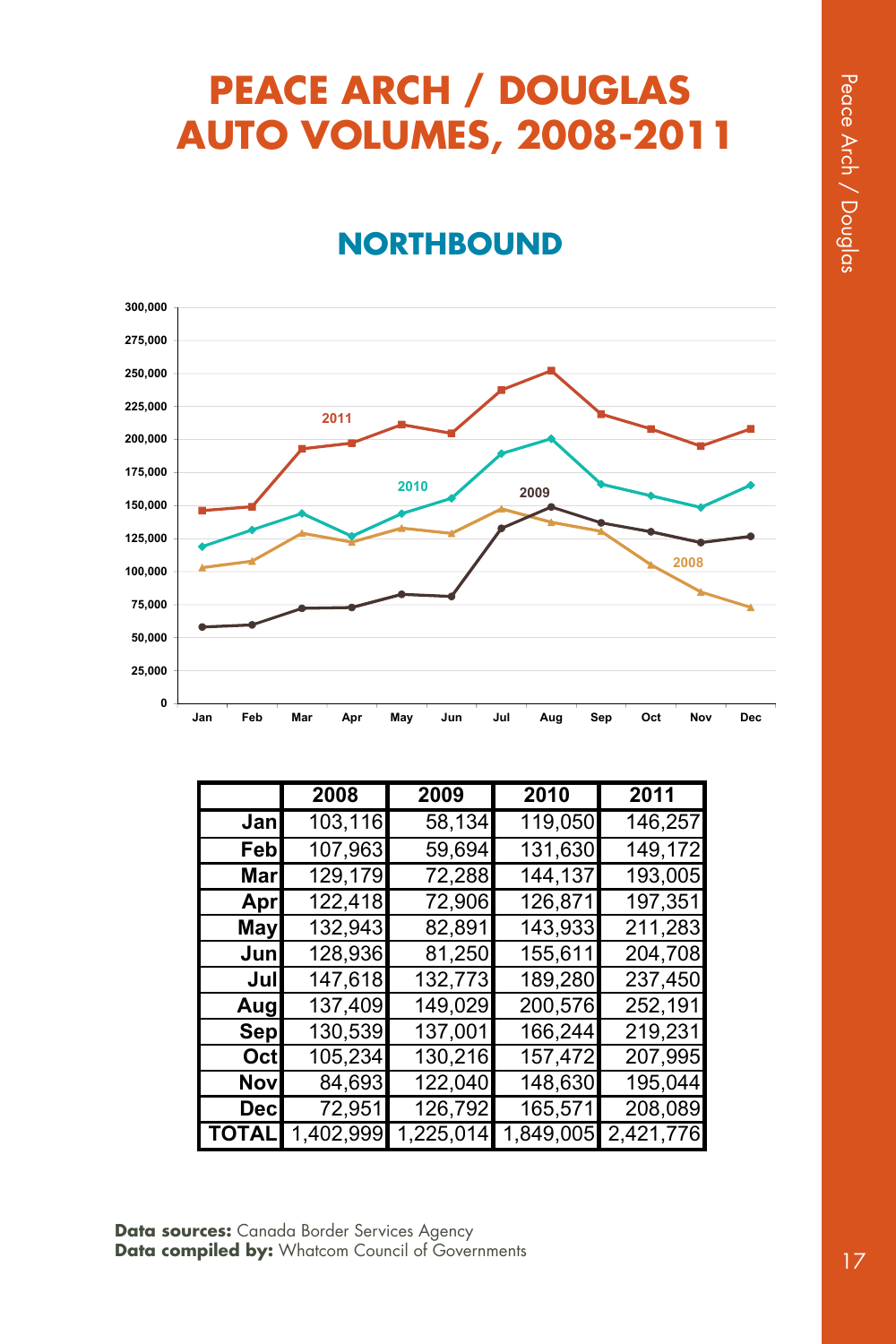# **PEACE ARCH / DOUGLAS WAIT TIME ESTIMATES**

**Data sources:** Cascade Gateway<br>**Recep Data Werehouse** Border Data Warehouse (borderdatawarehouse.com) **Data compiled by:** Whatcom Council of Governments

2007 2009 2011

Note: Figures are estimates and may be affected by construction or other factors. Weekday data averaged Mon.-Thurs. Weekend data averaged Sat.-Sun.



# SOUTHBOUND **SOUTHBOUND**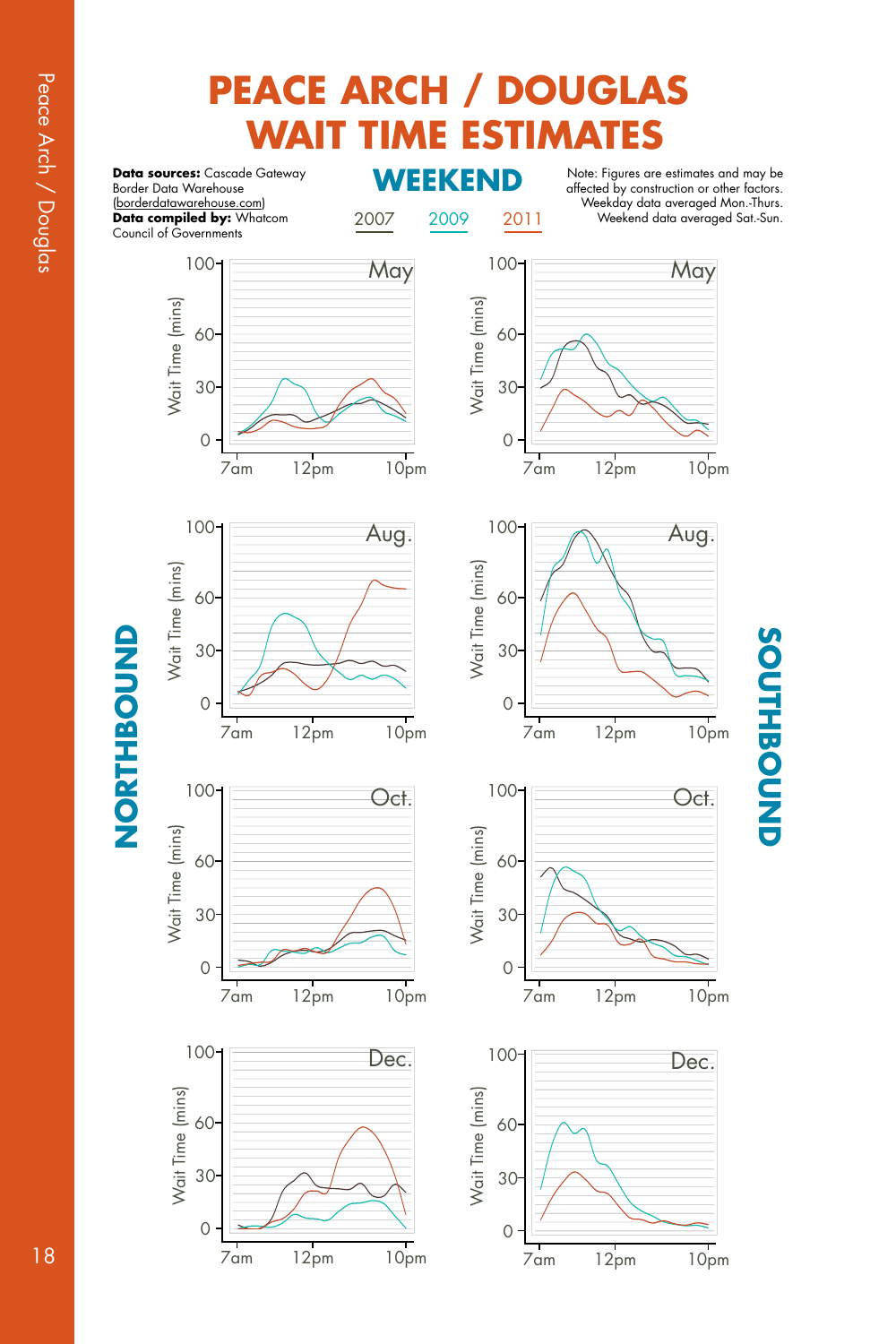# **PEACE ARCH / DOUGLAS WAIT TIME ESTIMATES**

**Data sources:** Cascade Gateway<br>**Register Data Werehouse** Border Data Warehouse (borderdatawarehouse.com) **Data compiled by:** Whatcom Council of Governments

2007 2009 2011

Note: Figures are estimates and may be affected by construction or other factors. Weekday data averaged Mon.-Thurs. Weekend data averaged Sat.-Sun.



# SOUTHBOUND **SOUTHBOUND**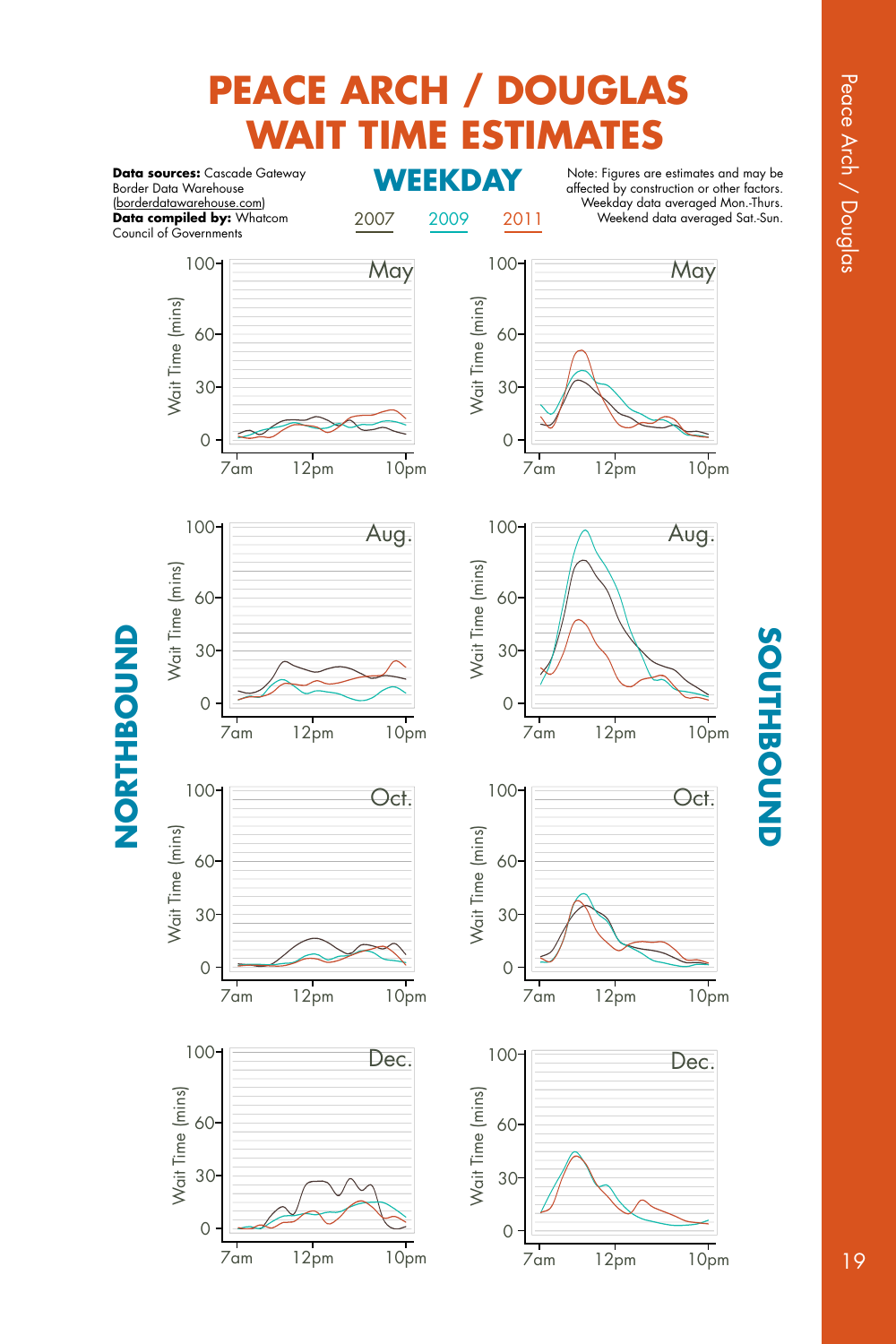# **PEACE ARCH / DOUGLAS ORIGINS & DESTINATIONS**

| Origin            |     |
|-------------------|-----|
| Vancouver         | 42% |
| Surrey            | 14% |
| Richmond          | 9%  |
| <b>White Rock</b> | 8%  |
| <b>Burnaby</b>    | 5%  |
| Whistler          | 4%  |
| Victoria          | 2%  |
| Delta             | 2%  |
| Tsawassen         | 2%  |
| <b>T</b> ther     |     |

### **SOUTHBOUND NORTHBOUND**

| Origin                       |     |
|------------------------------|-----|
| Bellingham                   | 26% |
| Seattle                      | 22% |
| <b>Blaine</b>                | 18% |
| <b>Birch Bay</b>             | 4%  |
| W Washington                 | 3%  |
| Ferndale                     | 3%  |
| Everett                      | 2%  |
| Oregon                       | 2%  |
| <b>Bellevue</b>              | 2%  |
| $\overline{\mathsf{I}}$ ther |     |

| <b>Destination</b> |       |
|--------------------|-------|
| Seattle            | 29%   |
| Bellingham         | 26%   |
| <b>Blaine</b>      | 10%   |
| Everett            | 5%    |
| <b>Birch Bay</b>   | 3%    |
| W Washington       | 3%    |
| Oregon             | 3%    |
| Ferndale           | 3%    |
| Burlington         | $1\%$ |
| Other              |       |

| <b>Destination</b> |     |
|--------------------|-----|
| Vancouver          | 39% |
| Surrey             | 15% |
| <b>White Rock</b>  | 13% |
| Richmond           | 5%  |
| Whistler           | 4%  |
| Burnaby            | 3%  |
| Victoria           | 3%  |
| Delta              | 3%  |
| Pt. Roberts        | 2%  |
| Ofher              |     |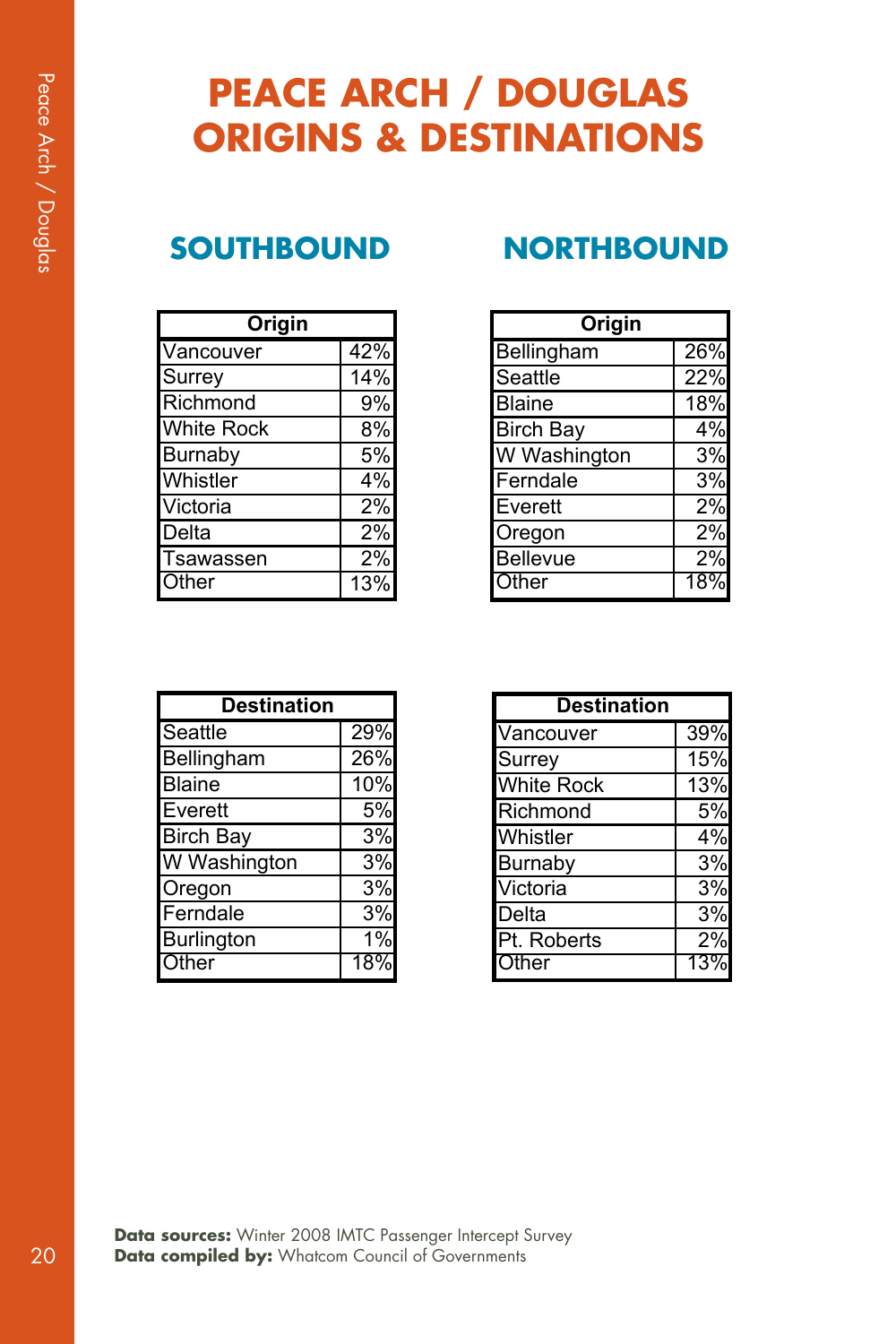# **PEACE ARCH / DOUGLAS TRIP PURPOSES**

### **SUMMER WINTER**

| <b>Purpose</b>  |     |
|-----------------|-----|
| Vacation        | 30% |
| Recreation      | 20% |
| Shopping        | 15% |
| Family visit    | 12% |
| <b>Business</b> | 7%  |
| Work commute    | 4%  |
| Airport         | 3%  |
| Mail            | 1%  |
| Doctor/dentist  | 1%  |
| School          | 0%  |
| Church          | 0%  |
| Other/Null      |     |

| <b>Purpose</b>  |     |
|-----------------|-----|
| Recreation      | 30% |
| Shopping        | 25% |
| Family visit    | 13% |
| Vacation        | 11% |
| <b>Business</b> | 8%  |
| Work commute    | 3%  |
| Airport         | 2%  |
| Mail            | 2%  |
| School          | 1%  |
| Doctor/dentist  | 1%  |
| Church          | 1%  |
| Other/Null      | 3%  |



The anti-idling traffic control system at Peace Arch Port-of-Entry

**Data sources:** 2008 IMTC Passenger Intercept Survey **Data compiled by:** Whatcom Council of Governments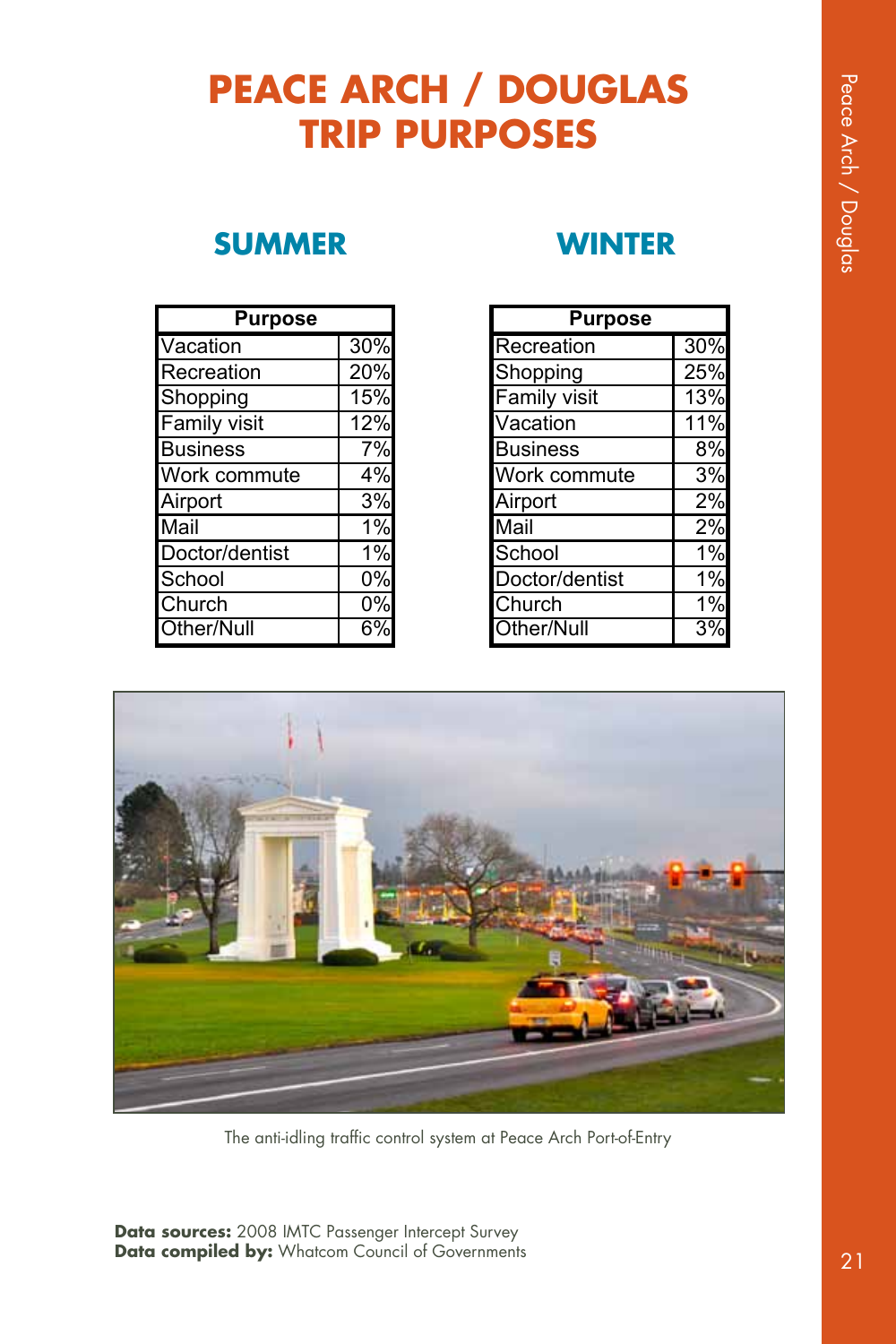# Pacific Highway Port-of-Entry

*Pacific Highway is the fourth busiest commercial crossing on the U.S. - Canada border.*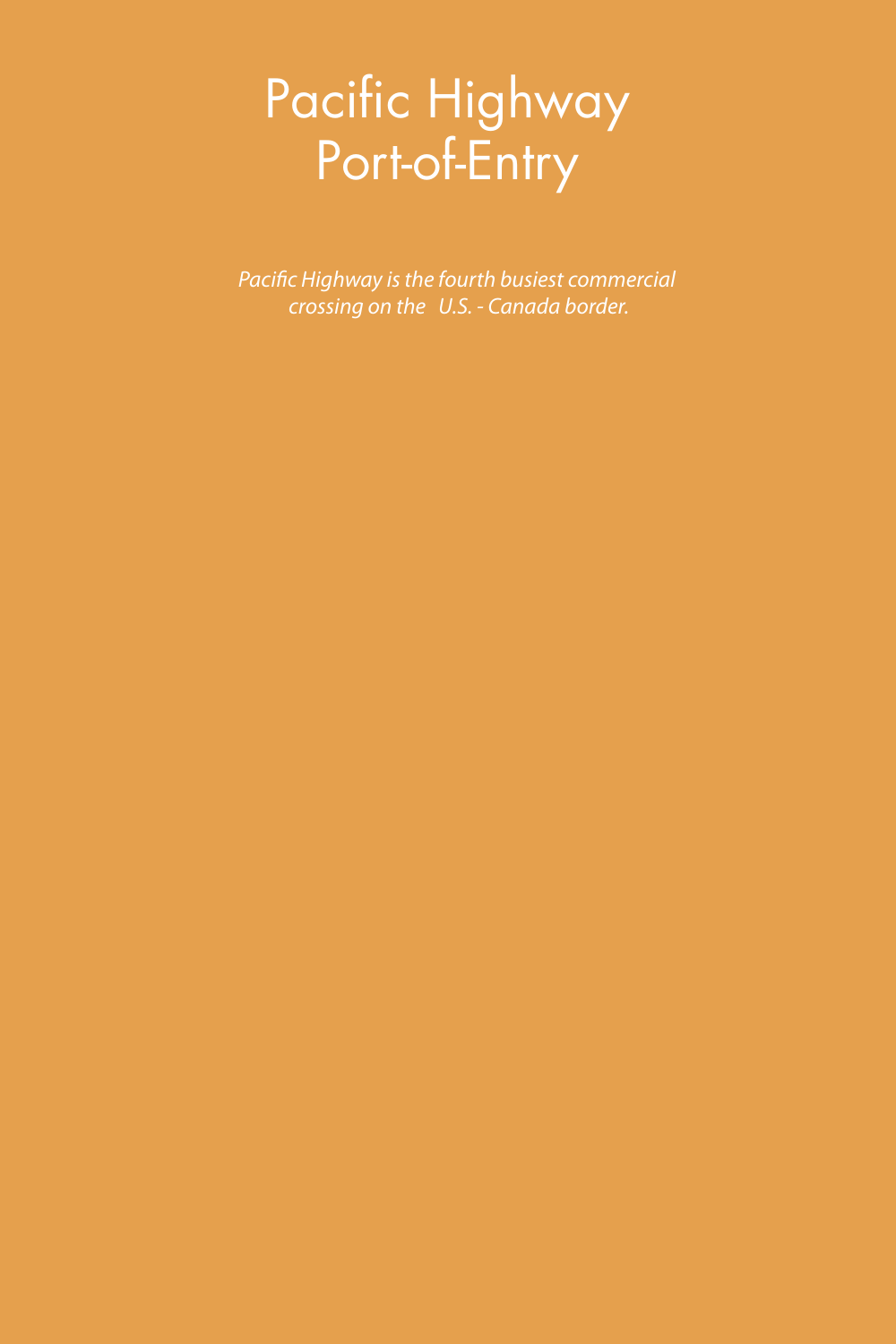# **PACIFIC HIGHWAY AUTO VOLUMES, 2008-2011**

### **SOUTHBOUND**



|       | 2008      | 2009      | 2010      | 2011      |
|-------|-----------|-----------|-----------|-----------|
| Janl  | 78,141    | 87,403    | 100,558   | 115,059   |
| Febl  | 83,137    | 83,912    | 91,690    | 106,450   |
| Marl  | 90,941    | 99,833    | 145,545   | 135,548   |
| Aprl  | 86,030    | 104,469   | 116,321   | 138,432   |
| May   | 101,457   | 120,222   | 121,054   | 143,605   |
| Junl  | 110,037   | 117,528   | 124,891   | 142,983   |
| Jull  | 129,531   | 140,176   | 145,025   | 164,501   |
| Augl  | 149,523   | 147,021   | 145,886   | 166,770   |
| Sep   | 113,312   | 121,258   | 125,993   | 145,574   |
| Octl  | 98,644    | 112,530   | 124,389   | 144,851   |
| Novl  | 95,511    | 105,913   | 113,366   | 134,877   |
| Decl  | 82,669    | 109,931   | 123,303   | 146,692   |
| TOTAL | 1,218,933 | 1,350,196 | 1,478,021 | 1,685,342 |

**Data sources:** U.S. Customs & Border Protection **Data compiled by:** Whatcom Council of Governments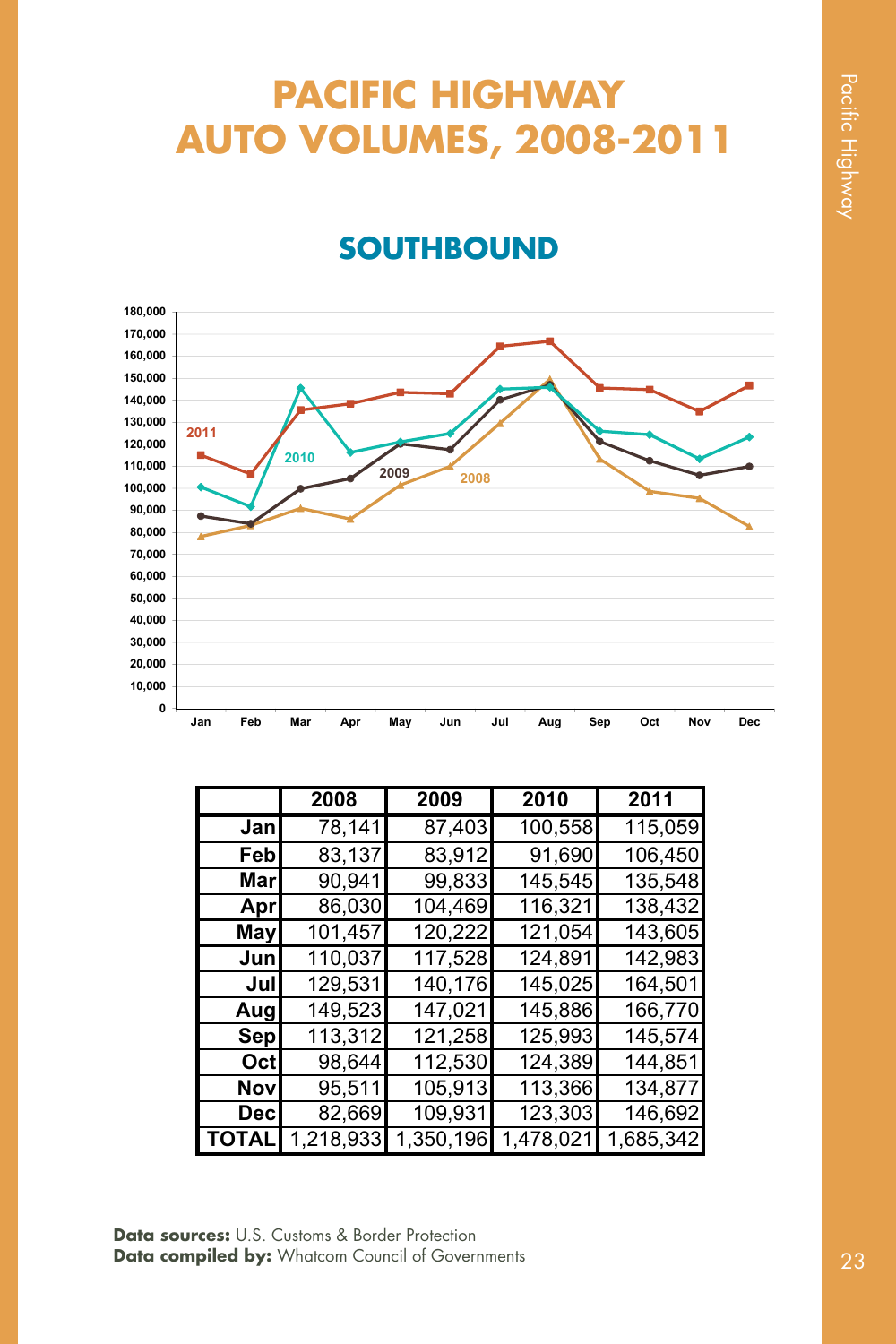# **PACIFIC HIGHWAY AUTO VOLUMES, 2008-2011**

### **NORTHBOUND**



|         | 2008     | 2009      | 2010      | 2011      |
|---------|----------|-----------|-----------|-----------|
| Jan     | 76,436   | 75,110    | 95,638    | 110,520   |
| Feb     | 70,065   | 71,184    | 89,661    | 106,953   |
| Marl    | 105,115  | 88,282    | 108,811   | 137,657   |
| Apr     | 91,603   | 88,520    | 135,245   | 143,169   |
| May     | 108,725  | 98,235    | 141,040   | 149,175   |
| Jun     | 98,880   | 92,296    | 117,984   | 144,067   |
| Jul     | 121,478  | 136,599   | 117,984   | 165,995   |
| Augl    | 139,329  | 148,911   | 148,789   | 178,483   |
| Sep     | 110,926  | 114,048   | 102,932   | 153,291   |
| Octl    | 91,674   | 83,559    | 122,515   | 147,128   |
| Nov     | 84,989   | 98,846    | 114,609   | 141,951   |
| Decl    | 92,970   | 103,856   | 127,071   | 151,662   |
| I TOTAL | ,192,190 | 1,199,446 | 1,422,279 | 1,730,051 |

**Data sources:** Canada Border Services Agency Data compiled by: Whatcom Council of Governments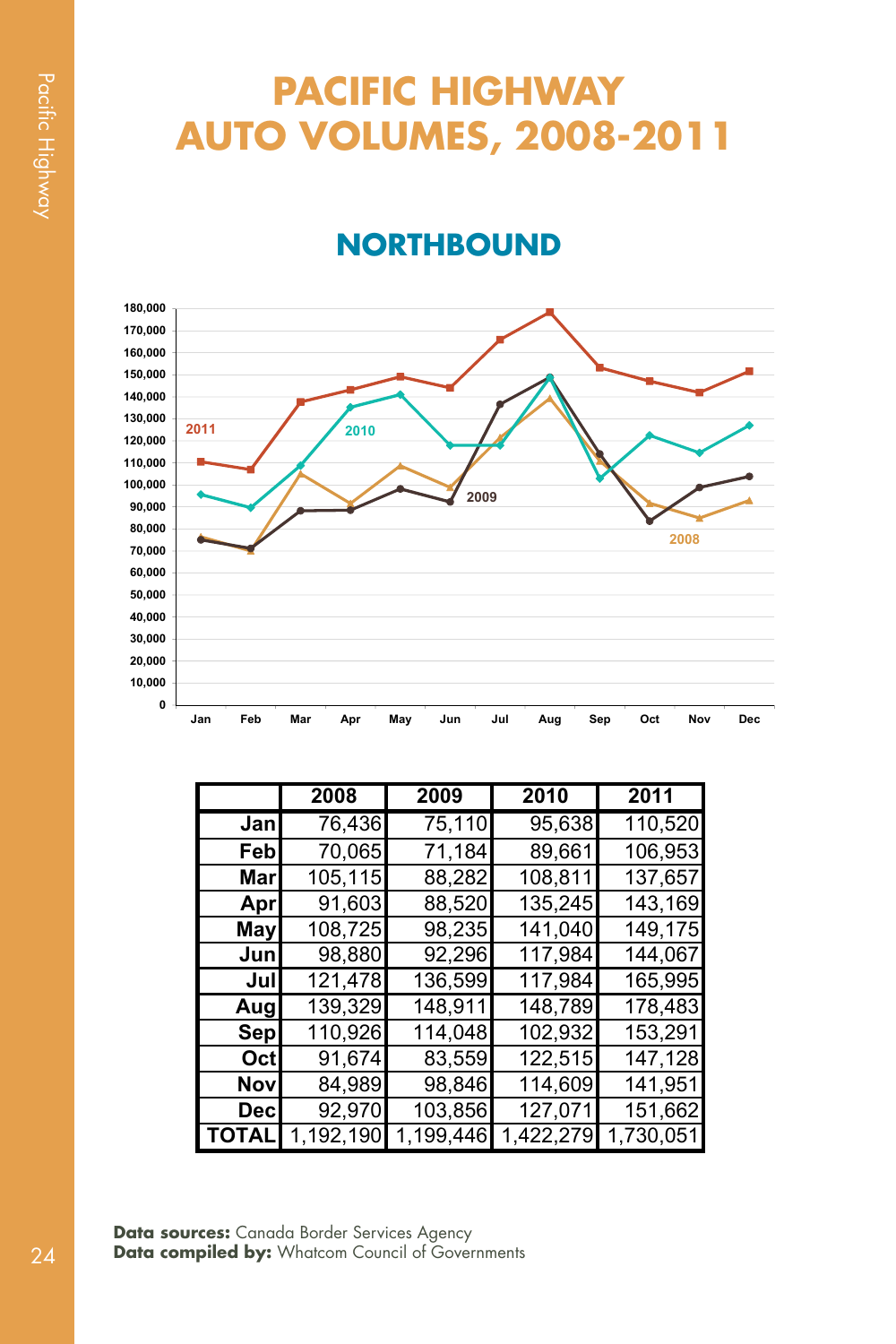# **PACIFIC HIGHWAY TRUCK VOLUMES, 2008-2011**

### **SOUTHBOUND**



|       | 2008    | 2009    | 2010    | 2011    |
|-------|---------|---------|---------|---------|
| Jan   | 27,938  | 26,368  | 24,149  | 25,265  |
| Febl  | 27,486  | 23,247  | 23,499  | 25,516  |
| Marl  | 28,180  | 25,236  | 27,828  | 29,960  |
| Aprl  | 30,306  | 25,631  | 26,308  | 28,491  |
| May   | 25,145  | 25,499  | 26,983  | 30,183  |
| Junl  | 28,832  | 27,083  | 28,878  | 30,308  |
| Jul   | 30,304  | 28,110  | 27,815  | 29,421  |
| Aug   | 28,953  | 26,493  | 28,188  | 29,518  |
| Sepl  | 28,403  | 26,614  | 27,164  | 28,172  |
| Oct   | 28,142  | 26,378  | 26,526  | 27,119  |
| Nov   | 24,416  | 24,896  | 25,599  | 27,937  |
| Decl  | 23,090  | 24,520  | 25,372  | 26,680  |
| TOTAL | 331,195 | 310,075 | 318,309 | 338,570 |

**Data sources:** U.S. Customs & Border Protection **Data compiled by:** Whatcom Council of Governments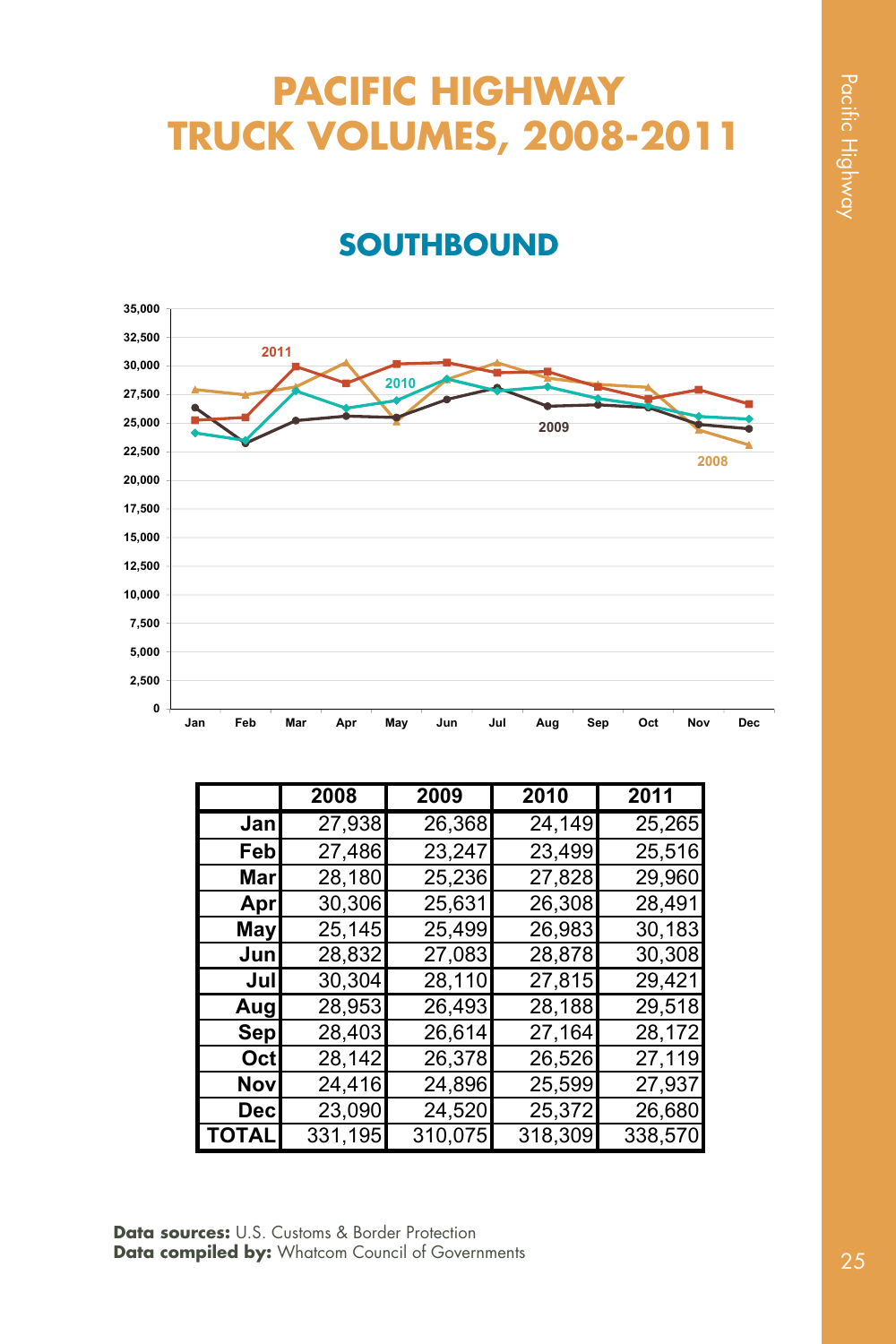# **PACIFIC HIGHWAY TRUCK VOLUMES, 2008-2011**

### **NORTHBOUND**



|              | 2008    | 2009    | 2010    | 2011    |
|--------------|---------|---------|---------|---------|
| Jan          | 30,139  | 25,972  | 26,050  | 29,095  |
| Febl         | 29,384  | 24,099  | 26,664  | 28,630  |
| Marl         | 30,557  | 26,055  | 29,642  | 32,663  |
| Aprl         | 32,853  | 26,374  | 28,713  | 30,680  |
| May          | 32,042  | 26,826  | 29,469  | 31,001  |
| Junl         | 31,247  | 27,740  | 31,305  | 32,574  |
| Jul          | 31,821  | 28,194  | 29,632  | 30,922  |
| Augl         | 30,847  | 27,673  | 31,168  | 33,174  |
| Sep          | 28,691  | 27,090  | 30,187  | 31,072  |
| Oct          | 29,946  | 27,464  | 28,289  | 31,129  |
| Nov          | 25,121  | 26,227  | 28,045  | 29,962  |
| Decl         | 23,732  | 25,993  | 29,059  | 28,921  |
| <b>TOTAL</b> | 356,380 | 319,707 | 348,223 | 369,823 |

**Data sources:** Canada Border Services Agency **Data compiled by:** Whatcom Council of Governments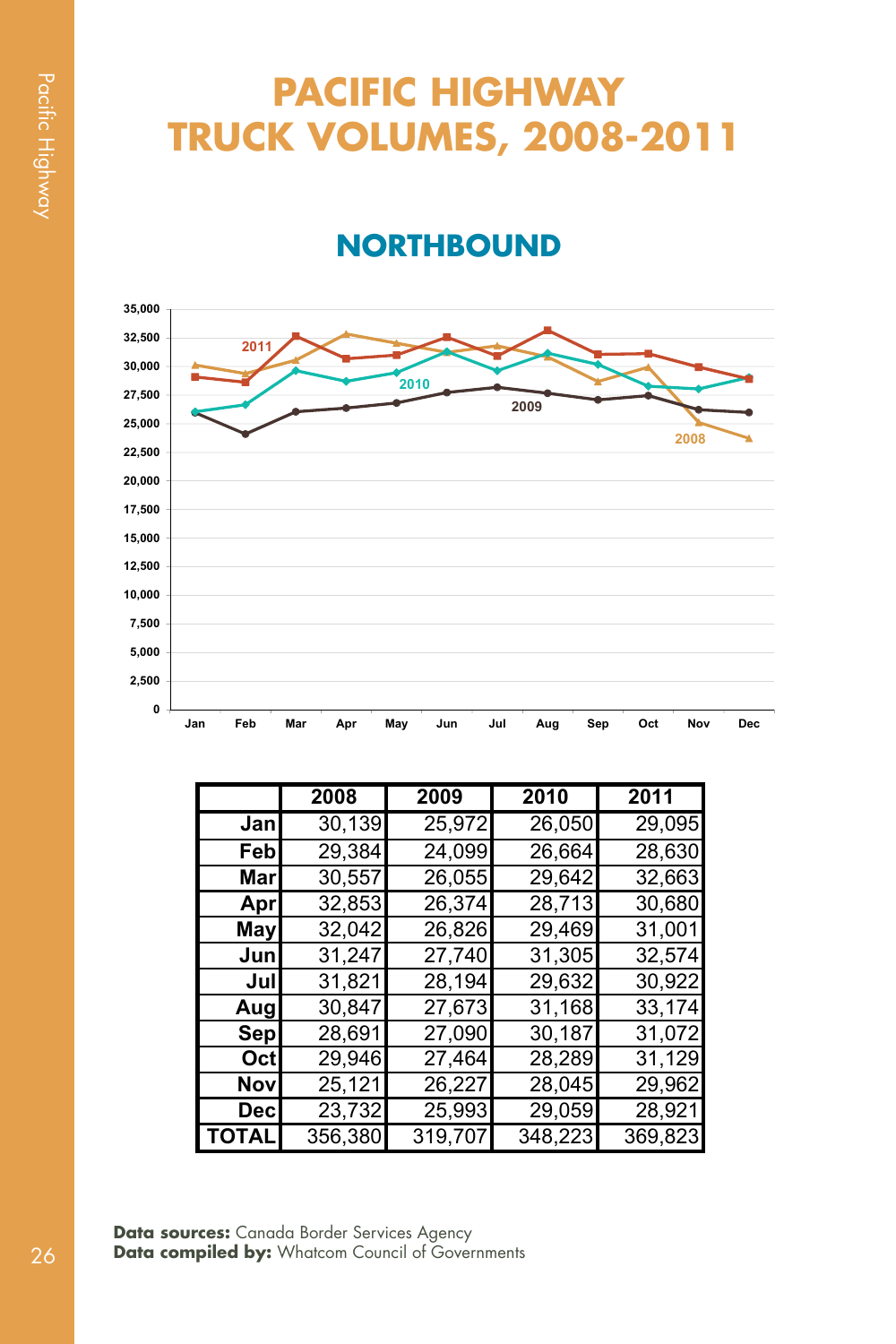# **PACIFIC HIGHWAY TRADE VALUES**

### **TRUCK VALUES**

|      | <b>Blaine</b>  |                |
|------|----------------|----------------|
|      | U.S. - Canada* | Canada - U.S.* |
| 2001 | \$4,837        | \$5,099        |
| 2002 | \$4,547        | \$5,381        |
| 2003 | \$4,948        | \$4,778        |
| 2004 | \$5,683        | \$4,609        |
| 2005 | \$6,362        | \$4,298        |
| 2006 | \$7,327        | \$4,236        |
| 2007 | \$7,845        | \$4,120        |
| 2008 | \$8,215        | \$3,314        |
| 2009 | \$7,098        | \$3,084        |
| 2010 | \$7,812        | \$3,030        |
| 2011 | \$6,684        | \$2,534        |

### **RAIL VALUES**

|      | <b>Blaine</b>  |                |
|------|----------------|----------------|
|      | U.S. - Canada* | Canada - U.S.* |
| 2001 | \$237          | \$1,484        |
| 2002 | \$196          | \$1,499        |
| 2003 | \$281          | \$1,756        |
| 2004 | \$377          | \$2,401        |
| 2005 | \$419          | \$2,487        |
| 2006 | \$566          | \$2,267        |
| 2007 | \$684          | \$1,765        |
| 2008 | \$745          | \$1,457        |
| 2009 | \$687          | \$1,151        |
| 2010 | \$974          | \$1,091        |
| 2011 | \$750          | \$1,097        |

\* Figures are in millions and based on declared trade value. Transshipments are not included. Figures are adjusted to 2000 U.S. Dollars, based on U.S. Department of Labor Bureau of Labor Statistics import and export price indices.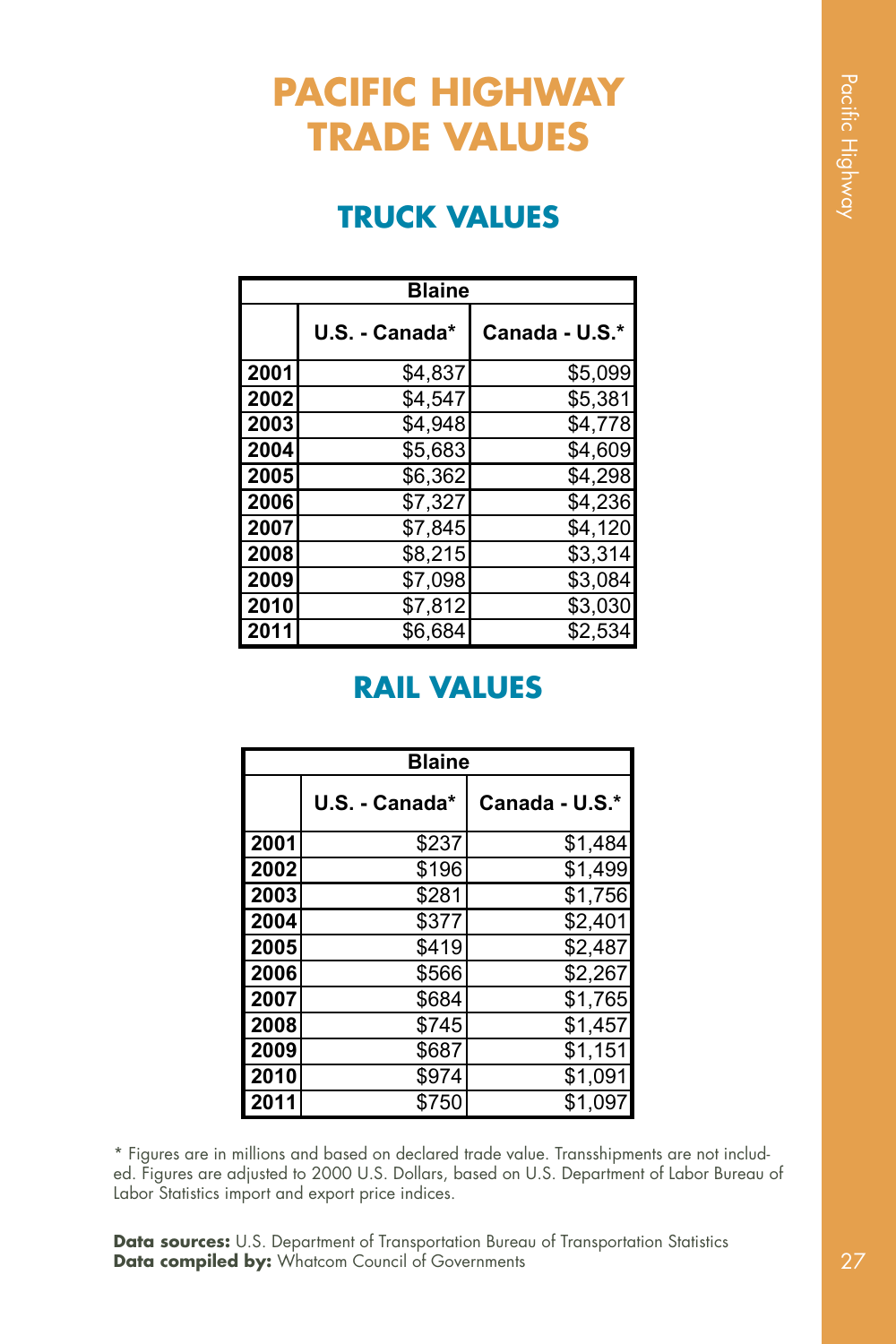# **PACIFIC HIGHWAY TRUCK TRADE BY COMMODITY**

### **U.S.A. TO CANADA**



### **CANADA TO U.S.A.**

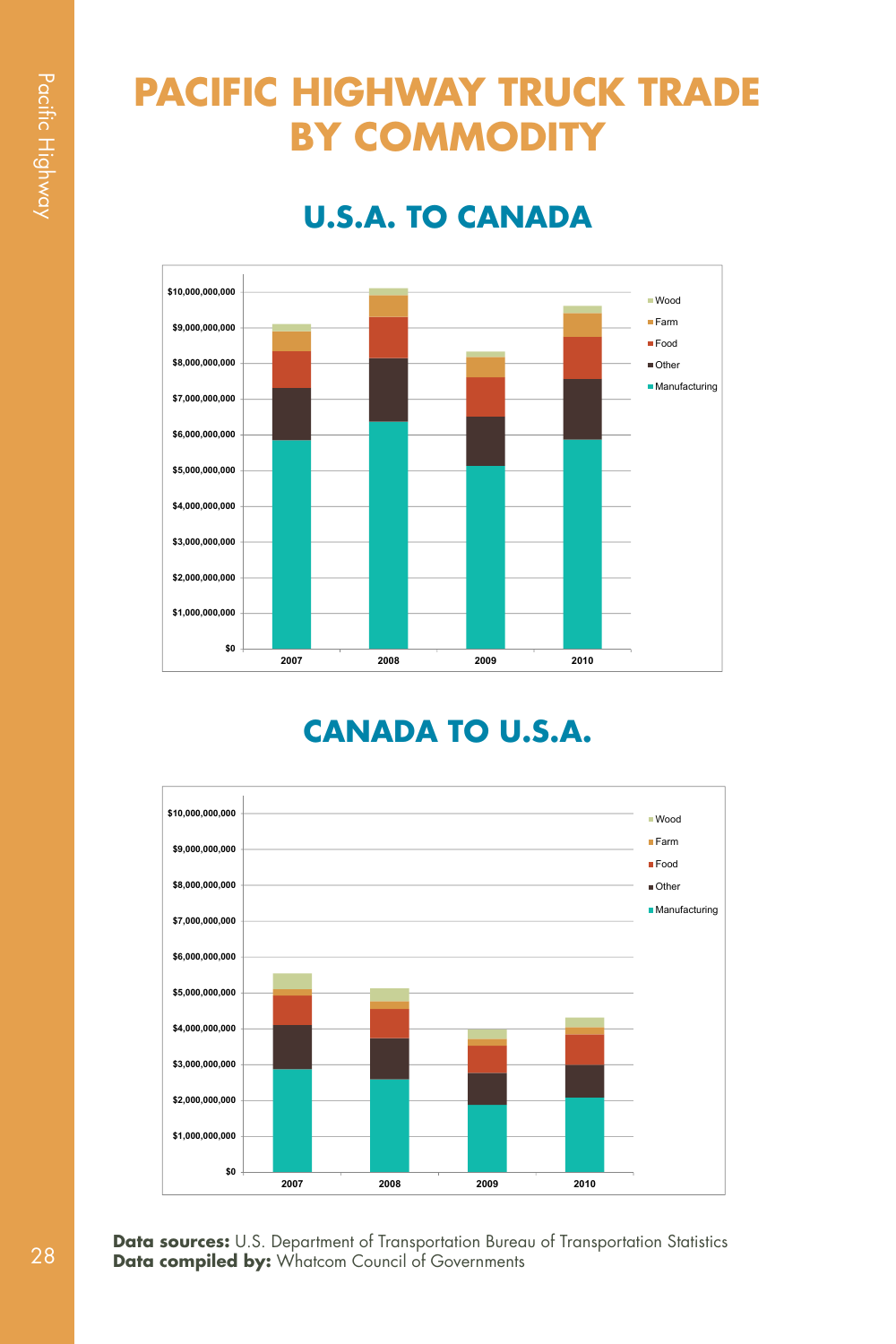# **PACIFIC HIGHWAY RAIL TRADE BY COMMODITY**

### **U.S.A. TO CANADA**



### **CANADA TO U.S.A.**

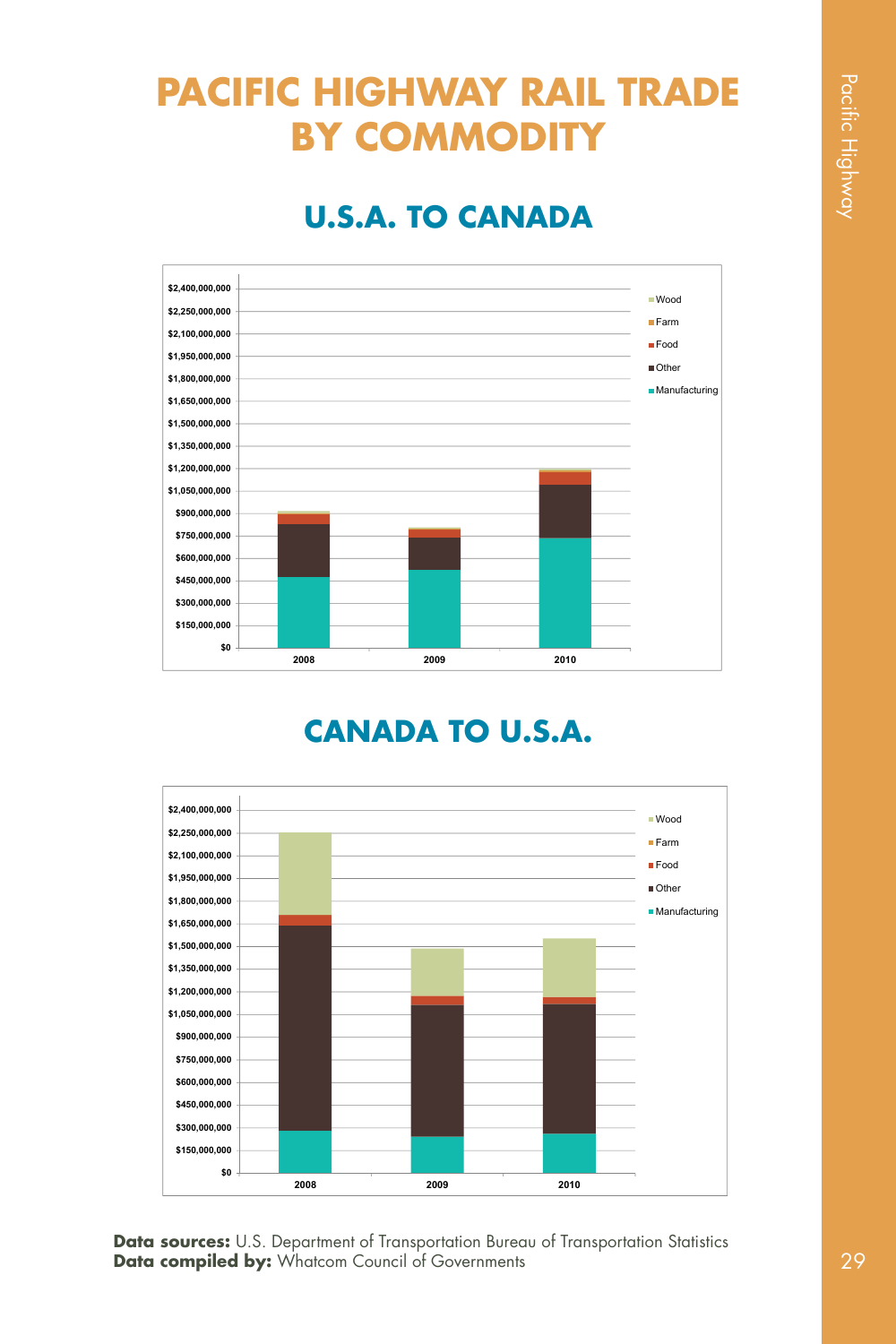# **PACIFIC HIGHWAY WAIT TIME ESTIMATES**

**WEEKEND Data sources:** Cascade Gateway Border Data Warehouse (borderdatawarehouse.com) **Data compiled by:** Whatcom Council of Governments

**NORTHBOUND**

NORTHBOUND

2007 2009 2011

Note: Figures are estimates and may be affected by construction or other factors. Weekday data averaged Mon.-Thurs. Weekend data averaged Sat.-Sun.

**SOUTHBOUND**

SOUTHBOUND



Pacific Highway Pacific Highway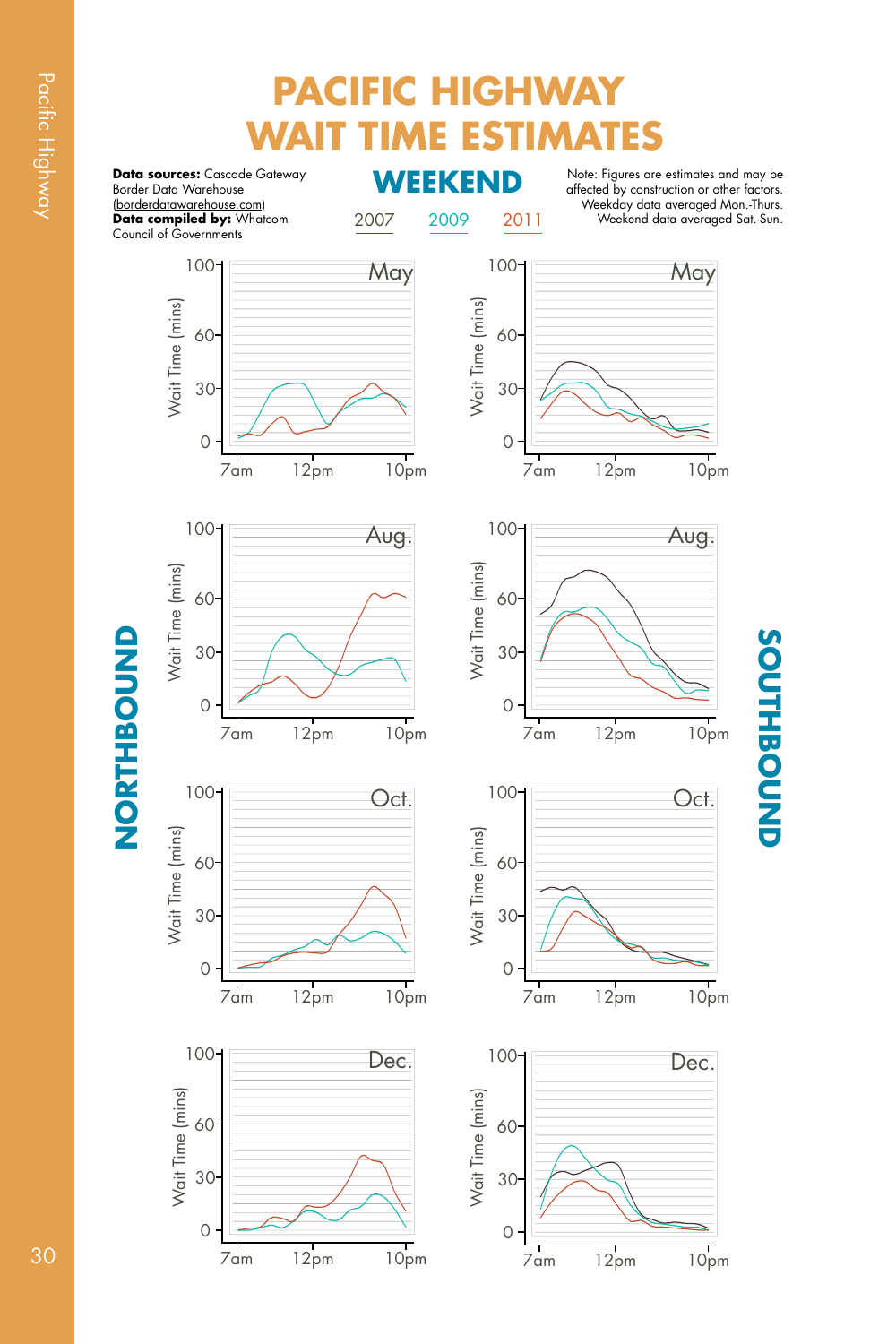# **PACIFIC HIGHWAY WAIT TIME ESTIMATES**

**WEEKDAY Data sources:** Cascade Gateway Border Data Warehouse (borderdatawarehouse.com) **Data compiled by:** Whatcom Council of Governments

2007 2009 2011

Note: Figures are estimates and may be affected by construction or other factors. Weekday data averaged Mon.-Thurs. Weekend data averaged Sat.-Sun.



# SOUTHBOUND **SOUTHBOUND**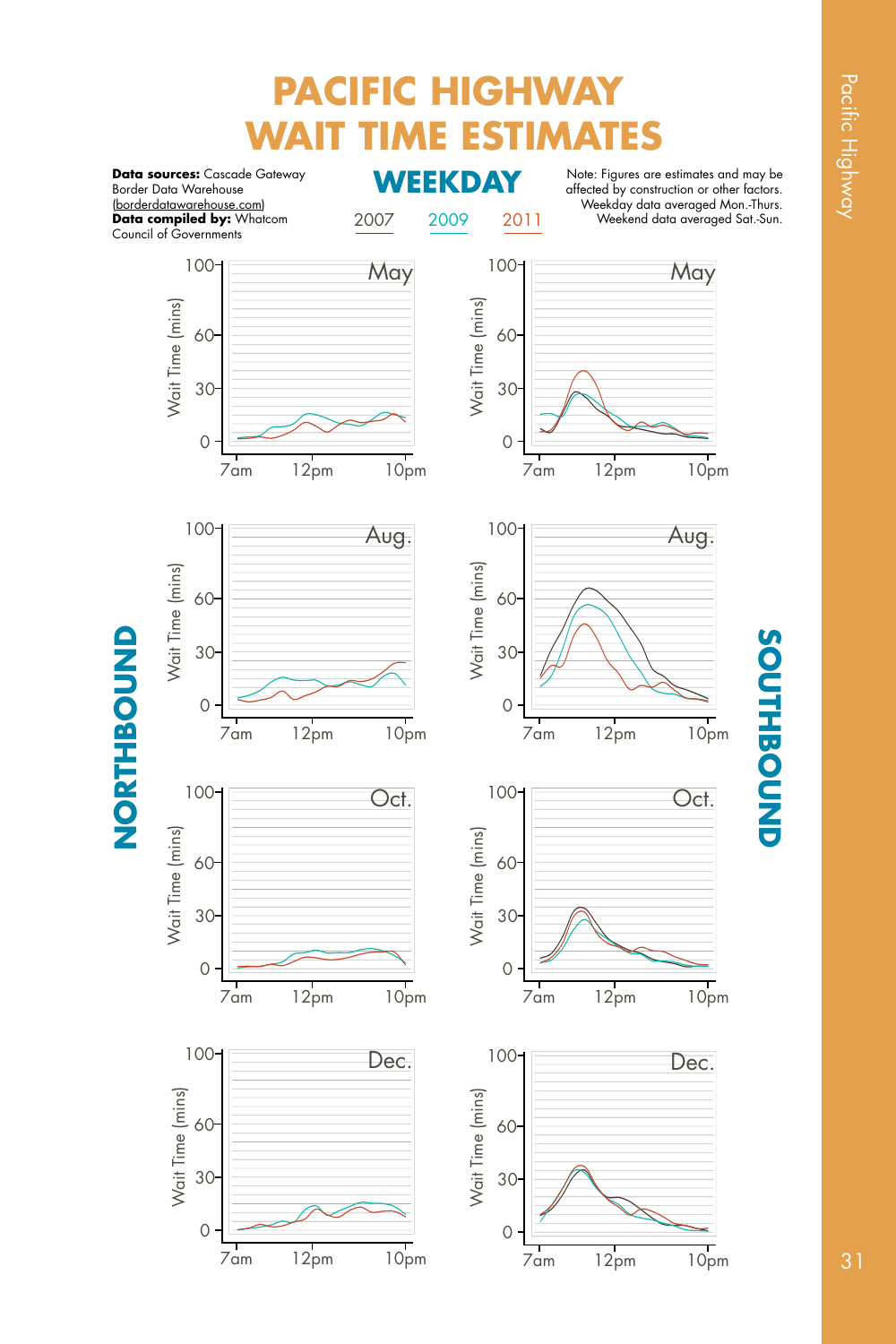# **PACIFIC HIGHWAY AUTO ORIGINS & DESTINATIONS**

| Origin              |     |
|---------------------|-----|
| Surrey              | 30% |
| Vancouver           | 21% |
| Coquitlam           | 6%  |
| <b>Burnaby</b>      | 6%  |
| Whistler            | 5%  |
| Richmond            | 5%  |
| <b>White Rock</b>   | 5%  |
| Langley Township    | 4%  |
| <b>Langley City</b> | 4%  |
| Other               |     |

### **SOUTHBOUND NORTHBOUND**

| Origin           |     |
|------------------|-----|
| Bellingham       | 27% |
| <b>Blaine</b>    | 20% |
| Seattle          | 16% |
| <b>Birch Bay</b> | 8%  |
| W Washington     | 3%  |
| Ferndale         | 3%  |
| Tacoma           | 2%  |
| Oregon           | 2%  |
| Everett          | 2%  |
| Other            |     |

| <b>Destination</b> |     |
|--------------------|-----|
| <b>Bellingham</b>  | 34% |
| Seattle            | 25% |
| <b>Blaine</b>      | 12% |
| Everett            | 5%  |
| Ferndale           | 2%  |
| <b>Bellevue</b>    | 2%  |
| Rural King Co.     | 2%  |
| W Washington       | 2%  |
| Redmond            | 2%  |
| Other              |     |

| <b>Destination</b> |     |  |
|--------------------|-----|--|
| Surrey             | 26% |  |
| Vancouver          | 18% |  |
| <b>White Rock</b>  | 6%  |  |
| Coquitlam          | 6%  |  |
| Whistler           | 5%  |  |
| Langley City       | 5%  |  |
| Langley Township   | 5%  |  |
| Richmond           | 4%  |  |
| Delta              | 4%  |  |
| Other              | 2   |  |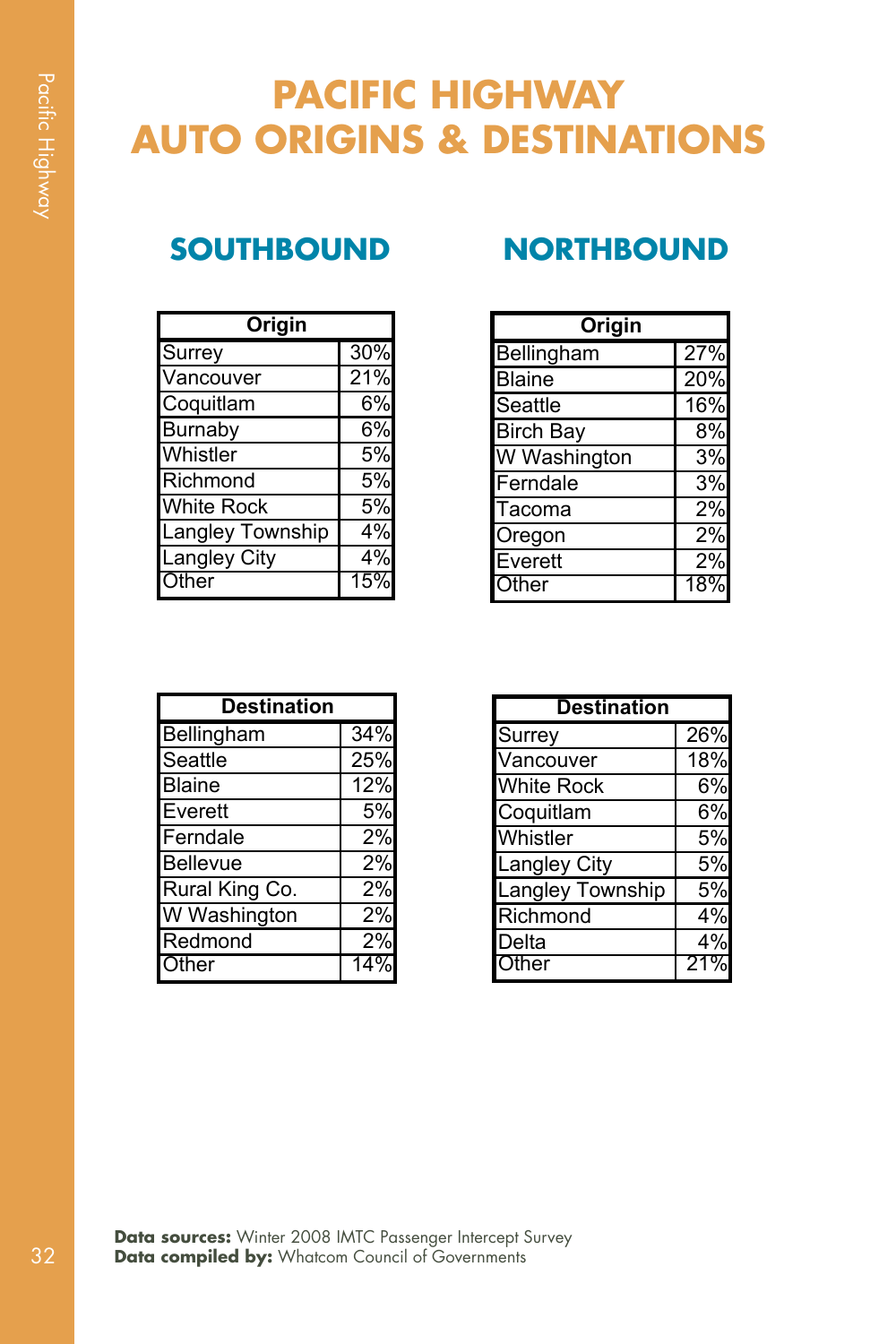# **PACIFIC HIGHWAY AUTO TRIP PURPOSES**

### **SUMMER WINTER**

| <b>Purpose</b>  |     |
|-----------------|-----|
| Vacation        | 24% |
| Shopping        | 22% |
| Recreation      | 20% |
| Family visit    | 14% |
| <b>Business</b> | 4%  |
| Work commute    | 3%  |
| Airport         | 3%  |
| Mail            | 1%  |
| Church          | 1%  |
| Doctor/dentist  | 0%  |
| School          | 0%  |
| Other/Null      |     |

| <b>Purpose</b>      |                  |
|---------------------|------------------|
| Shopping            | 33%              |
| Recreation          | 23%              |
| <b>Family visit</b> | 13%              |
| Vacation            | 9%               |
| <b>Business</b>     | 7%               |
| Airport             | 3%               |
| Work commute        | $\overline{2}\%$ |
| Mail                | 2%               |
| Church              | 1%               |
| School              | 1%               |
| Doctor/dentist      | 1%               |
| <b>Other/Null</b>   |                  |



Trucks line up to enter Canada at the CBSA commercial facility at Pacific Highway

**Data sources:** 2008 IMTC Passenger Intercept Survey Data compiled by: Whatcom Council of Governments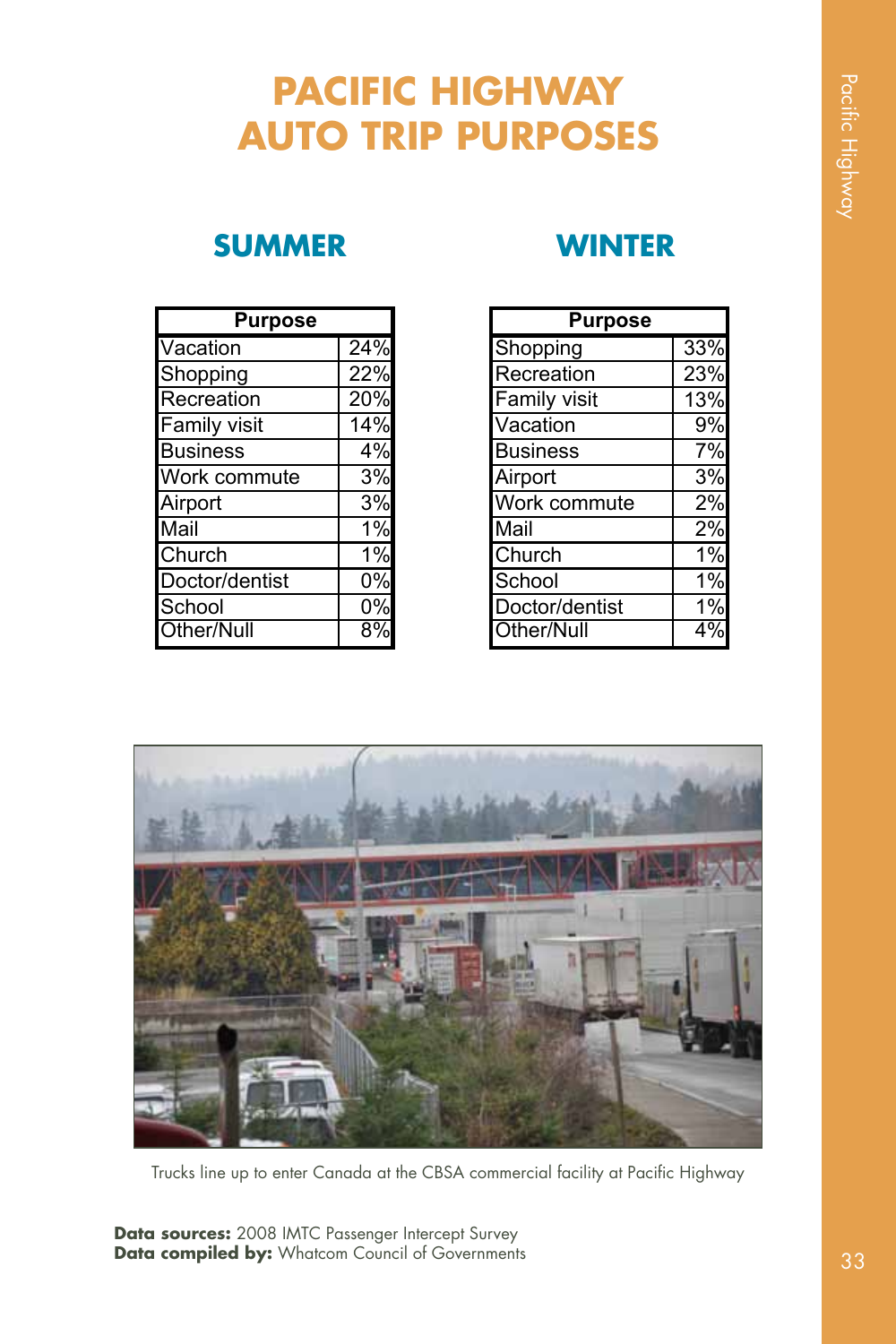# **PACIFIC HIGHWAY SOUTHBOUND BUSES**

## **MONTHLY, 1991-2011**



### **ANNUALLY, 2001-2011**

| <b>Pacific Highway</b>  | 17,000 |                  |
|-------------------------|--------|------------------|
| <b>Southbound Buses</b> |        | 16.500           |
| 2001                    | 16,561 | 16,000<br>15.500 |
| 2002                    | 15,184 | 15,000           |
| 2003                    | 14,350 | 14.500           |
| 2004                    | 14,251 | 14,000           |
| 2005                    | 12,720 | 13,500           |
| 2006                    | 12,195 | 13.000           |
| 2007                    | 14,510 | 12,500<br>12.000 |
| 2008                    | 14,145 | 11.500           |
| 2009                    | 15,159 | 11.000           |
| 2010                    | 15,768 | 10,500           |
| 2011                    | 15,502 | 10,000<br>20     |



**Data source:** U.S. Customs & Border Protection **Data compiled by:** Whatcom Council of Governments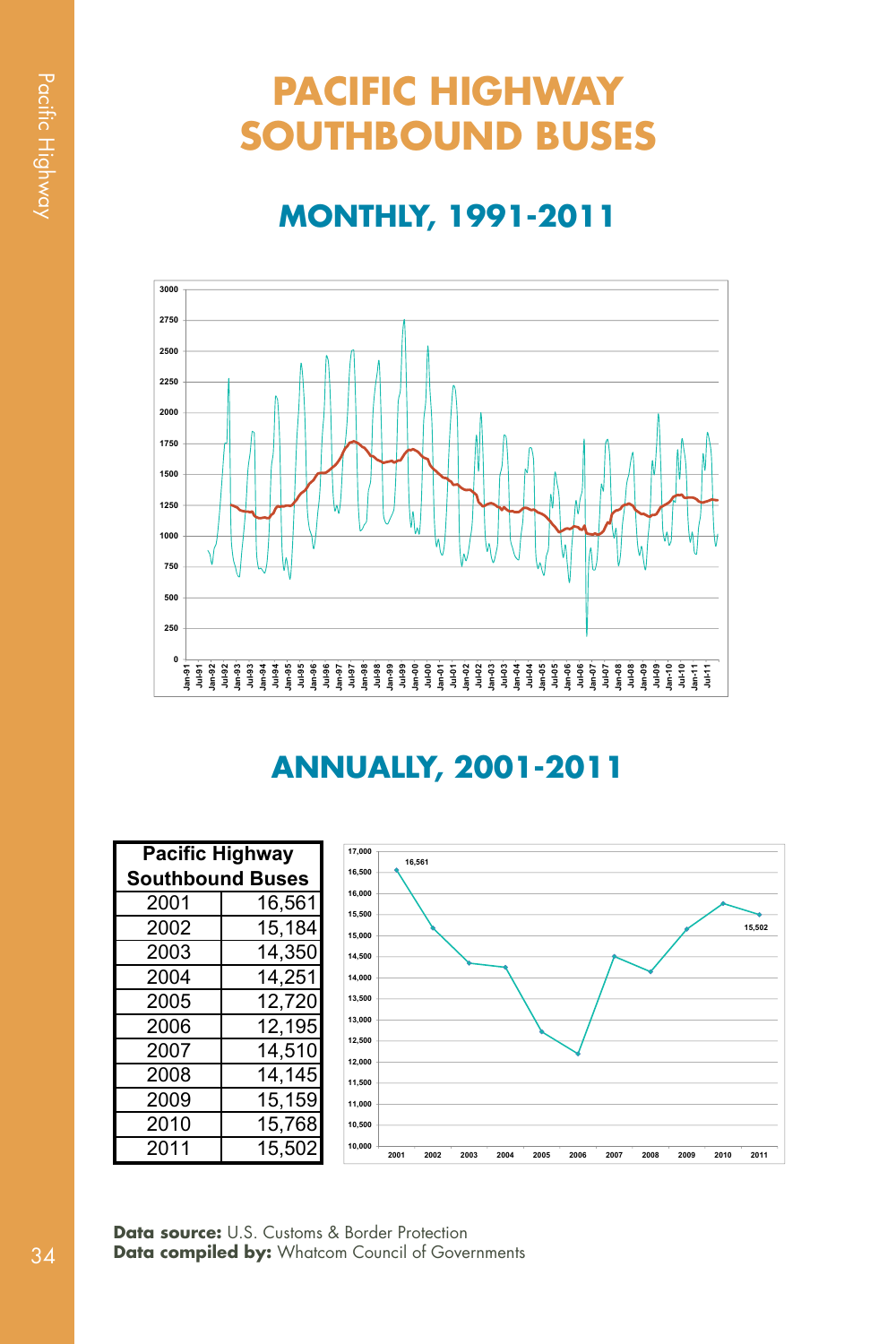# The Lynden/Aldergrove Port-of-Entry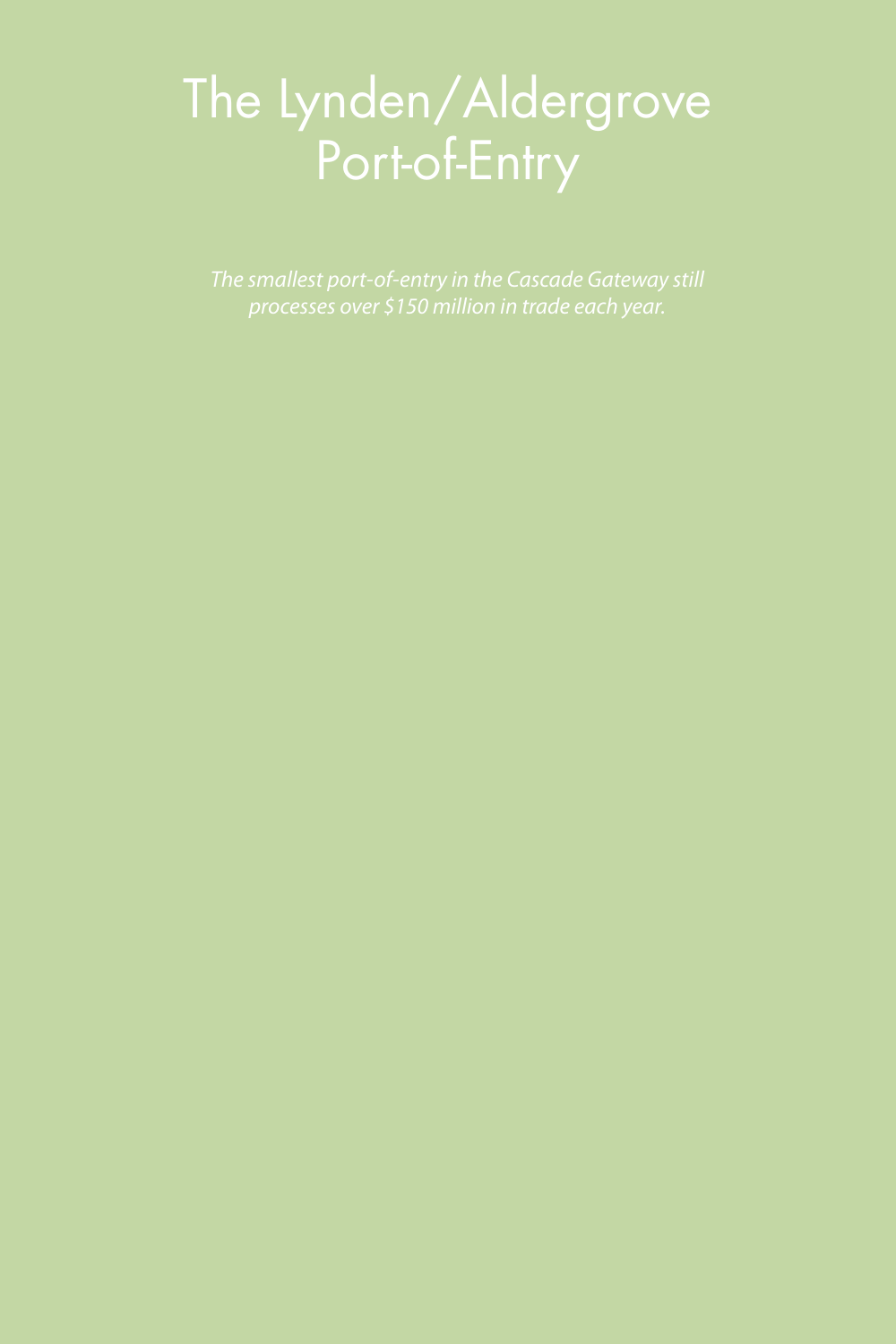# **LYNDEN/ALDERGROVE AUTO VOLUMES, 2008-2011**

### **SOUTHBOUND**



|              | 2008    | 2009    | 2010    | 2011    |
|--------------|---------|---------|---------|---------|
| Jan          | 38,796  | 35,584  | 39,464  | 47,364  |
| Feb          | 42,005  | 37,954  | 34,888  | 43,738  |
| Marl         | 51,883  | 42,724  | 47,694  | 56,044  |
| Apr          | 51,088  | 43,253  | 51,440  | 55,609  |
| <b>May</b>   | 55,257  | 47,129  | 52,746  | 57,315  |
| Junl         | 54,130  | 45,806  | 51,848  | 58,116  |
| Jul          | 56,430  | 55,065  | 67,439  | 67,710  |
| Augl         | 67,103  | 64,117  | 67,592  | 78,328  |
| Sep          | 54,875  | 48,061  | 53,620  | 58,525  |
| Oct          | 46,147  | 43,211  | 50,824  | 58,749  |
| Nov          | 42,687  | 41,931  | 47,156  | 53,088  |
| Decl         | 34,905  | 42,015  | 50,607  | 58,482  |
| <b>TOTAL</b> | 595,306 | 546,850 | 615,318 | 693,068 |

**Data sources:** U.S. Customs & Border Protection **Data compiled by:** Whatcom Council of Governments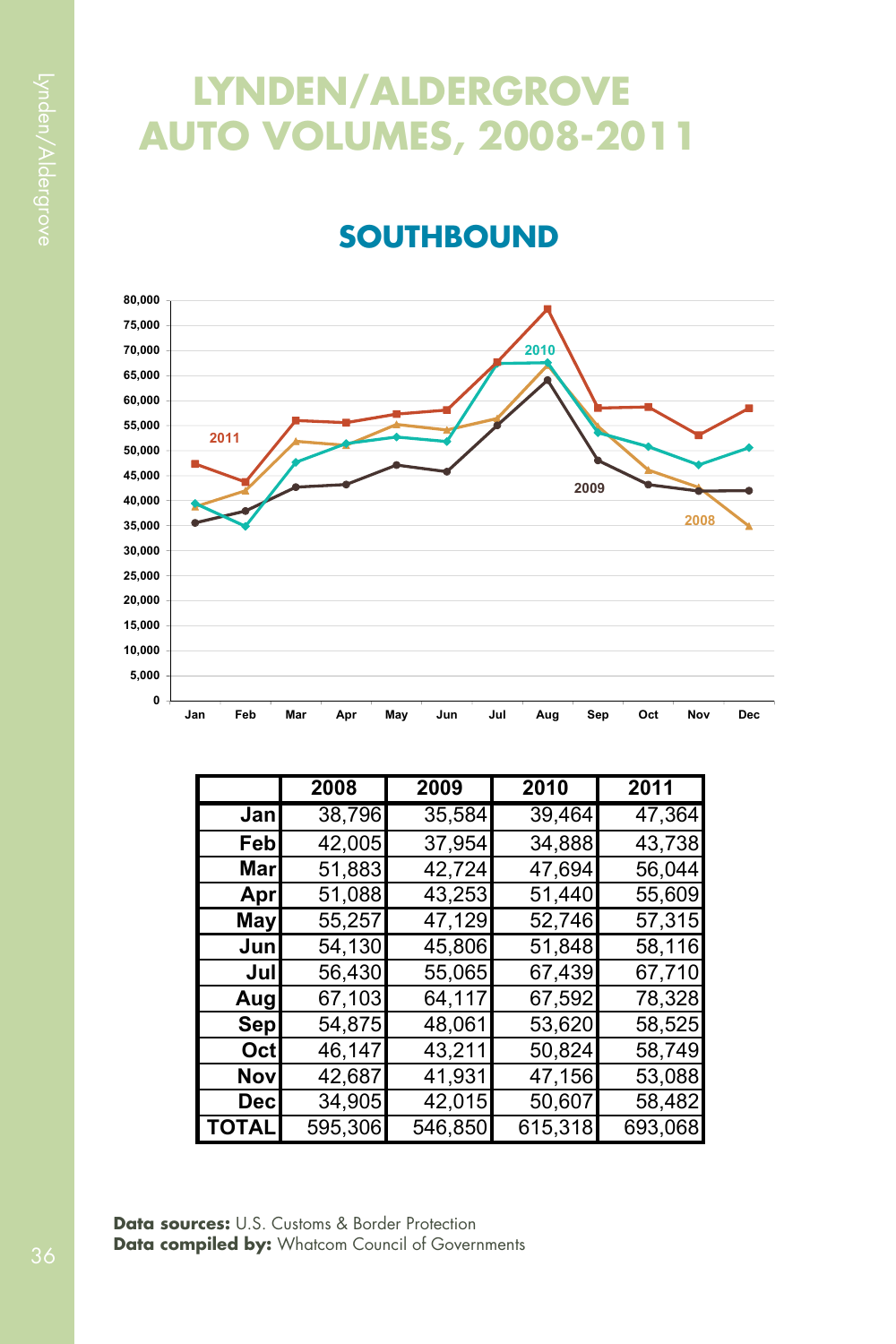# **LYNDEN/ALDERGROVE AUTO VOLUMES, 2008-2011**

### **NORTHBOUND**



|              | 2008    | 2009    | 2010    | 2011    |
|--------------|---------|---------|---------|---------|
| Janl         | 35,551  | 31,225  | 39,824  | 47,581  |
| Febl         | 38,135  | 37,903  | 37,290  | 44,157  |
| Marl         | 47,022  | 39,955  | 47,194  | 57,873  |
| Apr          | 44,716  | 41,472  | 49,782  | 59,607  |
| May          | 48,157  | 46,779  | 52,082  | 61,819  |
| Junl         | 48,013  | 43,302  | 68,444  | 59,279  |
| Jul          | 56,736  | 48,473  | 59,544  | 67,716  |
| Augl         | 59,710  | 55,583  | 61,868  | 71,852  |
| Sep          | 46,944  | 45,940  | 60,412  | 60,377  |
| Octl         | 40,038  | 45,716  | 52,466  | 60,581  |
| Nov          | 37,196  | 42,515  | 48,778  | 56,552  |
| Decl         | 30,347  | 43,145  | 53,056  | 61,435  |
| <b>TOTAL</b> | 532,565 | 522,008 | 630,740 | 708,829 |

**Data sources:** Canada Border Services Agency **Data compiled by:** Whatcom Council of Governments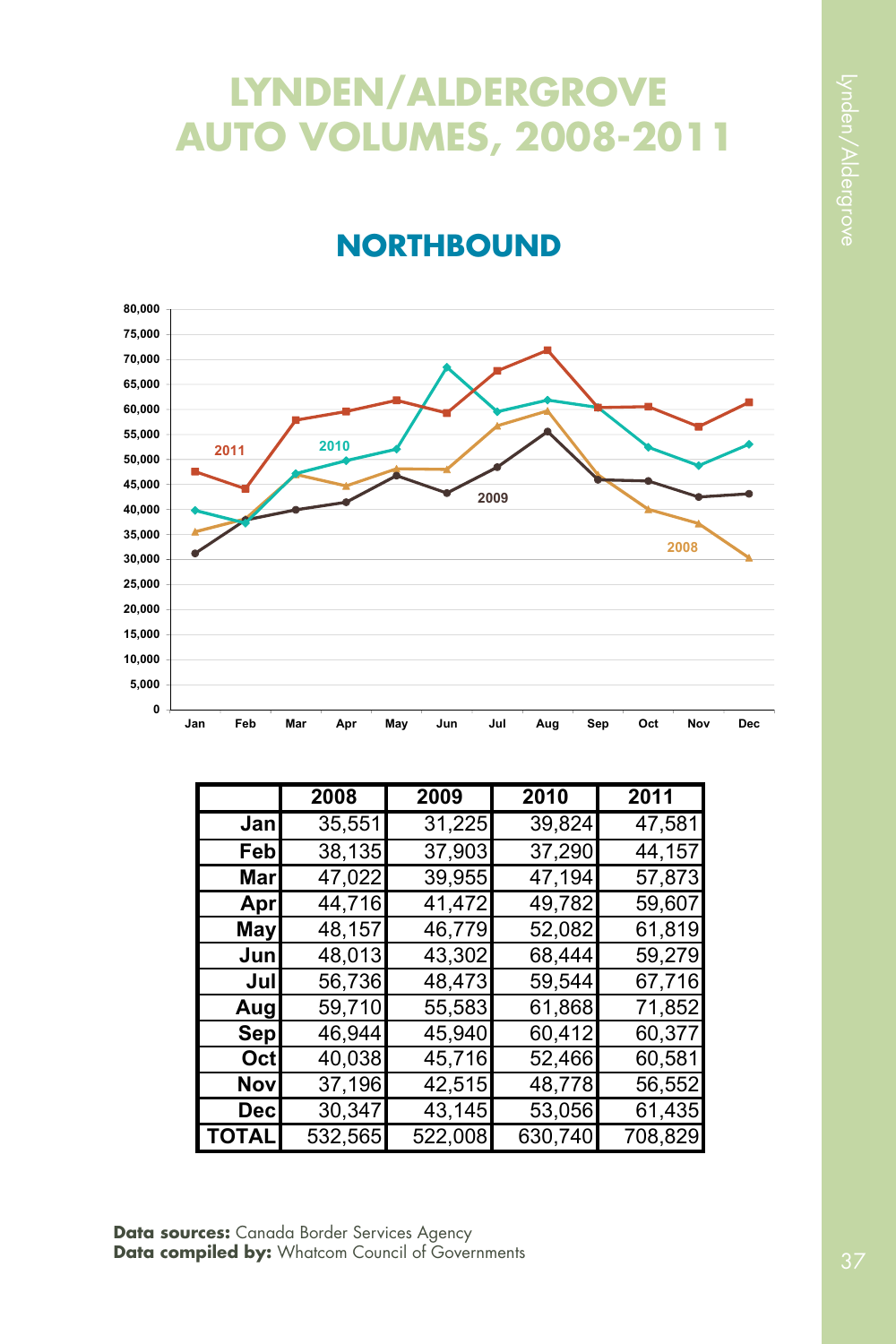# **LYNDEN/ALDERGROVE TRUCK VOLUMES, 2008-2011**

## **SOUTHBOUND**



|              | 2008   | 2009   | 2010   | 2011   |
|--------------|--------|--------|--------|--------|
| Jan          | 4,306  | 6,452  | 3,520  | 3,431  |
| Febl         | 4,381  | 3,628  | 3,885  | 3,837  |
| Marl         | 4,693  | 4,043  | 4,569  | 4,383  |
| Aprl         | 5,154  | 4,359  | 3,990  | 3,899  |
| Mayl         | 4,865  | 3,790  | 4,136  | 3,768  |
| Junl         | 4,778  | 4,313  | 4,600  | 3,979  |
| Jul          | 8,742  | 2,305  | 4,477  | 3,290  |
| Augl         | 4,316  | 3,347  | 4,067  | 3,077  |
| Sepl         | 4,402  | 3,705  | 4,354  | 3,879  |
| Oct          | 4,896  | 4,047  | 4,247  | 4,793  |
| Novl         | 3,563  | 3,579  | 3,894  | 3,499  |
| <b>Decl</b>  | 3,059  | 3,559  | 3,745  | 3,371  |
| <b>TOTAL</b> | 57,155 | 47,127 | 49,484 | 45,206 |

**Data sources:** U.S. Customs & Border Protection **Data compiled by:** Whatcom Council of Governments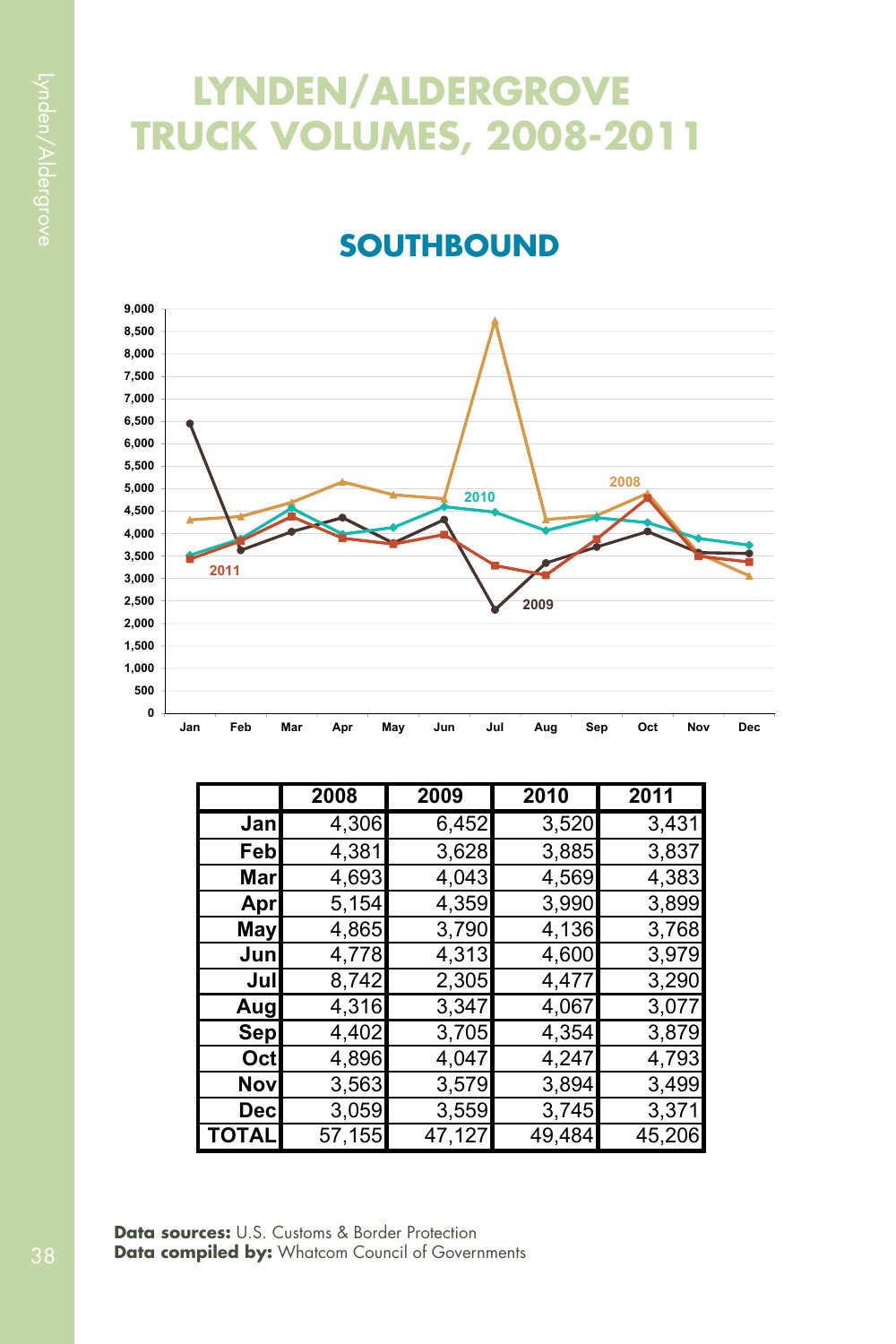# **LYNDEN/ALDERGROVE TRUCK VOLUMES, 2008-2011**

# **NORTHBOUND**



|            | 2008   | 2009   | 2010   | 2011   |
|------------|--------|--------|--------|--------|
| Jan        | 6,572  | 5,470  | 5,366  | 1,060  |
| Feb        | 6,332  | 5,188  | 4,652  | 992    |
| Marl       | 6,656  | 5,365  | 5,159  | 1,481  |
| Apr        | 7,573  | 6,078  | 6,159  | 1,271  |
| <b>May</b> | 6,438  | 5,252  | 5,576  | 1,310  |
| Jun        | 6,304  | 6,016  | 6,022  | 1,231  |
| Jul        | 5,336  | 5,836  | 4,826  | 1,002  |
| Aug        | 5,770  | 6,236  | 2,556  | 1,319  |
| Sep        | 5,836  | 4,375  | 1,587  | 1,264  |
| Octl       | 7,129  | 6,293  | 1,704  | 1,394  |
| Nov        | 5,402  | 4,902  | 1,199  | 1,149  |
| Decl       | 4,692  | 4,464  | 1,011  | 1,063  |
| TOTAL      | 74,040 | 65,475 | 45,817 | 14,536 |

**Data sources:** Canada Border Services Agency **Data compiled by:** Whatcom Council of Governments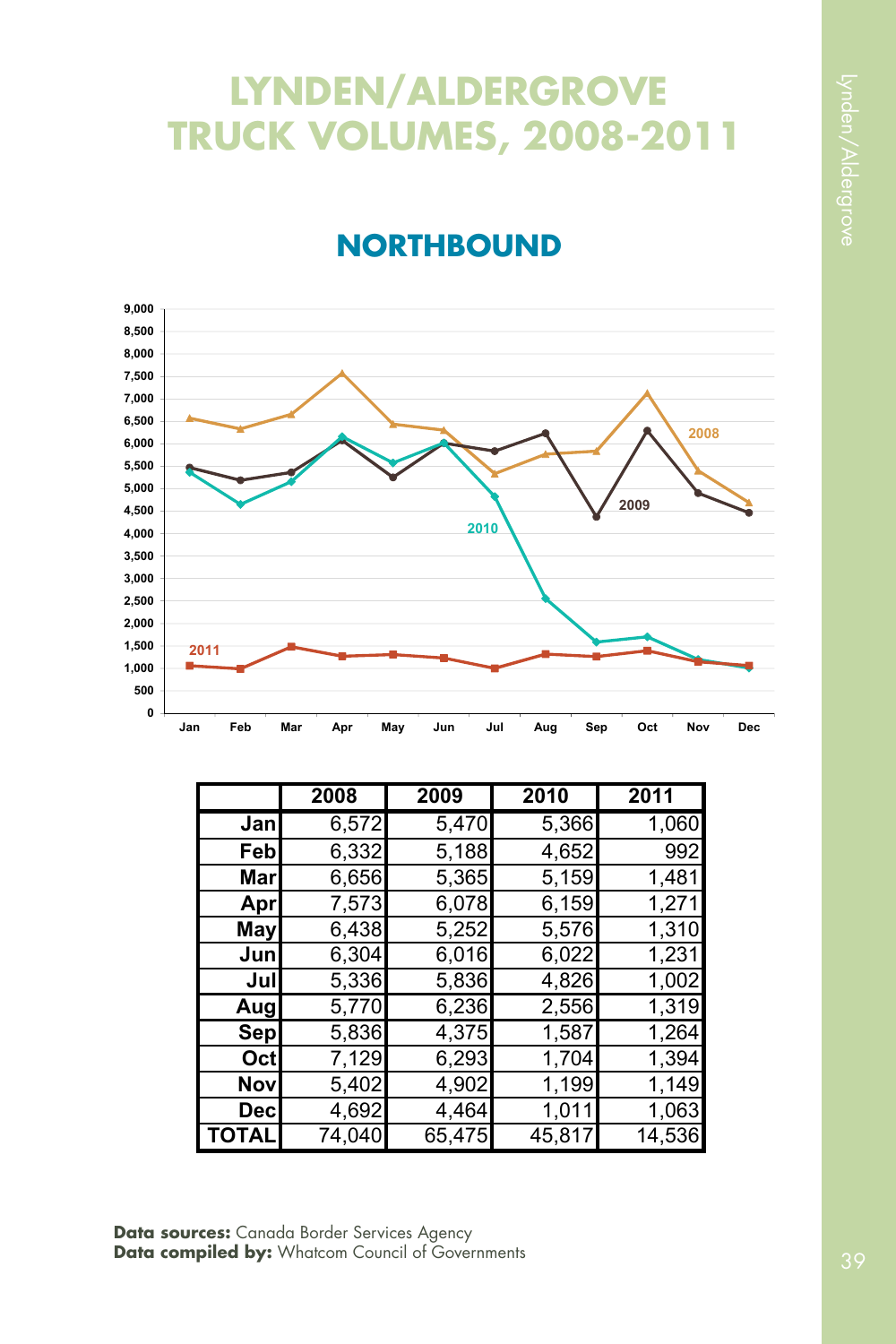# **LYNDEN/ALDERGROVE TRUCK TRADE BY COMMODIT**

### **U.S.A. TO CANADA**



### **CANADA TO U.S.A.**

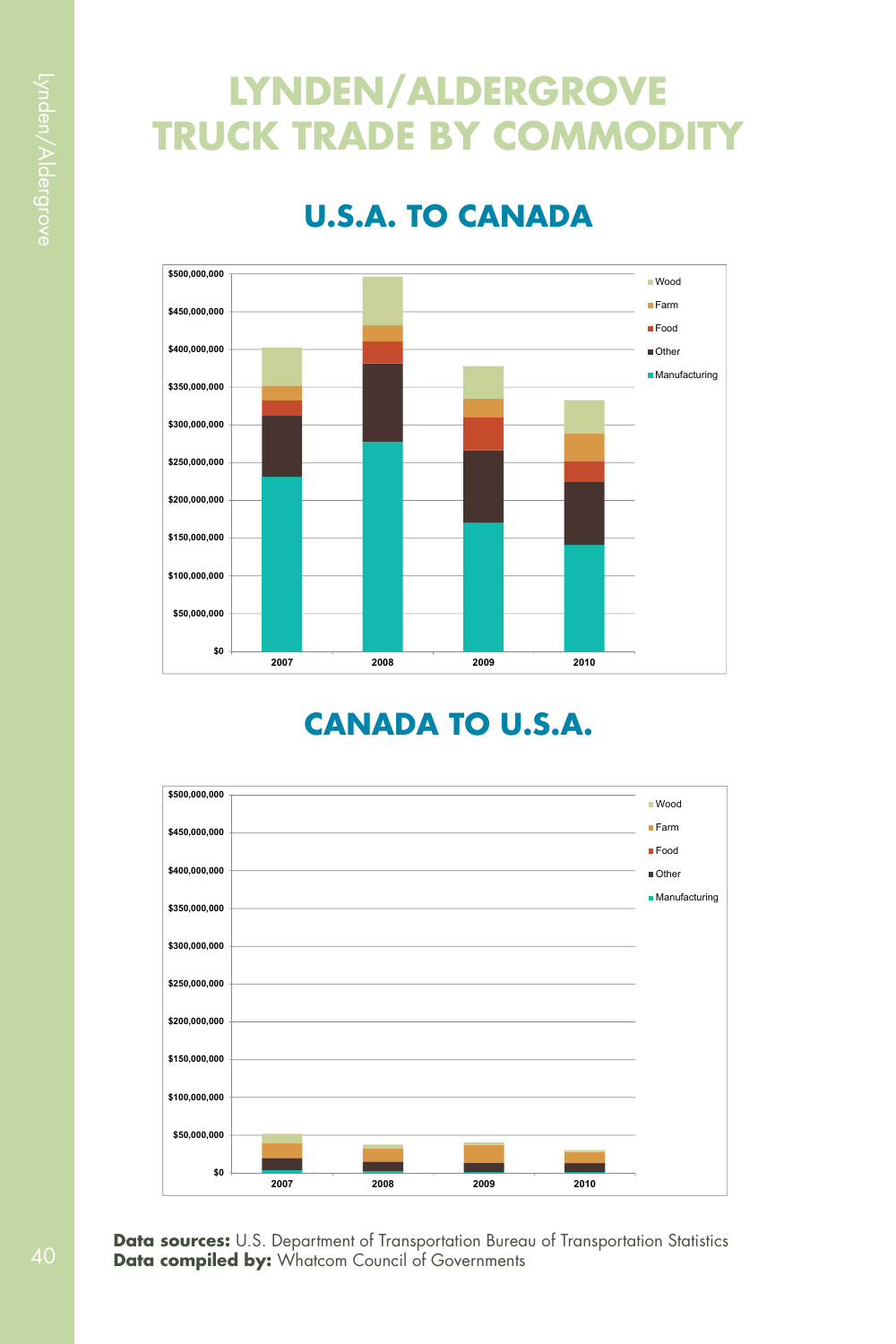# **LYNDEN/ALDERGROVE TRADE VALUES**

### **TRUCK VALUES**

| Lynden |                |                |
|--------|----------------|----------------|
|        | U.S. - Canada* | Canada - U.S.* |
| 2001   | \$53           | \$35           |
| 2002   | \$59           | \$46           |
| 2003   | \$97           | \$41           |
| 2004   | \$143          | \$56           |
| 2005   | \$199          | \$48           |
| 2006   | \$285          | \$45           |
| 2007   | \$347          | \$38           |
| 2008   | \$403          | \$24           |
| 2009   | \$322          | \$31           |
| 2010   | \$270          | \$21           |
| l 2011 | \$101          | \$12           |



The Aldergrove Port-of-Entry

\* Figures are in millions and based on declared trade value. Transshipments are not included. Figures are adjusted to 2000 U.S. Dollars, based on U.S. Department of Labor Bureau of Labor Statistics import and export price indices.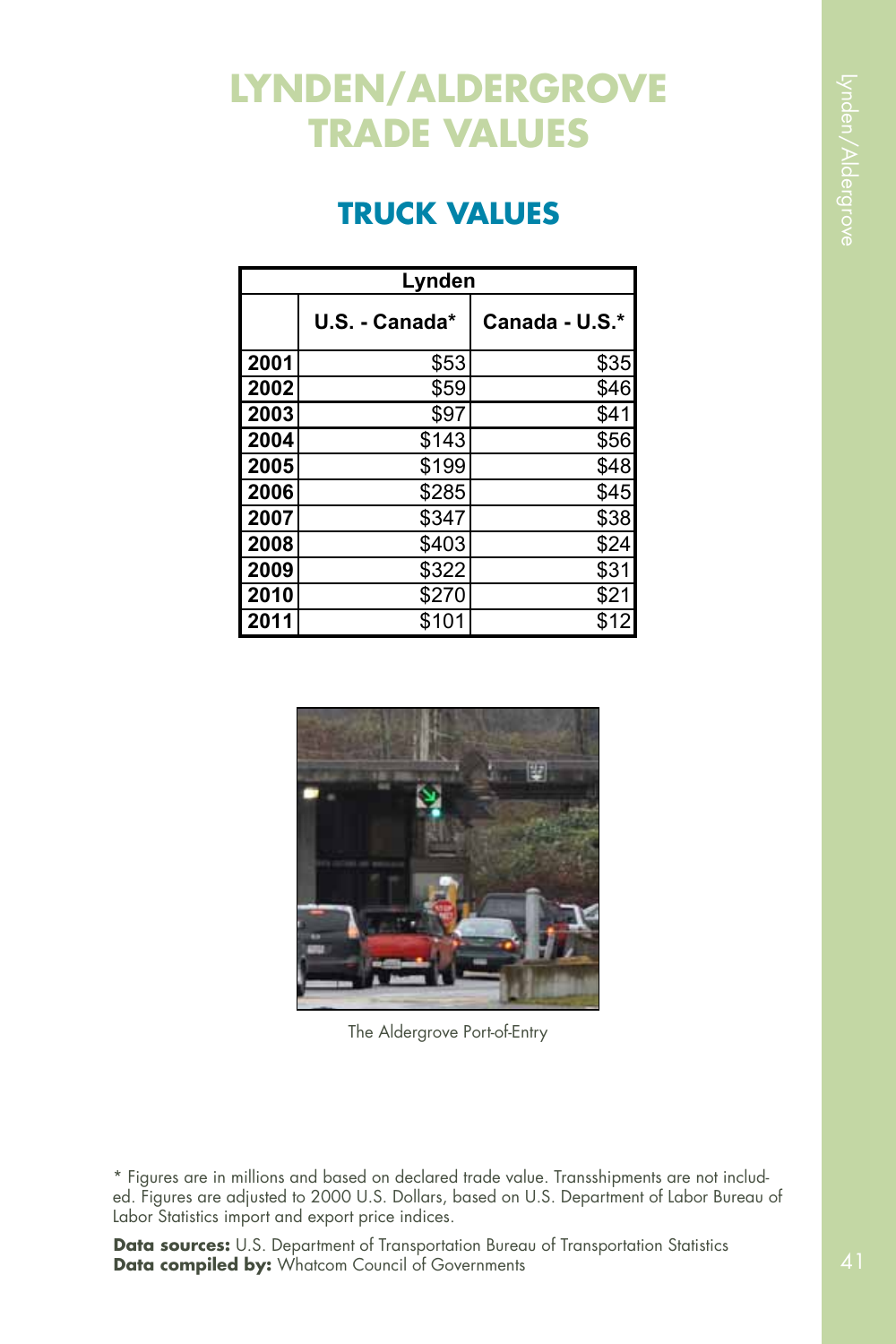# **LYNDEN/ALDERGROVE WAIT TIME ESTIMATES WEEKEND, 2011**

### **NORTHBOUND**



### **SOUTHBOUND**



Note: Figures are estimates and may be affected by construction or other factors. Weekday data averaged Mon.-Thurs. Weekend data averaged Sat.-Sun. **Data sources:** Cascade Gateway Border Data Warehouse <u>(borderdatawarehouse.</u><br><u>com</u>) **Data compiled by:** Whatcom Council of Governments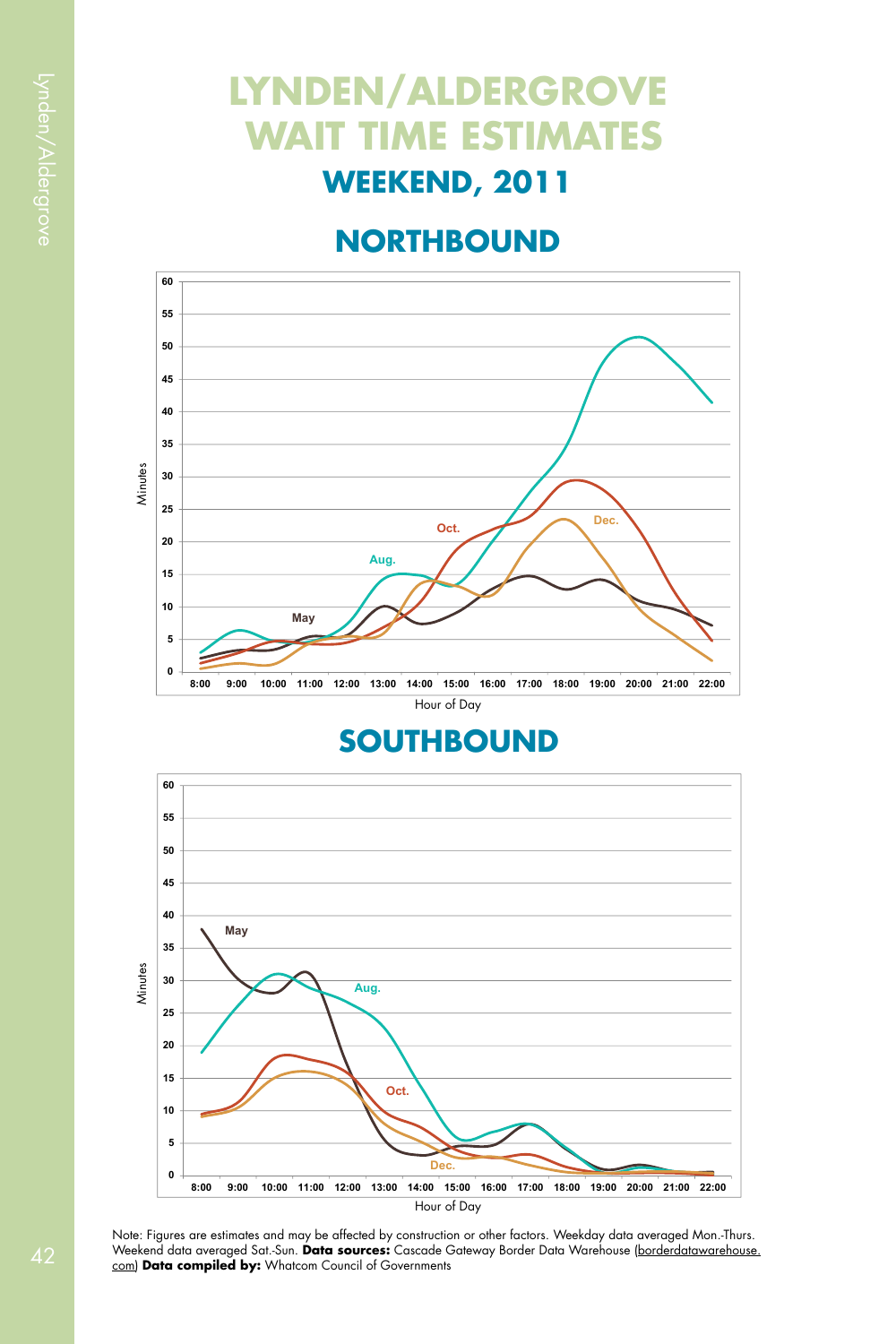# **LYNDEN/ALDERGROVE WAIT TIME ESTIMATES WEEKDAY, 2011**

### **NORTHBOUND**



### **SOUTHBOUND**



Note: Figures are estimates and may be affected by construction or other factors. Weekday data averaged Mon.-Thurs. Weekend data averaged Sat.-Sun. **Data sources:** Cascade Gateway Border Data Warehouse <u>(borderdatawarehouse.</u><br><u>com</u>) **Data compiled by:** Whatcom Council of Governments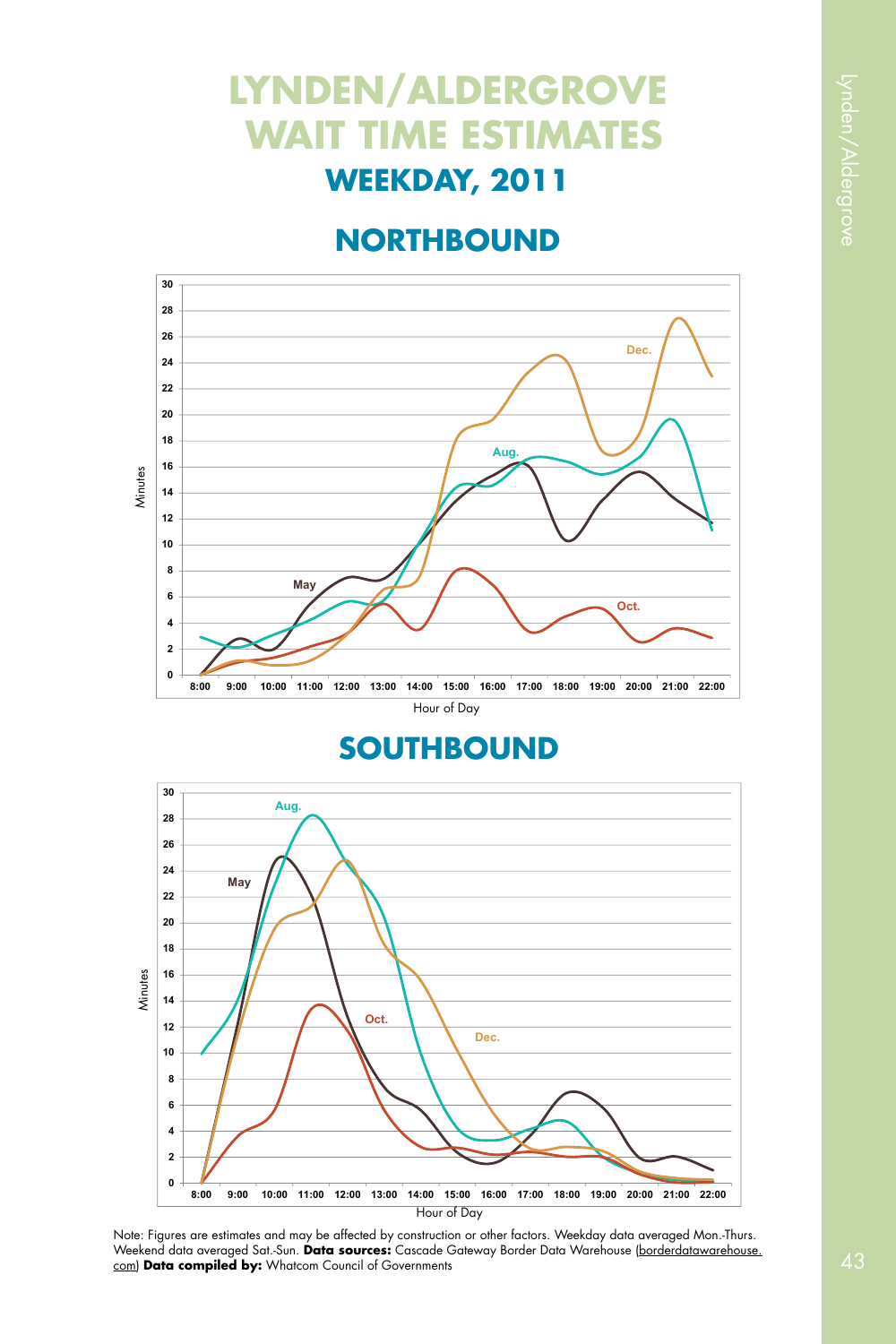# **LYNDEN/ALDERGROVE AUTO ORIGINS & DESTINATIONS**

### **SOUTHBOUND**

| Origin              |                   |
|---------------------|-------------------|
| Abbotsford          | $\overline{19\%}$ |
| Langley Township    | 16%               |
| Aldergrove          | 14%               |
| <b>Langley City</b> | 10%               |
| Surrey              | 9%                |
| Vancouver           | 7%                |
| Coquitlam           | 4%                |
| <b>Burnaby</b>      | 3%                |
| Whistler            | 3%                |
| Other               |                   |

| <b>Destination</b>            |     |
|-------------------------------|-----|
| Bellingham                    | 37% |
| $\overline{\mathsf{Ly}}$ nden | 26% |
| Seattle                       | 9%  |
| Ferndale                      | 3%  |
| Everett                       | 2%  |
| <b>Blaine</b>                 | 2%  |
| Sumas                         | 2%  |
| <b>Birch Bay</b>              | 1%  |
| <b>Burlington</b>             | 1%  |
| Other                         |     |



CBSA's Aldergrove facility

**Data sources:** 2008 IMTC Passenger Intercept Survey Data compiled by: Whatcom Council of Governments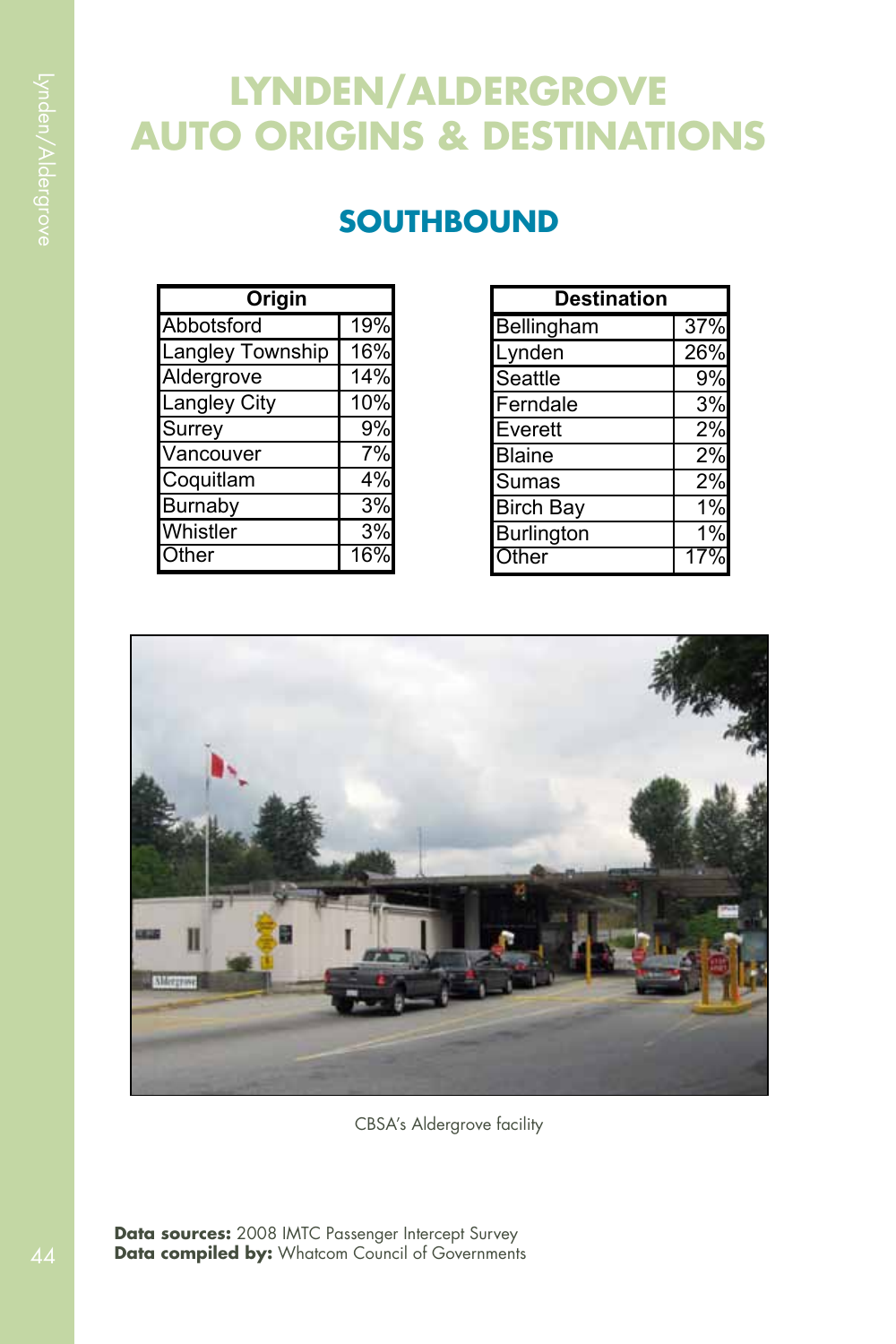# **LYNDEN/ALDERGROVE AUTO TRIP PURPOSE**

### **SUMMER WINTER**

| <b>Purpose</b>  |     |
|-----------------|-----|
| Vacation        | 26% |
| Shopping        | 25% |
| Recreation      | 20% |
| Family visit    | 8%  |
| <b>Business</b> | 4%  |
| Work commute    | 3%  |
| Airport         | 2%  |
| Church          | 2%  |
| Doctor/dentist  | 1%  |
| Mail            | 1%  |
| School          | 0%  |
| Other/Null      |     |

| Purpose         |     |
|-----------------|-----|
| Shopping        | 40% |
| Recreation      | 15% |
| Family visit    | 12% |
| <b>Business</b> | 8%  |
| Vacation        | 7%  |
| Work commute    | 4%  |
| Airport         | 3%  |
| School          | 2%  |
| Mail            | 1%  |
| Church          | 1%  |
| Doctor/dentist  | 1%  |
| Other/Null      |     |



Surveyors collect marketing data about NEXUS awareness at Lynden's Port-of-Entry

**Data sources:** 2008 IMTC Passenger Intercept Survey Data compiled by: Whatcom Council of Governments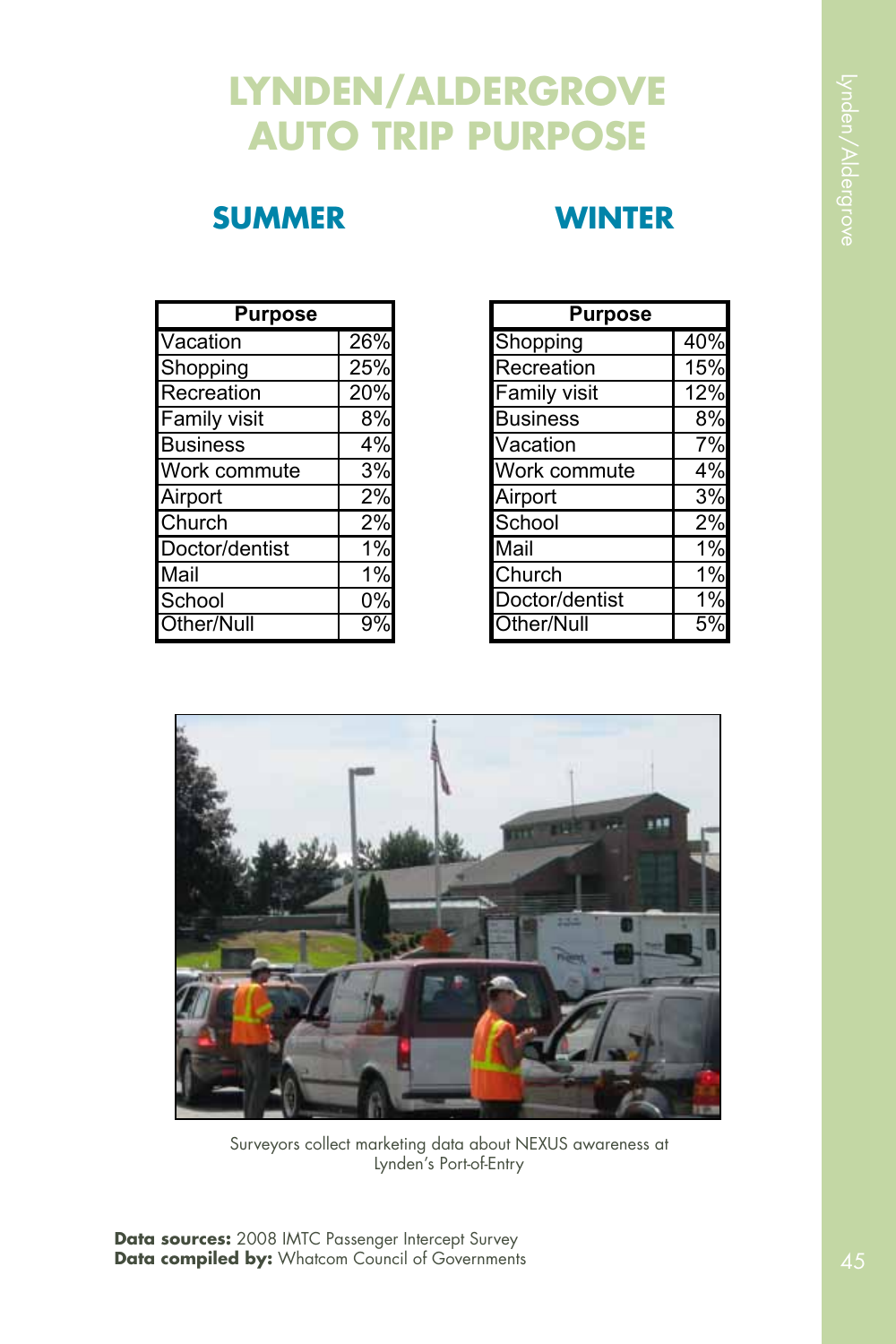# Sumas/Abbotsford-Huntingdon Port-of-Entry

*This border crossing has seen a 27 percent increase in passenger traffic in just the last year.*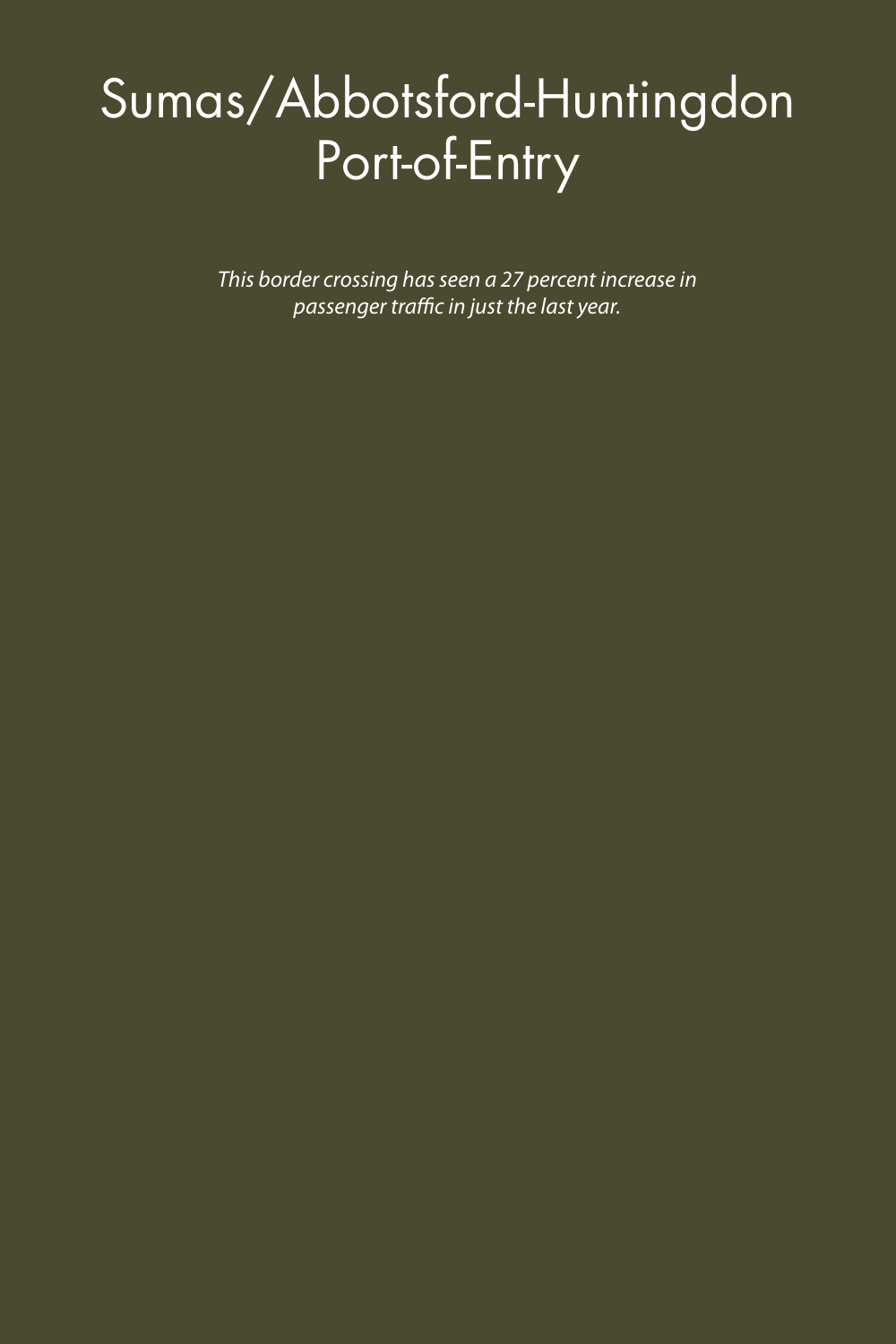# **SUMAS/ABB-HUNTINGDON AUTO VOLUMES, 2008-2011**

### **SOUTHBOUND**



|            | 2008    | 2009    | 2010    | 2011      |
|------------|---------|---------|---------|-----------|
| Janl       | 45,097  | 35,861  | 51,356  | 65,252    |
| Febl       | 48,457  | 35,326  | 47,635  | 62,318    |
| Marl       | 57,405  | 40,873  | 61,712  | 79,690    |
| Apr        | 51,870  | 49,825  | 65,377  | 81,228    |
| May        | 63,176  | 57,891  | 67,506  | 84,847    |
| Junl       | 60,974  | 57,819  | 70,102  | 88,656    |
| Jull       | 69,671  | 72,907  | 90,461  | 107,632   |
| Augl       | 77,461  | 84,666  | 94,736  | 112,854   |
| <b>Sep</b> | 60,791  | 66,845  | 75,355  | 95,621    |
| Octl       | 50,685  | 59,384  | 70,237  | 88,001    |
| Nov        | 34,977  | 53,427  | 65,478  | 82,064    |
| <b>Dec</b> | 31,657  | 57,438  | 73,698  | 88,216    |
| TOTAL      | 652,221 | 672,262 | 833,653 | 1,036,379 |

**Data sources:** U.S. Customs & Border Protection **Data compiled by:** Whatcom Council of Governments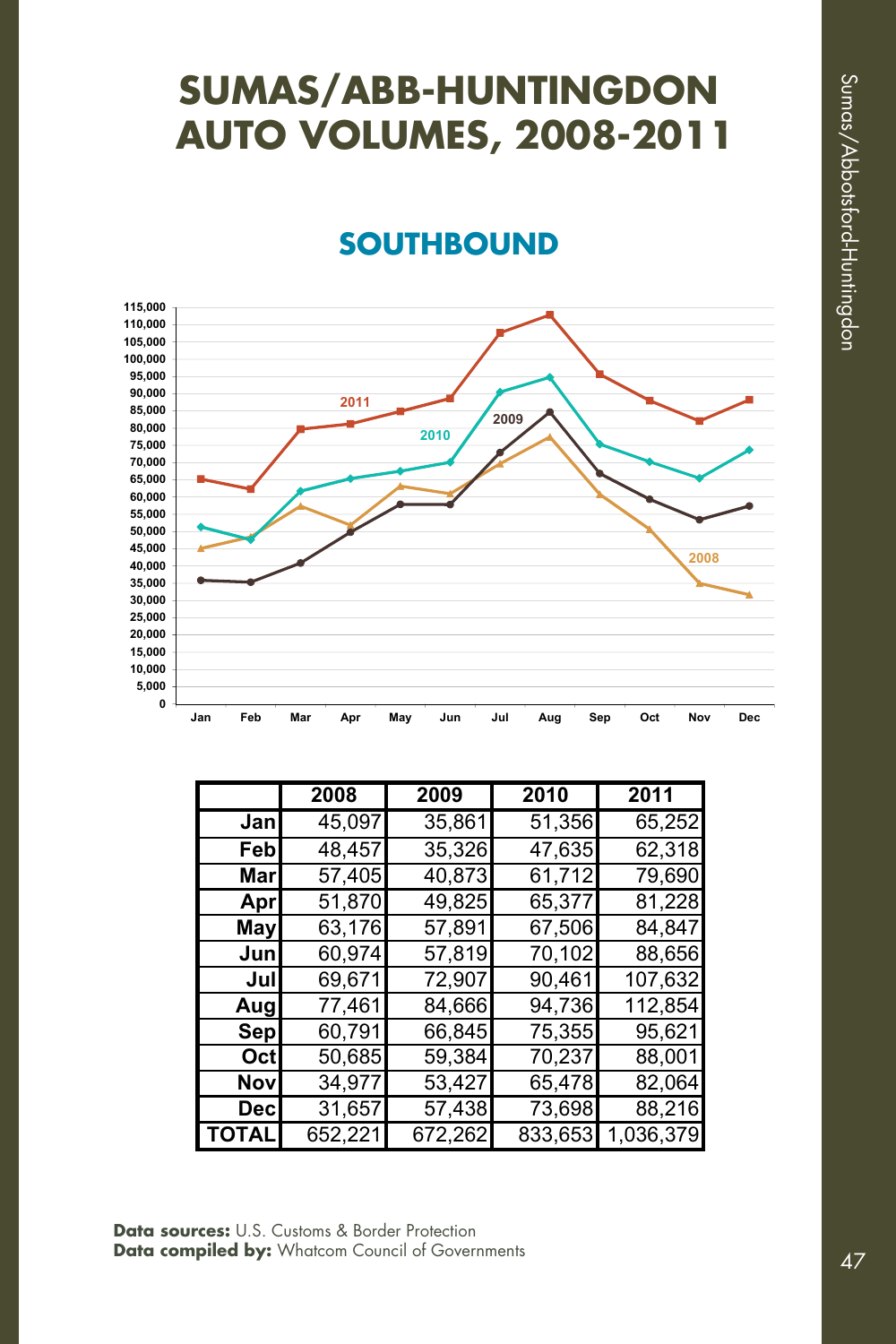# **SUMAS/ABB-HUNTINGDON AUTO VOLUMES, 2008-2011**

### **NORTHBOUND**



|              | 2008    | 2009    | 2010    | 2011    |
|--------------|---------|---------|---------|---------|
| Jan          | 42,673  | 38,109  | 46,195  | 58,527  |
| Feb          | 44,288  | 37,862  | 43,667  | 56,535  |
| Marl         | 54,745  | 45,595  | 55,723  | 72,360  |
| Apr          | 50,162  | 45,190  | 55,881  | 73,095  |
| May          | 58,166  | 52,537  | 61,774  | 79,439  |
| Junl         | 58,972  | 48,445  | 61,575  | 79,223  |
| Jul          | 67,516  | 61,491  | 72,752  | 90,573  |
| Augl         | 69,452  | 67,758  | 79,306  | 98,189  |
| Sep          | 57,949  | 55,550  | 64,177  | 85,647  |
| Oct          | 46,114  | 46,734  | 60,937  | 79,058  |
| Nov          | 39,436  | 46,214  | 56,097  | 74,019  |
| Decl         | 36,874  | 46,866  | 62,077  | 79,354  |
| <b>TOTAL</b> | 626,347 | 592,351 | 720,161 | 926,019 |

**Data sources:** Canada Border Services Agency **Data compiled by:** Whatcom Council of Governments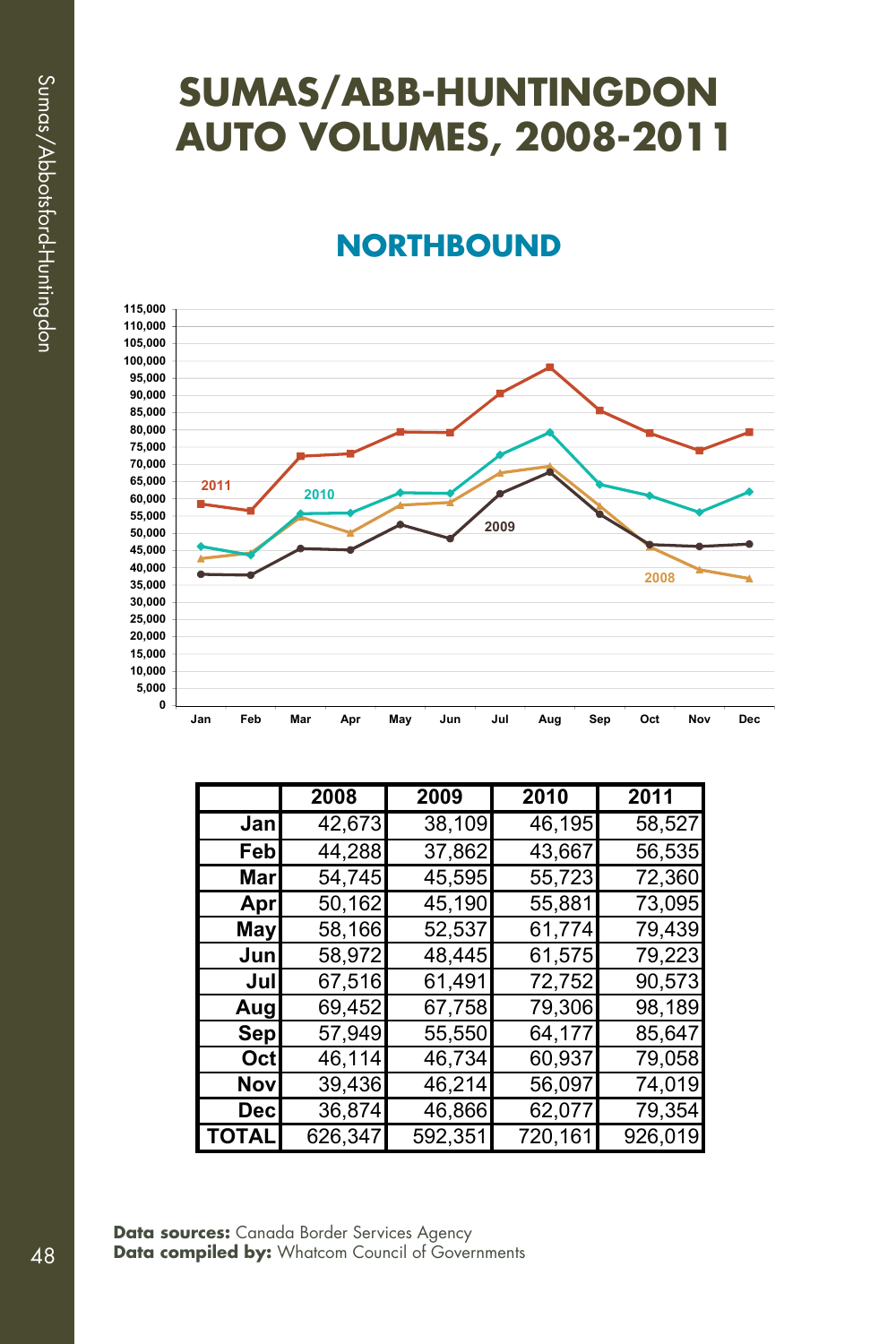# **SUMAS/ABB-HUNTINGDON TRUCK VOLUMES, 2008-2011**

### **SOUTHBOUND**



|            | 2008    | 2009    | 2010    | 2011    |
|------------|---------|---------|---------|---------|
| Jan        | 10,168  | 8,545   | 10,632  | 10,410  |
| Febl       | 10,703  | 9,201   | 10,550  | 10,822  |
| <b>Mar</b> | 11,399  | 10,629  | 13,037  | 12,876  |
| Apr        | 11,981  | 11,064  | 12,895  | 11,922  |
| May        | 12,546  | 10,029  | 12,500  | 12,166  |
| Jun        | 12,089  | 11,729  | 13,817  | 12,408  |
| Jul        | 11,854  | 13,095  | 12,106  | 11,581  |
| Aug        | 11,904  | 11,847  | 12,721  | 11,966  |
| Sep        | 10,734  | 11,247  | 11,923  | 11,951  |
| Octl       | 11,517  | 11,077  | 11,161  | 11,621  |
| Nov        | 9,034   | 10,107  | 10,524  | 10,584  |
| <b>Dec</b> | 7,969   | 9,669   | 10,277  | 10,012  |
| TOTAL      | 131,898 | 128,239 | 142,143 | 138,319 |

**Data sources:** U.S. Customs & Border Protection **Data compiled by:** Whatcom Council of Governments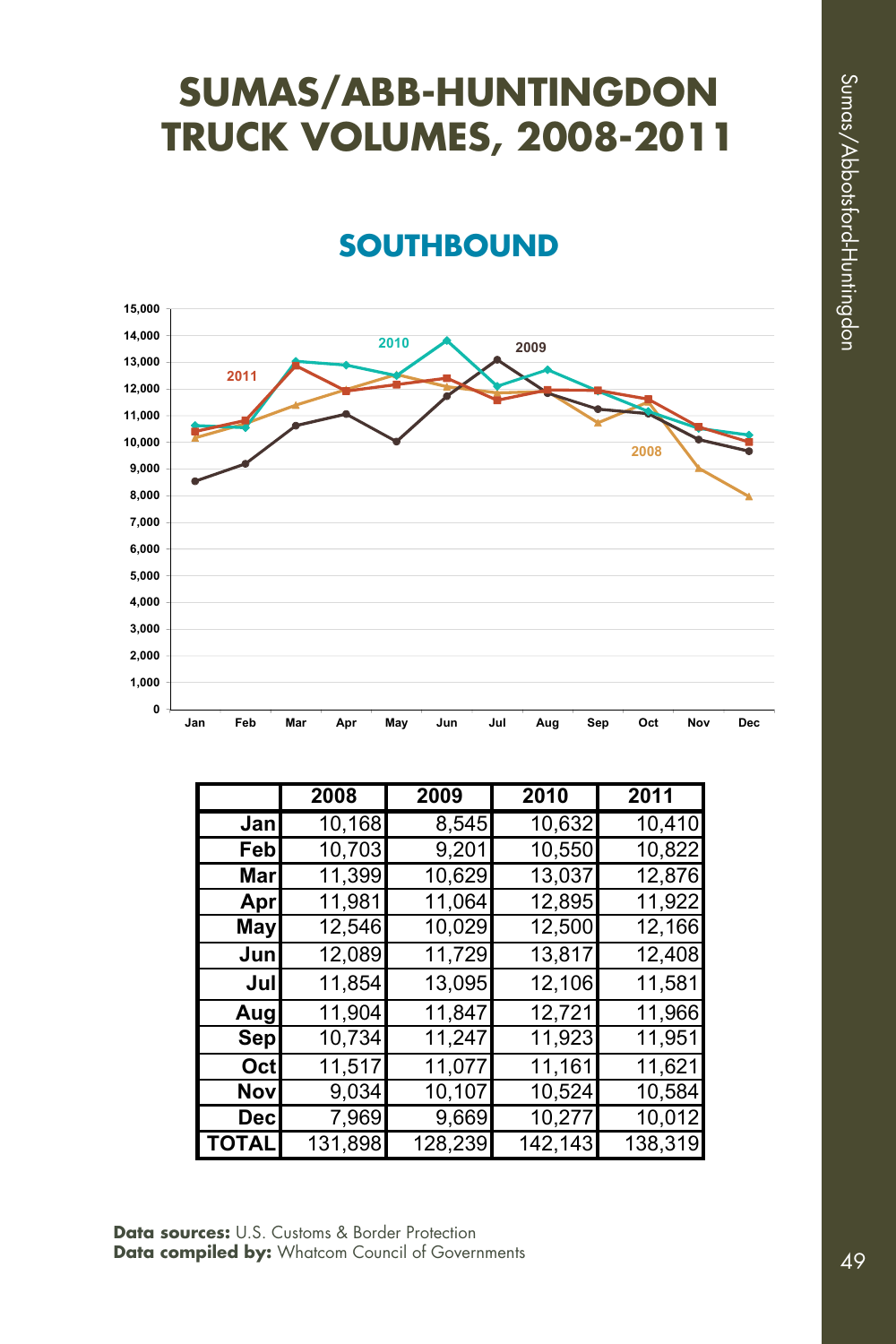# **SUMAS/ABB-HUNTINGDON TRUCK VOLUMES, 2008-2011**

### **NORTHBOUND**



|              | 2008   | 2009   | 2010    | 2011    |
|--------------|--------|--------|---------|---------|
| Jan          | 2,669  | 3,257  | 7,805   | 7,321   |
| Feb          | 6,500  | 3,706  | 7,908   | 8,266   |
| Marl         | 3,363  | 3,972  | 8,605   | 10,203  |
| Aprl         | 3,060  | 3,866  | 8,443   | 9,768   |
| May          | 3,120  | 3,845  | 8,527   | 10,081  |
| Jun          | 3,209  | 4,082  | 9,643   | 10,512  |
| Jul          | 3,165  | 4,164  | 7,480   | 9,330   |
| Aug          | 3,165  | 3,786  | 8,501   | 10,624  |
| Sep          | 4,050  | 4,577  | 9,014   | 9,548   |
| Oct          | 4,236  | 4,405  | 8,350   | 9,964   |
| Novl         | 3,365  | 3,929  | 7,926   | 9,008   |
| Decl         | 3,384  | 4,012  | 7,901   | 8,661   |
| <b>TOTAL</b> | 43,286 | 47,601 | 100,103 | 113,286 |

**Data sources:** Canada Border Services Agency Data compiled by: Whatcom Council of Governments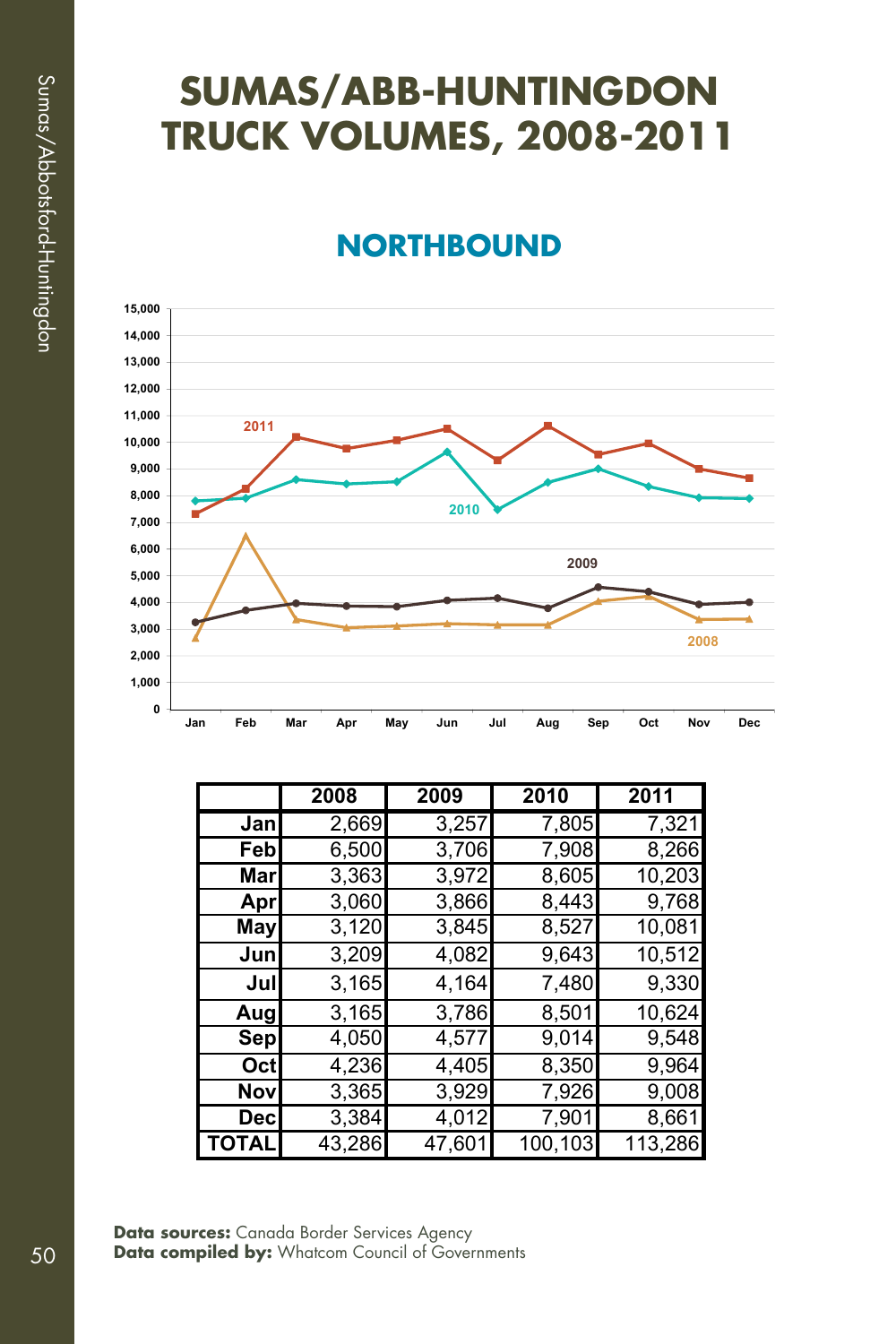# **SUMAS/ABB-HUNTINGDON TRADE VALUES**

### **TRUCK VALUES**

|      | <b>Sumas</b>   |                |
|------|----------------|----------------|
|      | U.S. - Canada* | Canada - U.S.* |
| 2001 | \$324          | \$915          |
| 2002 | \$380          | \$946          |
| 2003 | \$438          | \$884          |
| 2004 | \$540          | \$1,002        |
| 2005 | \$751          | \$1,129        |
| 2006 | \$964          | \$1,203        |
| 2007 | \$876          | \$1,146        |
| 2008 | \$927          | \$927          |
| 2009 | \$764          | \$784          |
| 2010 | \$958          | \$848          |
| 2011 | \$942          | \$696          |

### **RAIL VALUES**

|      | <b>Sumas</b>   |                |
|------|----------------|----------------|
|      | U.S. - Canada* | Canada - U.S.* |
| 2001 | \$39           | \$119          |
| 2002 | \$21           | \$81           |
| 2003 | \$9            | \$86           |
| 2004 | \$8            | \$99           |
| 2005 | \$11           | \$90           |
| 2006 | \$11           | \$93           |
| 2007 | \$8            | \$45           |
| 2008 | \$23           | \$42           |
| 2009 | \$27           | \$27           |
| 2010 | \$21           | \$34           |
| 2011 | \$27           | \$19           |

\* Figures are in millions and based on declared trade value. Transshipments are not included. Figures are adjusted to 2000 U.S. Dollars, based on U.S. Department of Labor Bureau of Labor Statistics import and export price indices.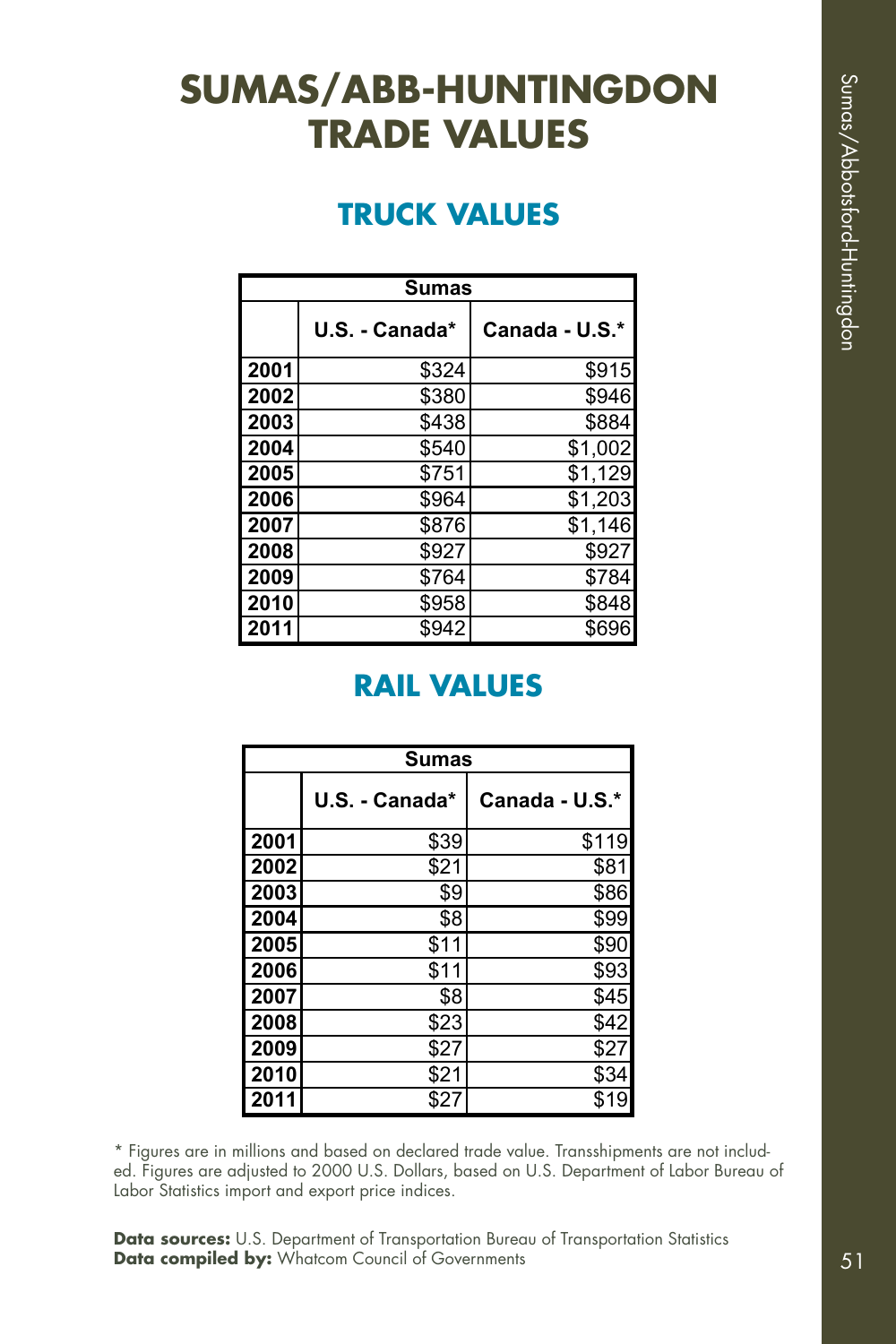# **SUMAS/ABB-HUNTINGDON TRUCK TRADE BY COMMODITY**

### **U.S.A. TO CANADA**



### **CANADA TO U.S.A.**

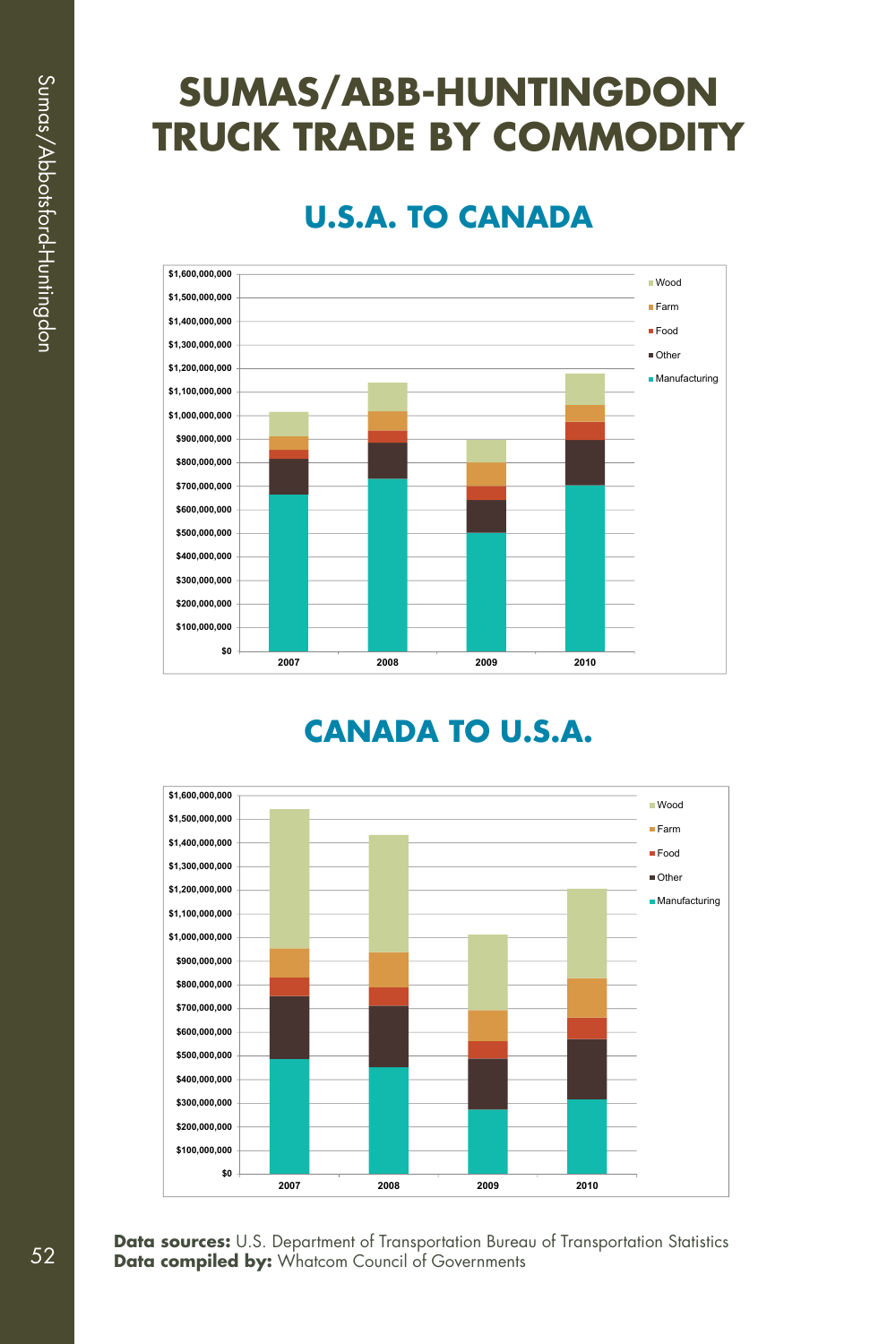# **SUMAS/ABB-HUNTINGDON RAIL TRADE BY COMMODITY**

### **U.S.A. TO CANADA**



### **CANADA TO U.S.A.**

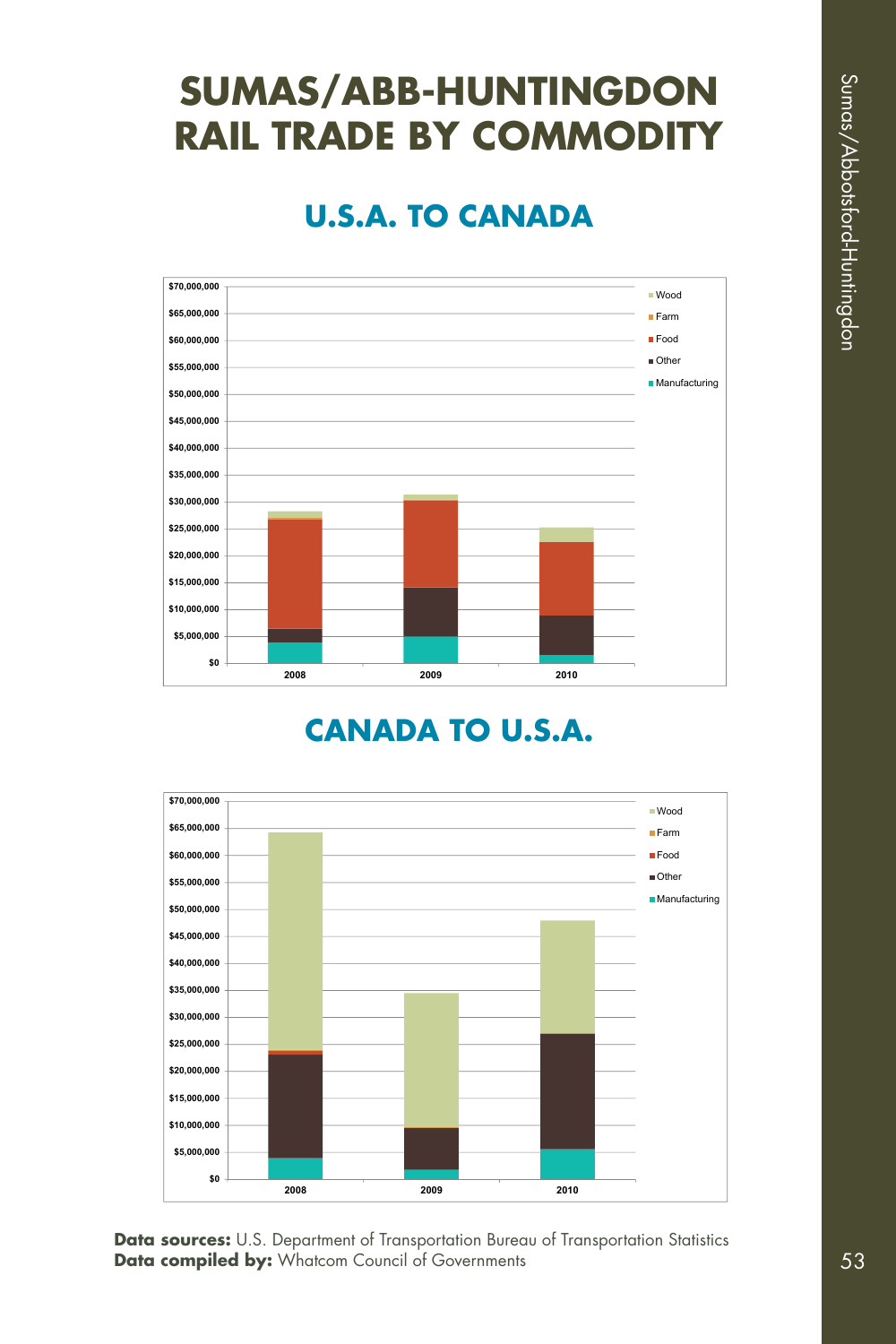# **SUMAS/ABB-HUNTINGDON WAIT TIME ESTIMATES WEEKEND, 2011**

### **NORTHBOUND**



### **SOUTHBOUND**



Note: Figures are estimates and may be affected by construction or other factors. Weekday data averaged Mon.-Thurs. Weekend data averaged Sat.-Sun. **Data sources:** Cascade Gateway Border Data Warehouse <u>(borderdatawarehouse.</u><br><u>com</u>) **Data compiled by:** Whatcom Council of Governments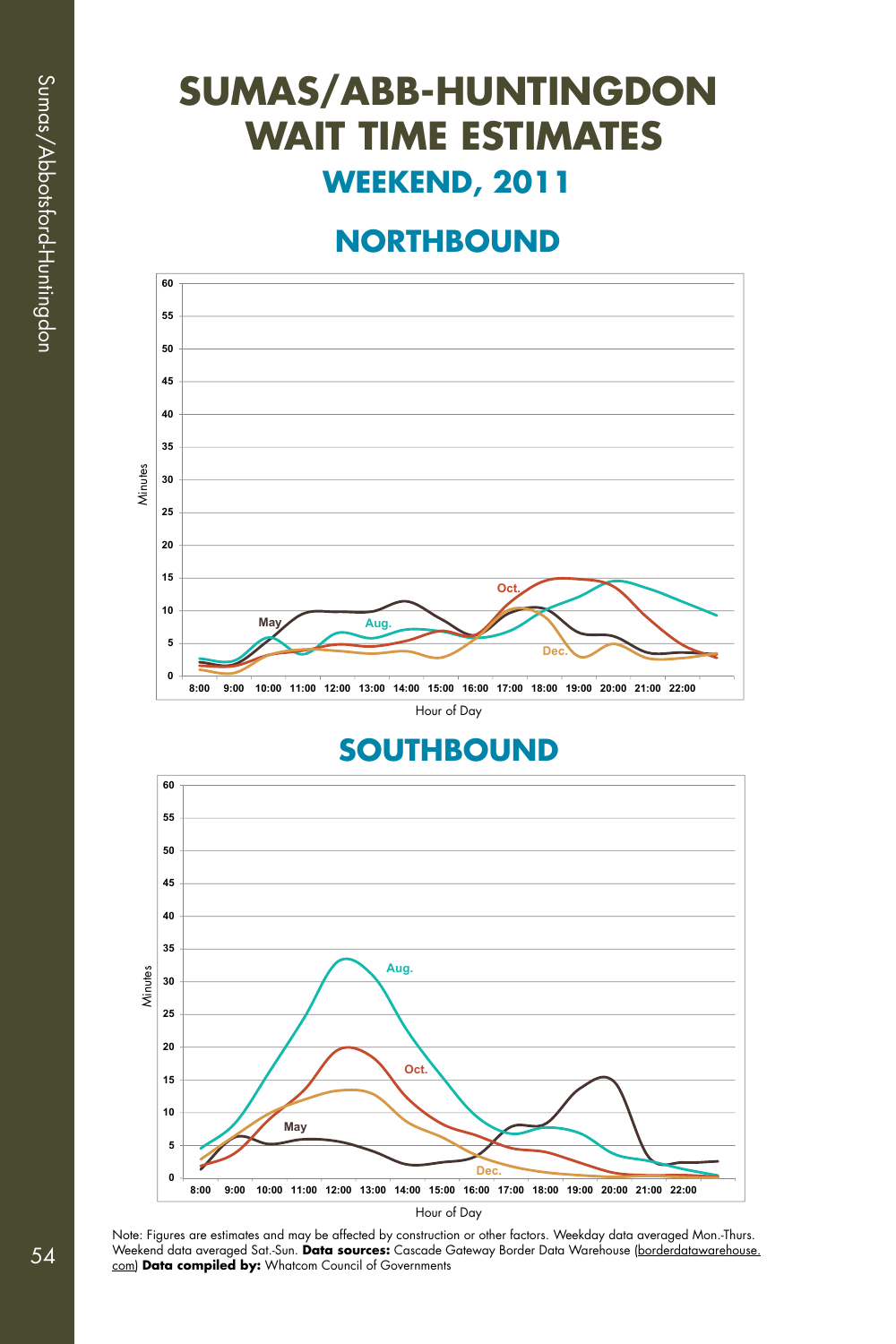# **SUMAS/ABB-HUNTINGDON WAIT TIME ESTIMATES WEEKDAY, 2011**

### **NORTHBOUND**



### **SOUTHBOUND**



Note: Figures are estimates and may be affected by construction or other factors. Weekday data averaged Mon.-Thurs. Weekend data averaged Sat.-Sun. **Data sources:** Cascade Gateway Border Data Warehouse <u>(borderdatawarehouse.</u><br><u>com</u>) **Data compiled by:** Whatcom Council of Governments